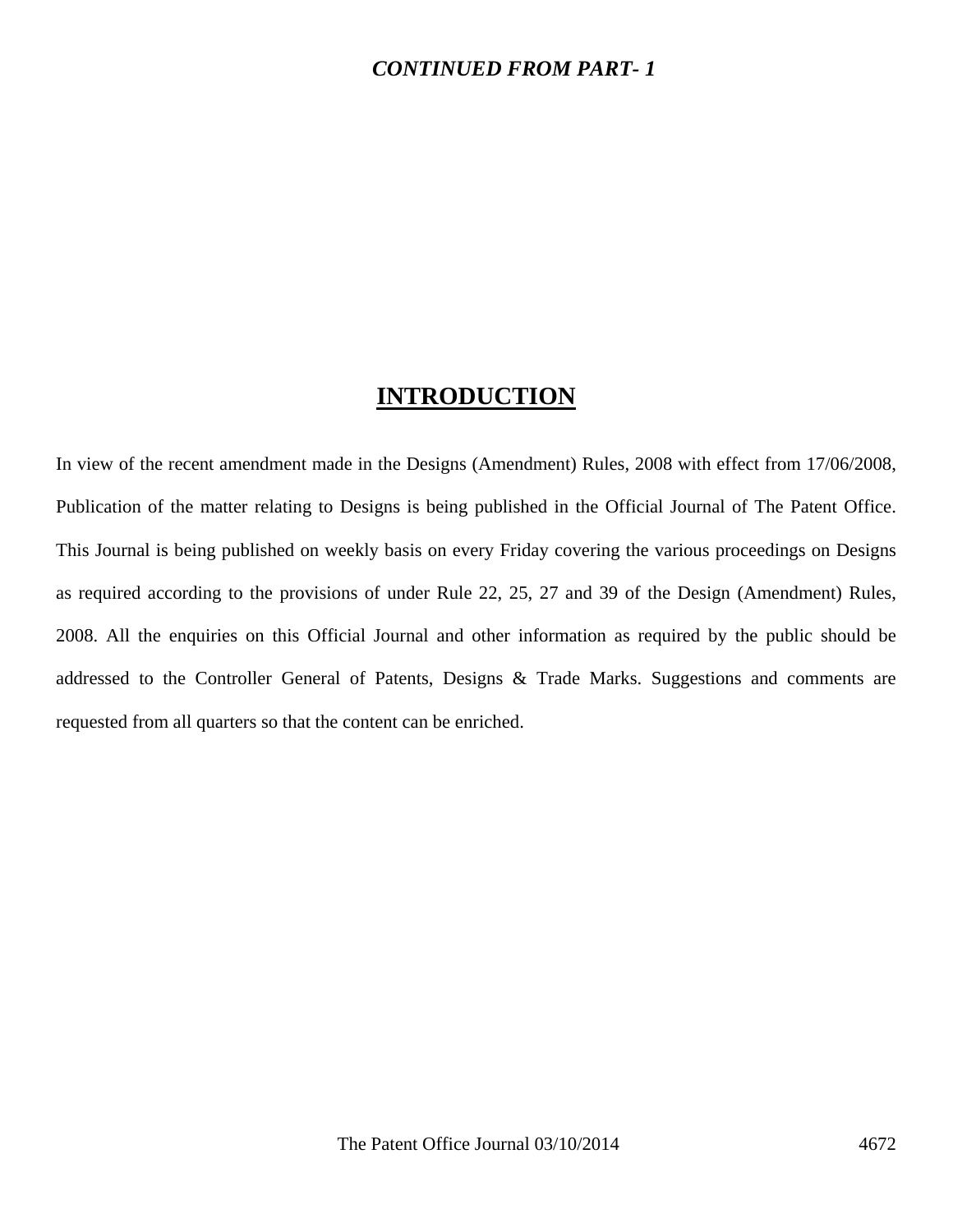#### **THE DESIGNS ACT 2000 SECTION 30 DESIGN ASSIGNMENT**

**The Design stands in the name of PRICOL LIMITED registered under the Designs Act, 2000 has been assigned in the Register of Designs in the name as follows:-** 

| Design No.                 | Class | <b>Name</b>                                                                                                                                                                                                                                             |
|----------------------------|-------|---------------------------------------------------------------------------------------------------------------------------------------------------------------------------------------------------------------------------------------------------------|
| 208678<br>220942<br>230973 | 24-01 | SKANRAY TECHNOLOGIES PRIVATE LIMITED,<br>A COMPANY INCORPORATED UNDER THE<br>PROVISIONS OF THE COMPANIES ACT, 1956, AND<br><b>HAVING ITS REGISTERED OFFICE AT PLOT #15-</b><br>17, HEBBAL INDUSTRIAL AREA, MYSORE 570 016,<br>STATE OF KARNATAKA, INDIA |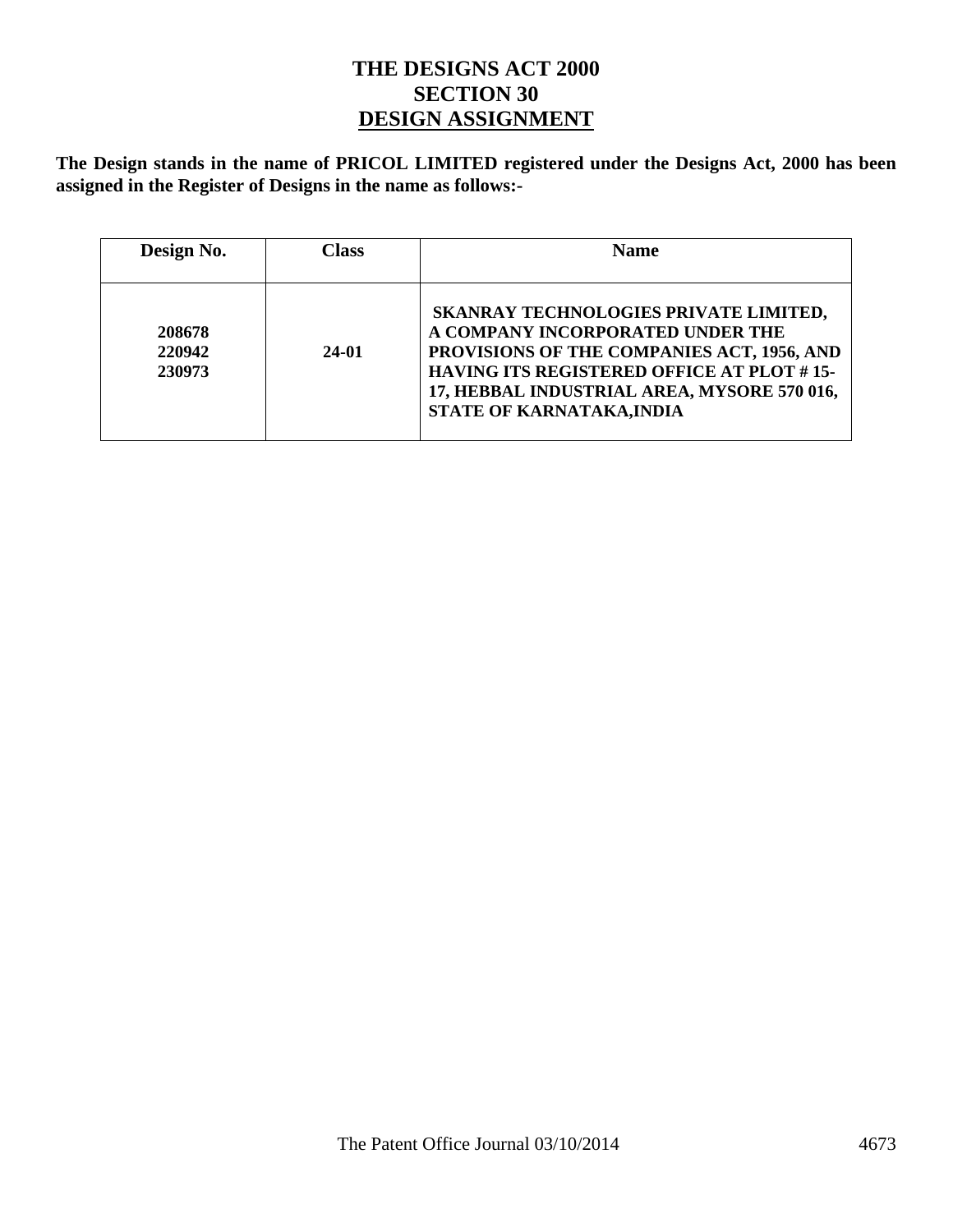### **CANCELLATION PROCEEDINGS under Section 19 of the Designs Act, 2000**

**"The Asstt. Controller of Patents & Designs passed an order on 26/9/2014 to cancel the registration of registered Design No.** 228502 **dated 9/4/2010 under class 09-01 titled as 'Bottle' in the name of Reliance Plast, (an Indian sole proprietorship concern), having office at 202, Pooja Residency, Derasar Lane, Borivali (West), Mumbai – 400092, Maharashtra, India, whose proprietor is Jawahar Jain, (Indian national) of above address"**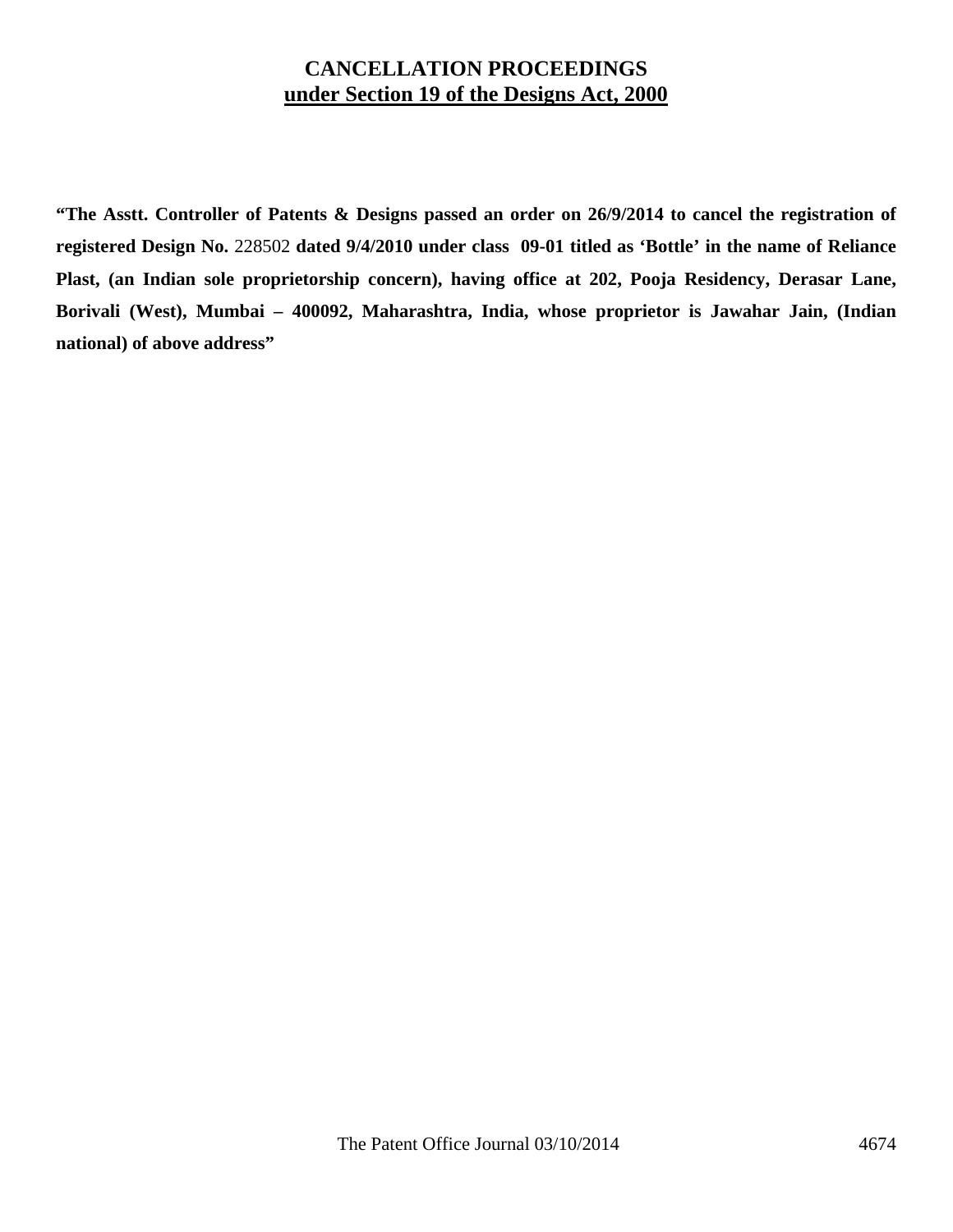# **COPYRIGHT PUBLICATION**

| <b>SL NO</b> | <b>REGISTERED DESIGN NUMBERS</b> | <b>RENEWED ON</b> |
|--------------|----------------------------------|-------------------|
| 1.           | 239400                           | 20.08.2014        |
| 2.           | 239042                           | 20.08.2014        |
| 3.           | 240220                           | 20.08.2014        |
| 4.           | 240057                           | 20.08.2014        |
| 5.           | 195685                           | 21.08.2014        |
| 6.           | 195719                           | 21.08.2014        |
| 7.           | 233813                           | 21.08.2014        |
| 8.           | 233814                           | 21.08.2014        |
| 9.           | 234494                           | 21.08.2014        |
| 10.          | 216998                           | 21.08.2014        |
| 11.          | 232160                           | 21.08.2014        |
| 12.          | 239382                           | 21.08.2014        |
| 13.          | 239782                           | 21.08.2014        |
| 14.          | 241745                           | 21.08.2014        |
| 15.          | 249189                           | 21.08.2014        |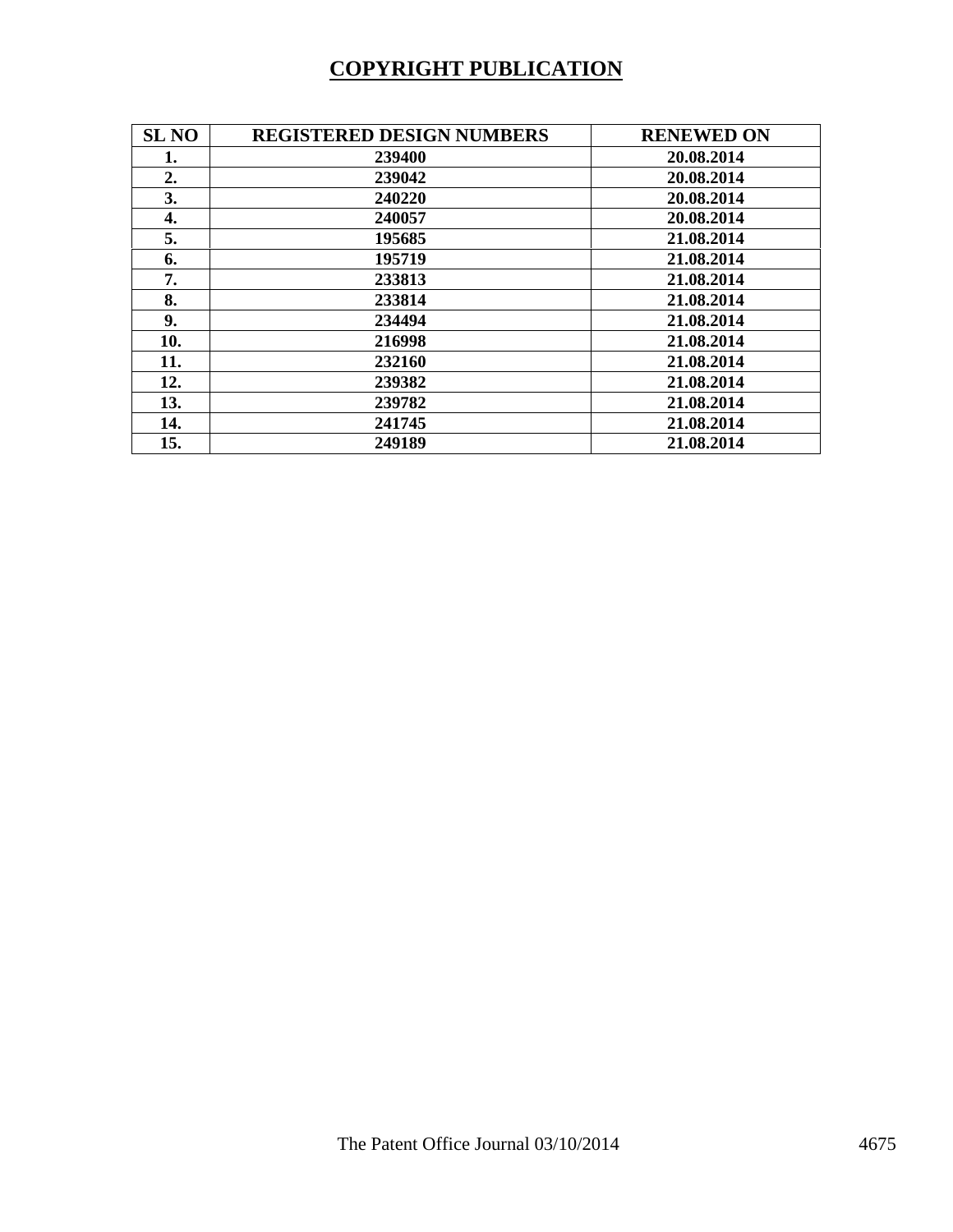#### **REGISTRATION OF DESIGNS**

**The following designs have been registered. They are now open for public inspection. In the following each entry the Date of Registration is shown. The Priority Number, Priority Date and Priority Country are also shown**

| <b>DESIGN NUMBER</b>                                                                                                                                                |             | 259137                                |  |
|---------------------------------------------------------------------------------------------------------------------------------------------------------------------|-------------|---------------------------------------|--|
| <b>CLASS</b>                                                                                                                                                        |             | $08-06$                               |  |
| 1)GODREJ & BOYCE MFG. CO. LTD. OF<br>LOCKS DIVISION (PLANT-18), PIROJSHANAGAR, VIKHROLI, MUMBAI -<br>400079, MAHARASHTRA, INDIA, INDIAN COMPANY                     |             |                                       |  |
| <b>DATE OF REGISTRATION</b>                                                                                                                                         |             | 30/12/2013                            |  |
| <b>TITLE</b>                                                                                                                                                        |             | <b>HANDLE</b>                         |  |
| <b>PRIORITY NA</b>                                                                                                                                                  |             |                                       |  |
| <b>DESIGN NUMBER</b>                                                                                                                                                |             | 259507                                |  |
| <b>CLASS</b>                                                                                                                                                        |             | $11-02$                               |  |
| 1) AMAR SINGH YADAV, TRADING AS M/S. S. N. GLASS DECORATERS,<br><b>SITUATED AT</b><br>2/778, SUHAG NAGAR, FIROZABAD (U.P.) INDIA, OF ABOVE ADDRESS                  |             |                                       |  |
| <b>DATE OF REGISTRATION</b>                                                                                                                                         |             | 20/01/2014                            |  |
| <b>TITLE</b>                                                                                                                                                        |             | <b>FLOWER VASE</b>                    |  |
| <b>PRIORITY NA</b>                                                                                                                                                  |             |                                       |  |
| <b>DESIGN NUMBER</b>                                                                                                                                                |             | 257955                                |  |
| <b>CLASS</b>                                                                                                                                                        |             | $08-09$                               |  |
| 1) KYOSHIN KOGYO CO., LTD, A CORPORATION INCORPORATED UNDER<br>THE LAWS OF JAPAN, HAVING ITS OFFICE AT<br>20-7, EBIE 7-CHOME, FUKUSHIMA-KU, OSAKA-SHI, OSAKA, JAPAN |             |                                       |  |
| <b>DATE OF REGISTRATION</b>                                                                                                                                         |             | 04/11/2013                            |  |
| <b>TITLE</b>                                                                                                                                                        |             | <b>COLLET CHUCK FOR PIPE EXPANDER</b> |  |
| <b>PRIORITY</b>                                                                                                                                                     |             |                                       |  |
| PRIORITY NUMBER                                                                                                                                                     | <b>DATE</b> | <b>COUNTRY</b>                        |  |
| 30-2013-0023157                                                                                                                                                     | 02/05/2013  | REPUBLIC OF KOREA                     |  |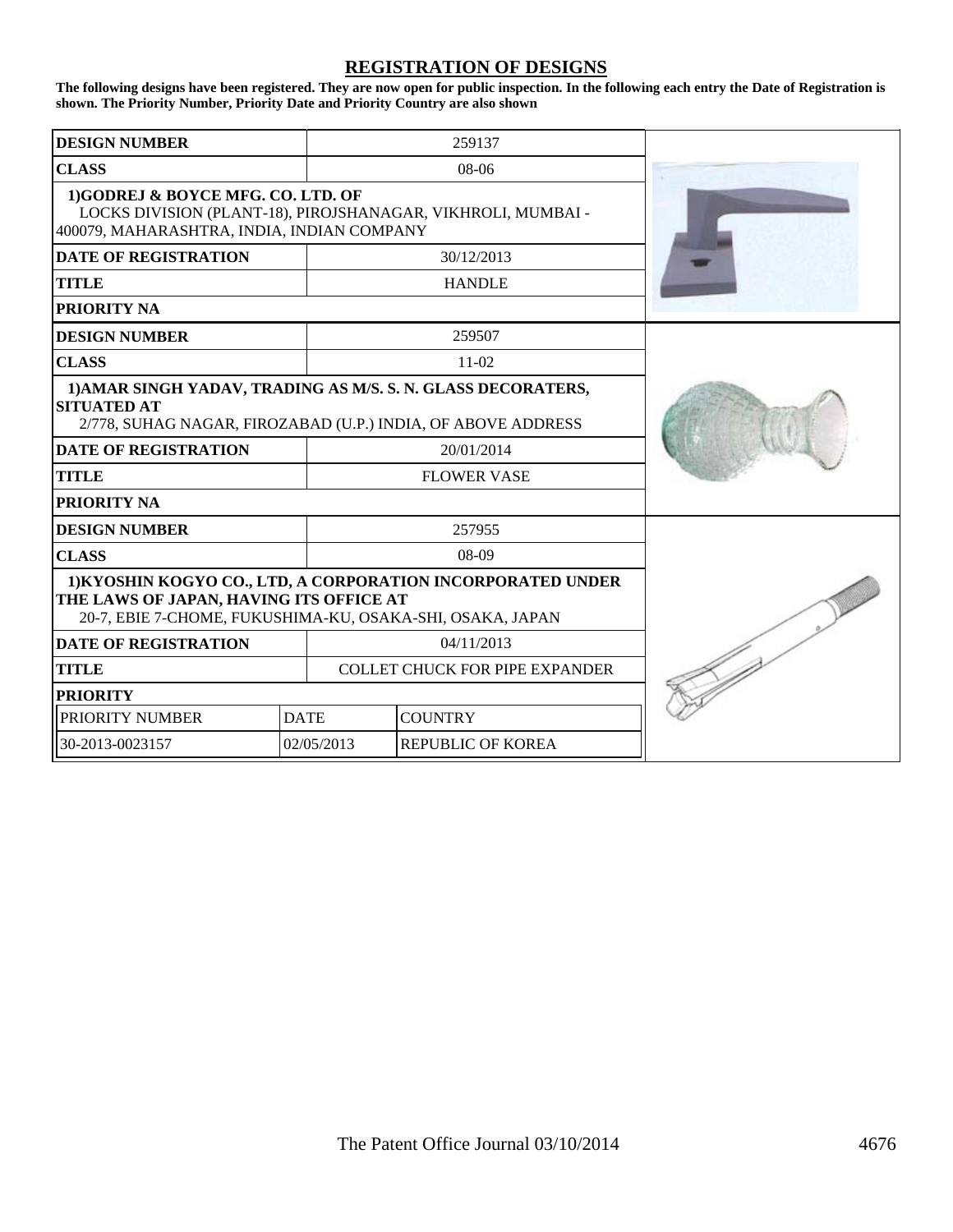| <b>DESIGN NUMBER</b>                                                                                                                                          |                             | 250672                                      |  |
|---------------------------------------------------------------------------------------------------------------------------------------------------------------|-----------------------------|---------------------------------------------|--|
| <b>CLASS</b>                                                                                                                                                  | 12-08                       |                                             |  |
| 1) MAN TRUCK & BUS AG, A GERMAN COMPANY OF<br>DACHAUER STR. 667, 80995 MUNICH, GERMANY                                                                        |                             |                                             |  |
| <b>DATE OF</b><br><b>REGISTRATION</b>                                                                                                                         | 03/01/2013                  |                                             |  |
| <b>TITLE</b>                                                                                                                                                  |                             | DRIVER'S CAB OF A UTILITY<br><b>VEHICLE</b> |  |
|                                                                                                                                                               |                             |                                             |  |
| <b>PRIORITY</b><br>PRIORITY NUMBER                                                                                                                            | <b>DATE</b>                 | <b>COUNTRY</b>                              |  |
| 001335210                                                                                                                                                     | 04/07/2012                  | <b>OHIM</b>                                 |  |
|                                                                                                                                                               |                             |                                             |  |
| <b>DESIGN NUMBER</b>                                                                                                                                          | 258173                      |                                             |  |
| <b>CLASS</b>                                                                                                                                                  | 18-01                       |                                             |  |
| BUSINESS AS CASIO COMPUTER CO., LTD. A<br>JAPANESE COMPANY, INCORPORATED IN JAPAN<br>OF 6-2, HON-MACHI 1-CHOME, SHIBUYA-KU,<br>TOKYO, JAPAN<br><b>DATE OF</b> |                             |                                             |  |
| <b>REGISTRATION</b>                                                                                                                                           | 14/11/2013                  |                                             |  |
| <b>TITLE</b>                                                                                                                                                  | <b>CALCULATOR</b>           |                                             |  |
| PRIORITY NA                                                                                                                                                   |                             |                                             |  |
| <b>DESIGN NUMBER</b>                                                                                                                                          |                             | 258893                                      |  |
| <b>CLASS</b>                                                                                                                                                  | $12 - 16$                   |                                             |  |
| 1) HONDA MOTOR CO., LTD., A JAPANESE<br><b>CORPORATION, OF</b><br>1-1, MINAMI-AOYAMA 2-CHOME, MINATO-KU, TOKYO,<br>107-8556, JAPAN                            |                             |                                             |  |
| <b>DATE OF</b><br><b>REGISTRATION</b>                                                                                                                         | 20/12/2013                  |                                             |  |
| <b>TITLE</b>                                                                                                                                                  | FRONT BUMPER FOR AUTOMOBILE |                                             |  |
| <b>PRIORITY</b>                                                                                                                                               |                             |                                             |  |
| PRIORITY NUMBER                                                                                                                                               | <b>DATE</b>                 | <b>COUNTRY</b>                              |  |
| 2013-014750                                                                                                                                                   | 28/06/2013                  | <b>JAPAN</b>                                |  |
|                                                                                                                                                               |                             |                                             |  |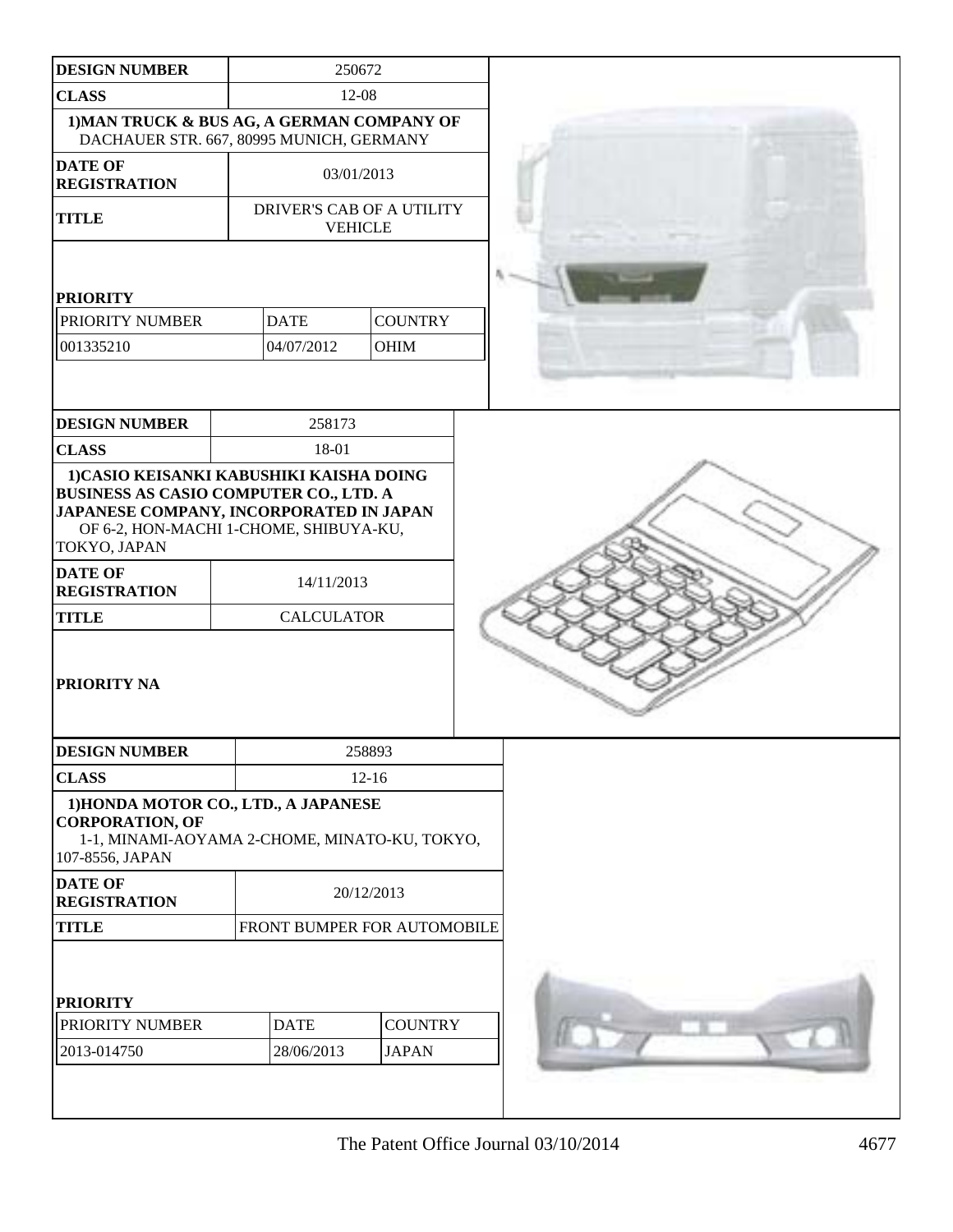| <b>DESIGN NUMBER</b>                                                                                                                             | 259139      |                     |                       |
|--------------------------------------------------------------------------------------------------------------------------------------------------|-------------|---------------------|-----------------------|
| <b>CLASS</b>                                                                                                                                     |             | 08-06               |                       |
| 1) GODREJ & BOYCE MFG. CO. LTD. OF<br>LOCKS DIVISION (PLANT-18), PIROJSHANAGAR, VIKHROLI, MUMBAI -<br>400079, MAHARASHTRA, INDIA, INDIAN COMPANY |             |                     |                       |
| <b>DATE OF REGISTRATION</b>                                                                                                                      |             | 30/12/2013          |                       |
| <b>TITLE</b>                                                                                                                                     |             | <b>HANDLE</b>       |                       |
| <b>PRIORITY NA</b>                                                                                                                               |             |                     |                       |
| <b>DESIGN NUMBER</b>                                                                                                                             |             | 258293              |                       |
| <b>CLASS</b>                                                                                                                                     |             | $09-05$             |                       |
| 1) SANDVIK INTELLECTUAL PROPERTY AB OF<br>SE-811 81 SANDVIKEN, SWEDEN, A SWEDISH COMPANY                                                         |             |                     |                       |
| <b>DATE OF REGISTRATION</b>                                                                                                                      |             | 21/11/2013          |                       |
| <b>TITLE</b>                                                                                                                                     |             | <b>BLISTER PACK</b> |                       |
| <b>PRIORITY</b>                                                                                                                                  |             |                     |                       |
| PRIORITY NUMBER                                                                                                                                  | <b>DATE</b> | <b>COUNTRY</b>      |                       |
| 001373427                                                                                                                                        | 05/06/2013  | <b>OHIM</b>         |                       |
| <b>DESIGN NUMBER</b>                                                                                                                             |             | 258563              |                       |
| <b>CLASS</b>                                                                                                                                     |             | 06-01               |                       |
| 1) STEELCASE INC.,<br>901-44TH STREET S.E. GRAND RAPIDS, MICHIGAN 49508, USA,<br>NATIONALITY: U.S.A.                                             |             |                     |                       |
| <b>DATE OF REGISTRATION</b>                                                                                                                      |             | 05/12/2013          |                       |
| <b>TITLE</b>                                                                                                                                     |             | <b>CHAIR</b>        |                       |
| <b>PRIORITY</b>                                                                                                                                  |             |                     |                       |
| PRIORITY NUMBER                                                                                                                                  | <b>DATE</b> | <b>COUNTRY</b>      |                       |
| 29/457, 269                                                                                                                                      | 07/06/2013  | U.S.A.              | <b>BEBERTIVE VIEW</b> |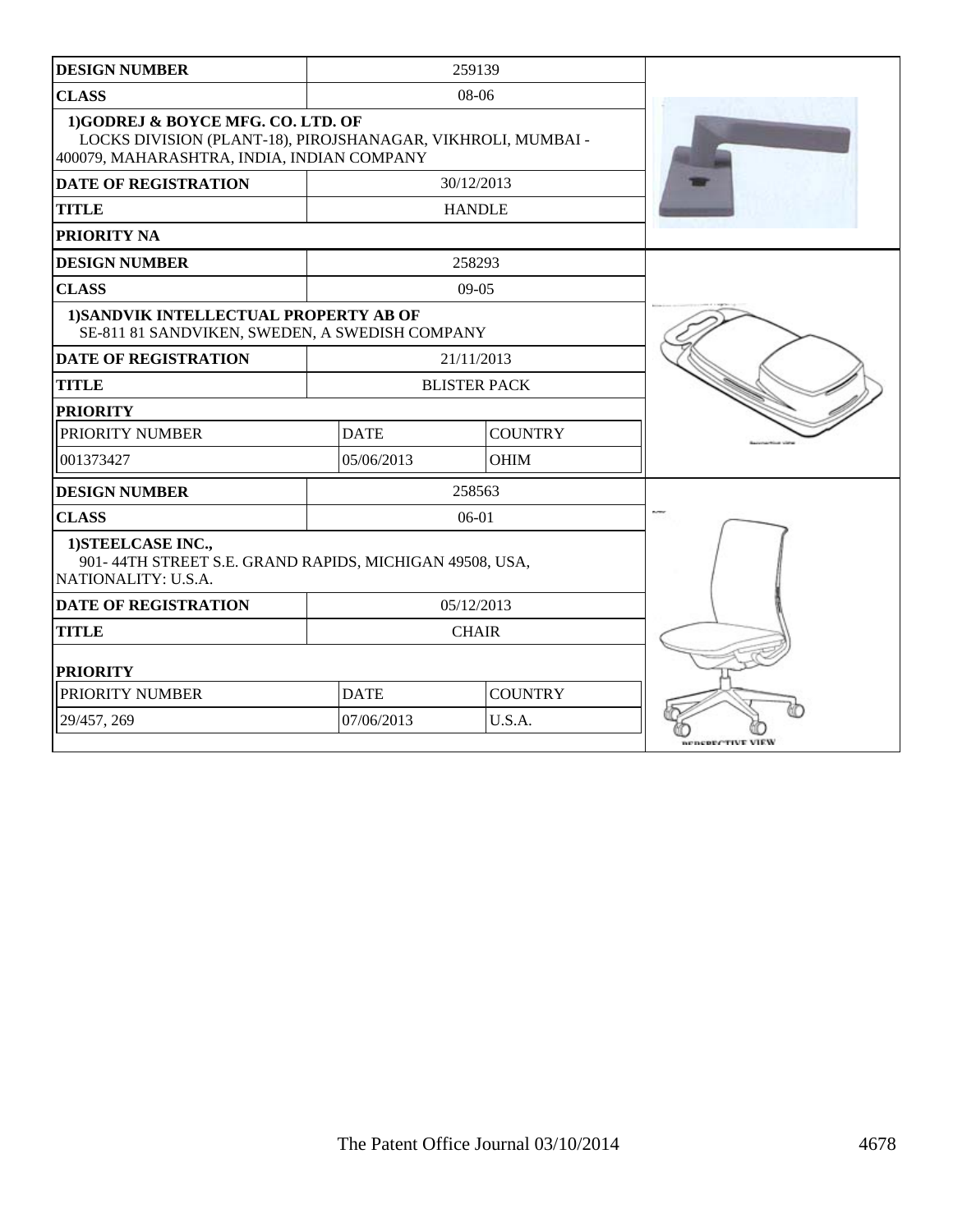| <b>DESIGN NUMBER</b>                                                                                                                               | 259409      |                            |  |
|----------------------------------------------------------------------------------------------------------------------------------------------------|-------------|----------------------------|--|
| <b>CLASS</b>                                                                                                                                       |             | 24-02                      |  |
| 1) HENKE-SASS, WOLF GMBH,<br>OF KELTENSTRASSE 1, 78532 TUTTLINGEN, GERMANY, A GERMAN<br><b>COMPANY</b>                                             |             |                            |  |
| <b>DATE OF REGISTRATION</b>                                                                                                                        |             | 15/01/2014                 |  |
| <b>TITLE</b>                                                                                                                                       |             | <b>VETERINARY INJECTOR</b> |  |
| <b>PRIORITY</b>                                                                                                                                    |             |                            |  |
| PRIORITY NUMBER                                                                                                                                    | <b>DATE</b> | <b>COUNTRY</b>             |  |
| 002276147-0001/0003                                                                                                                                | 17/07/2013  | <b>OHIM</b>                |  |
| <b>DESIGN NUMBER</b>                                                                                                                               |             | 259509                     |  |
| <b>CLASS</b>                                                                                                                                       |             | $11-02$                    |  |
| 1) AMAR SINGH YADAV, TRADING AS M/S. S. N. GLASS DECORATERS,<br><b>SITUATED AT</b><br>2/778, SUHAG NAGAR, FIROZABAD (U.P.) INDIA, OF ABOVE ADDRESS |             |                            |  |
| <b>DATE OF REGISTRATION</b>                                                                                                                        |             | 20/01/2014                 |  |
| <b>TITLE</b>                                                                                                                                       |             | <b>FLOWER VASE</b>         |  |
| <b>PRIORITY NA</b>                                                                                                                                 |             |                            |  |
| <b>DESIGN NUMBER</b>                                                                                                                               |             | 259561                     |  |
| <b>CLASS</b>                                                                                                                                       |             | $12 - 16$                  |  |
| 1) HONDA MOTOR CO., LTD., A JAPANESE CORPORATION, OF<br>1-1, MINAMI-AOYAMA 2-CHOME, MINATO-KU, TOKYO, JAPAN                                        |             |                            |  |
| <b>DATE OF REGISTRATION</b>                                                                                                                        |             | 22/01/2014                 |  |
| <b>TITLE</b>                                                                                                                                       |             | SIDE COVER FOR MOTORCYCLE  |  |
| <b>PRIORITY</b>                                                                                                                                    |             |                            |  |
| PRIORITY NUMBER                                                                                                                                    | <b>DATE</b> | <b>COUNTRY</b>             |  |
| 2013-016972                                                                                                                                        | 25/07/2013  | <b>JAPAN</b>               |  |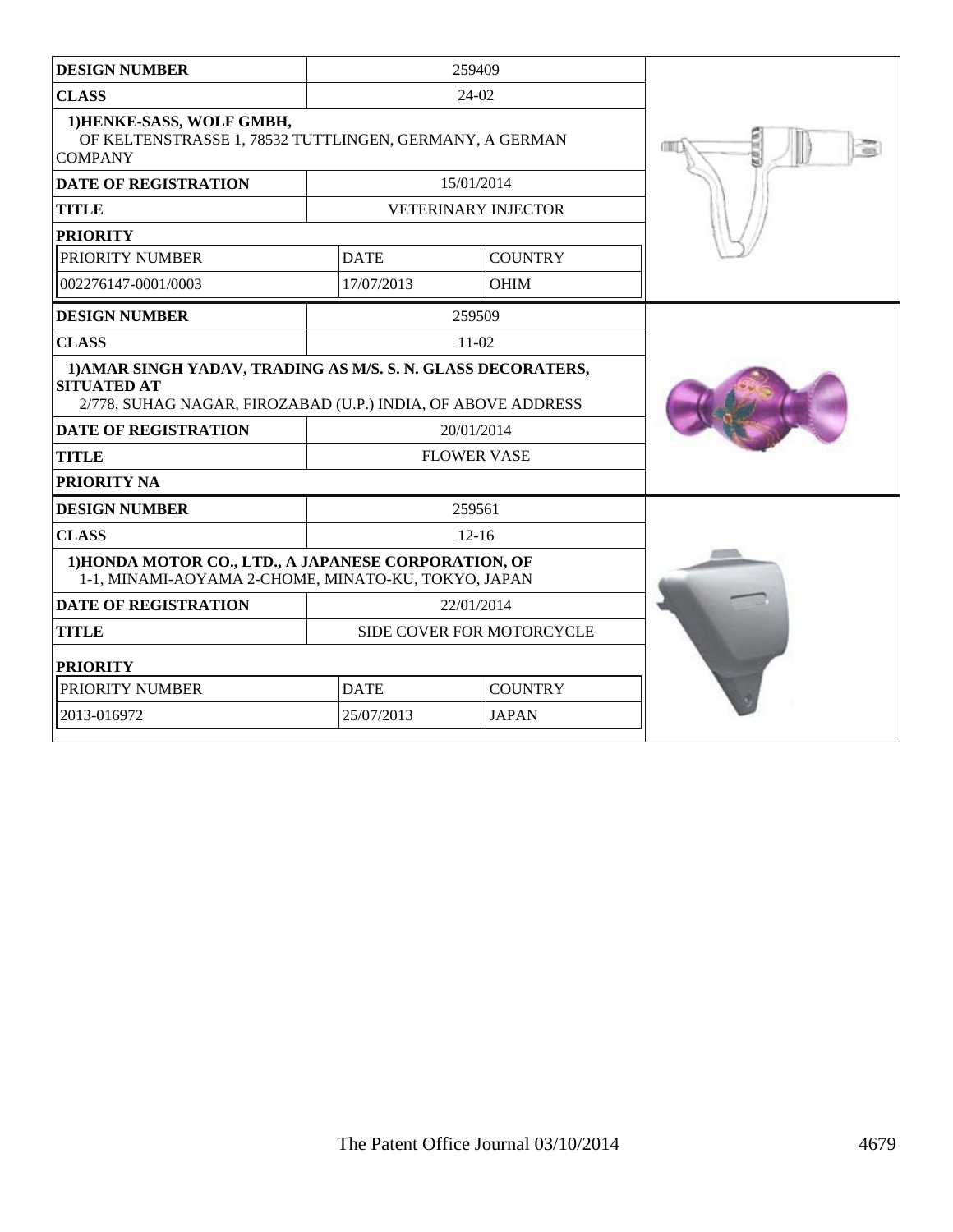| 257813<br><b>DESIGN NUMBER</b>                                                                                                                  |             |                                   |  |
|-------------------------------------------------------------------------------------------------------------------------------------------------|-------------|-----------------------------------|--|
| <b>CLASS</b>                                                                                                                                    | $03-04$     |                                   |  |
| 1) KHAITAN (INDIA) LIMITED, AN INDIAN COMPANY OF<br>46C, JAWAHAR LAL NEHRU ROAD, KOLKATA 700071, WEST BENGAL, INDIA.                            |             |                                   |  |
| <b>DATE OF REGISTRATION</b>                                                                                                                     |             | 28/10/2013                        |  |
| <b>TITLE</b>                                                                                                                                    |             | <b>CEILING FAN</b>                |  |
| PRIORITY NA                                                                                                                                     |             |                                   |  |
| <b>DESIGN NUMBER</b>                                                                                                                            |             | 250675                            |  |
| <b>CLASS</b>                                                                                                                                    |             | $12 - 16$                         |  |
| 1) MAN TRUCK & BUS AG, A GERMAN COMPANY OF<br>DACHAUER STR. 667, 80995 MUNICH, GERMANY                                                          |             |                                   |  |
| <b>DATE OF REGISTRATION</b>                                                                                                                     |             | 03/01/2013                        |  |
| <b>TITLE</b>                                                                                                                                    |             | FRONT BUMPER OF A UTILITY VEHICLE |  |
| <b>PRIORITY</b>                                                                                                                                 |             |                                   |  |
| PRIORITY NUMBER                                                                                                                                 | <b>DATE</b> | <b>COUNTRY</b>                    |  |
| 001335210                                                                                                                                       | 04/07/2012  | <b>OHIM</b>                       |  |
| <b>DESIGN NUMBER</b>                                                                                                                            |             | 259138                            |  |
| <b>CLASS</b>                                                                                                                                    |             | 08-06                             |  |
| 1)GODREJ & BOYCE MFG. CO. LTD. OF<br>LOCKS DIVISION (PLANT-18), PIROJSHANAGAR, VIKHROLI, MUMBAI -<br>400079, MAHARASHTRA, INDIA, INDIAN COMPANY |             |                                   |  |
| <b>DATE OF REGISTRATION</b>                                                                                                                     |             | 30/12/2013                        |  |
| <b>TITLE</b>                                                                                                                                    |             | <b>HANDLE</b>                     |  |
| PRIORITY NA                                                                                                                                     |             |                                   |  |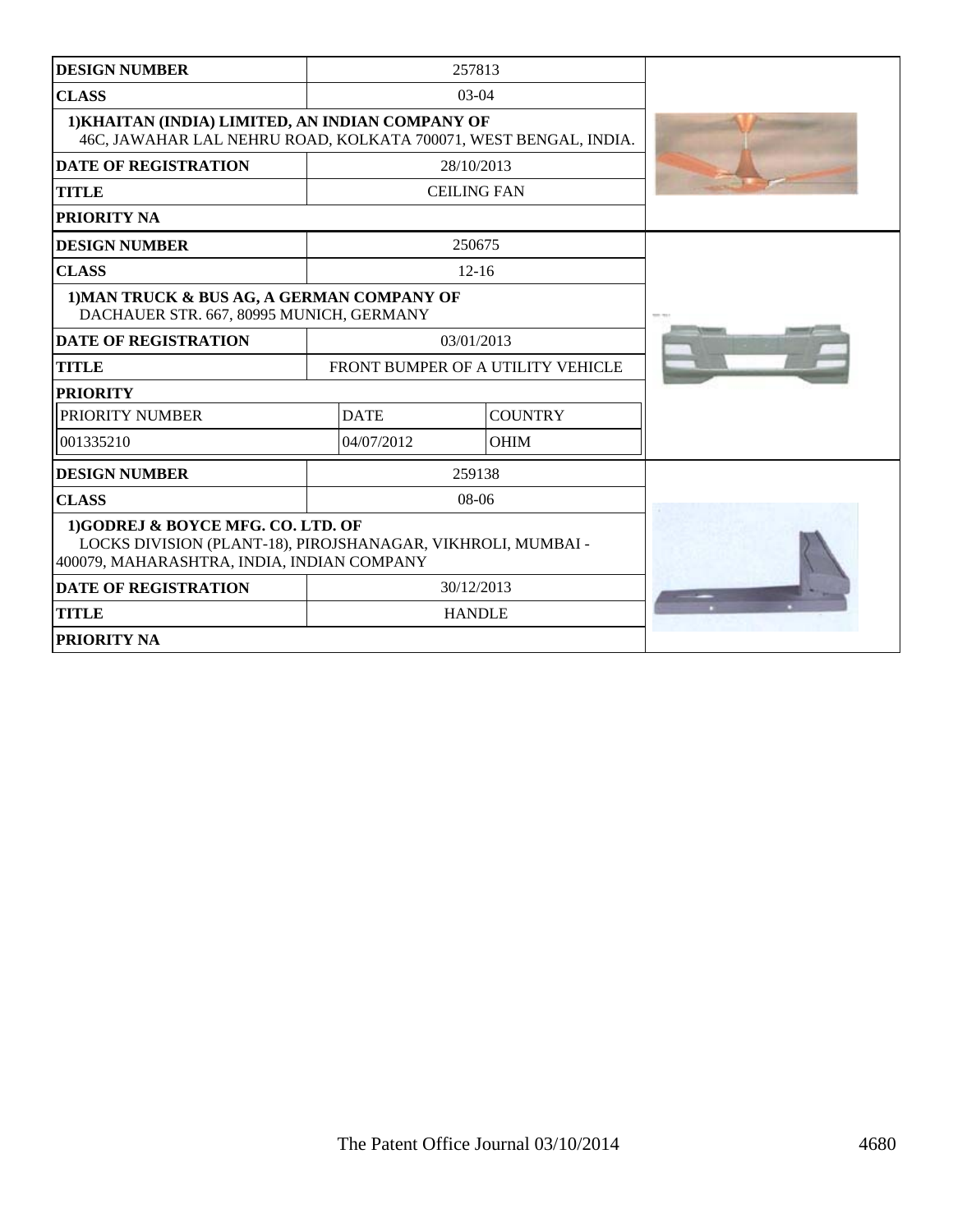| <b>DESIGN NUMBER</b>                                                                                                                                         |                                                     |                               | 258292              |  |
|--------------------------------------------------------------------------------------------------------------------------------------------------------------|-----------------------------------------------------|-------------------------------|---------------------|--|
| <b>CLASS</b>                                                                                                                                                 |                                                     |                               | 09-05               |  |
| 1) SANDVIK INTELLECTUAL PROPERTY AB OF<br>SE-811 81 SANDVIKEN, SWEDEN, A SWEDISH COMPANY                                                                     |                                                     |                               |                     |  |
| DATE OF REGISTRATION                                                                                                                                         |                                                     |                               | 21/11/2013          |  |
| <b>TITLE</b>                                                                                                                                                 |                                                     |                               | <b>BLISTER PACK</b> |  |
| <b>PRIORITY</b><br>PRIORITY NUMBER<br><b>DATE</b><br>001373427<br>05/06/2013                                                                                 |                                                     | <b>COUNTRY</b><br><b>OHIM</b> |                     |  |
| <b>DESIGN NUMBER</b>                                                                                                                                         |                                                     | 259408                        |                     |  |
| <b>CLASS</b>                                                                                                                                                 |                                                     | 24-02                         |                     |  |
| 1) HENKE-SASS, WOLF GMBH,<br>OF KELTENSTRASSE 1, 78532 TUTTLINGEN,<br>GERMANY, A GERMAN COMPANY<br><b>DATE OF</b>                                            |                                                     |                               |                     |  |
| <b>REGISTRATION</b>                                                                                                                                          | 15/01/2014                                          |                               |                     |  |
| <b>TITLE</b>                                                                                                                                                 | HOOK FOR AN INJECTOR                                |                               |                     |  |
| <b>PRIORITY</b><br>PRIORITY NUMBER<br>002276147-0001/0003                                                                                                    | <b>COUNTRY</b><br><b>DATE</b><br>17/07/2013<br>OHIM |                               |                     |  |
| <b>DESIGN NUMBER</b>                                                                                                                                         | 259508                                              |                               |                     |  |
| <b>CLASS</b>                                                                                                                                                 | $11-02$                                             |                               |                     |  |
| 1) AMAR SINGH YADAV, TRADING AS M/S. S. N.<br><b>GLASS DECORATERS, SITUATED AT</b><br>2/778, SUHAG NAGAR, FIROZABAD (U.P.) INDIA, OF<br><b>ABOVE ADDRESS</b> |                                                     |                               |                     |  |
| <b>DATE OF</b><br><b>REGISTRATION</b>                                                                                                                        |                                                     | 20/01/2014                    |                     |  |
| <b>TITLE</b>                                                                                                                                                 |                                                     | <b>FLOWER VASE</b>            |                     |  |
| PRIORITY NA                                                                                                                                                  |                                                     |                               |                     |  |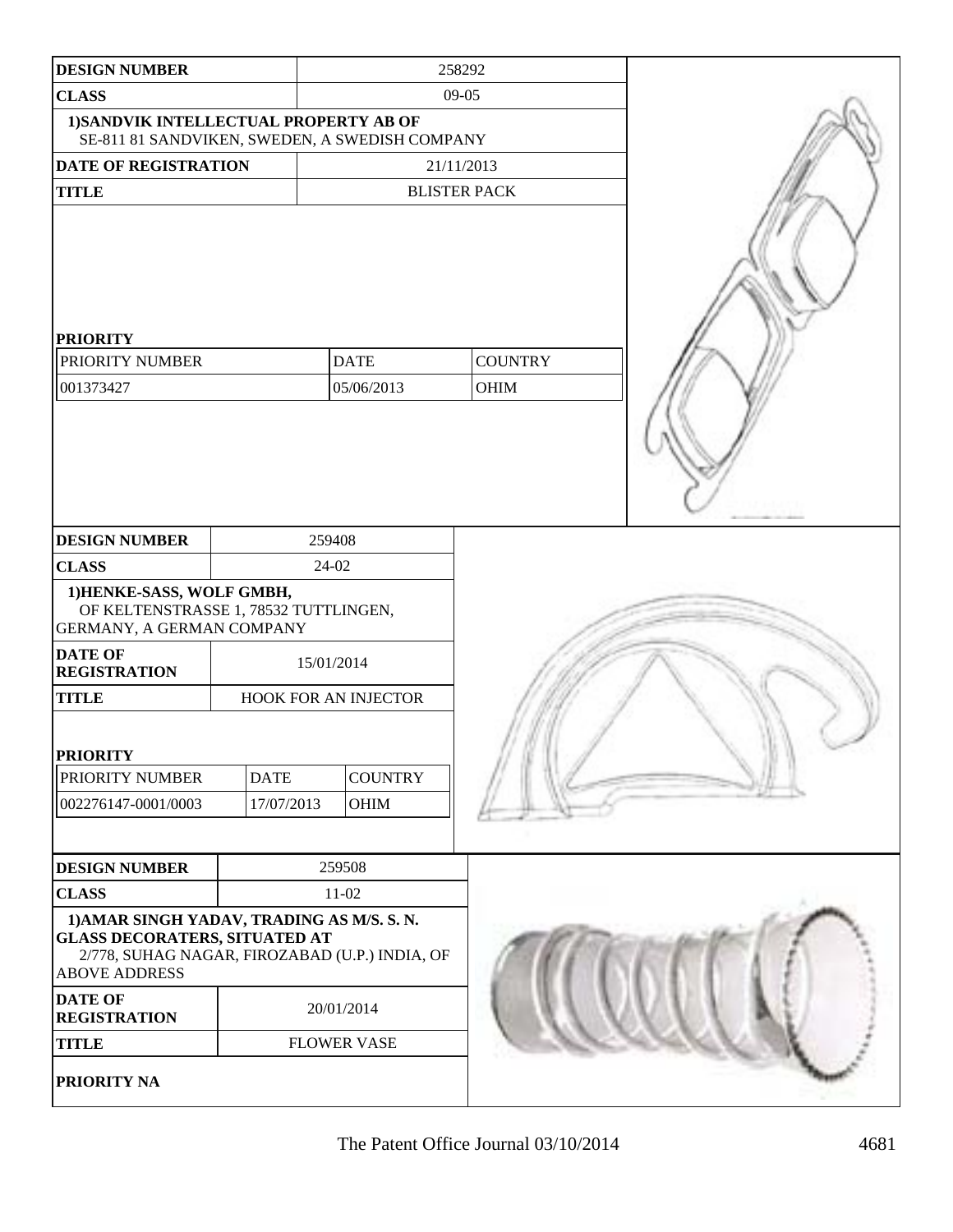| <b>DESIGN NUMBER</b>                                                                                                                                               | 259652                           |                           |                         |
|--------------------------------------------------------------------------------------------------------------------------------------------------------------------|----------------------------------|---------------------------|-------------------------|
| <b>CLASS</b>                                                                                                                                                       | $19-06$                          |                           |                         |
| 1) SCHWAN-STABILO SCHWANHAEUSSER GMBH & CO. KG, A COMPANY<br>ORGANIZED UNDER THE LAWS OF GERMANY, HAVING ITS ADDRESS AT<br>SCHWANWEG 1, 90562 HEROLDSBERG, GERMANY |                                  |                           |                         |
| <b>DATE OF REGISTRATION</b>                                                                                                                                        |                                  | 24/01/2014                |                         |
| <b>TITLE</b>                                                                                                                                                       |                                  | <b>WRITING INSTRUMENT</b> | <b>MEASABOTIVE VIEW</b> |
| <b>PRIORITY NA</b>                                                                                                                                                 |                                  |                           |                         |
| <b>DESIGN NUMBER</b>                                                                                                                                               |                                  | 257812                    |                         |
| <b>CLASS</b>                                                                                                                                                       |                                  | $03-04$                   |                         |
| 1) KHAITAN (INDIA) LIMITED, AN INDIAN COMPANY OF<br>46C, JAWAHAR LAL NEHRU ROAD, KOLKATA 700071, WEST BENGAL, INDIA                                                | KINNEL AN IONNELL LOWER          |                           |                         |
| <b>DATE OF REGISTRATION</b>                                                                                                                                        | 28/10/2013                       |                           |                         |
| <b>TITLE</b>                                                                                                                                                       | <b>CEILING FAN</b>               |                           |                         |
| <b>PRIORITY NA</b>                                                                                                                                                 |                                  |                           |                         |
| <b>DESIGN NUMBER</b>                                                                                                                                               |                                  | 250674                    |                         |
| <b>CLASS</b>                                                                                                                                                       | $12 - 16$                        |                           |                         |
| 1) MAN TRUCK & BUS AG, A GERMAN COMPANY OF<br>DACHAUER STR. 667, 80995 MUNICH, GERMANY                                                                             |                                  |                           |                         |
| <b>DATE OF REGISTRATION</b>                                                                                                                                        |                                  | 03/01/2013                |                         |
| <b>TITLE</b>                                                                                                                                                       | FRONT GRILL OF A UITLITY VEHICLE |                           |                         |
| <b>PRIORITY</b>                                                                                                                                                    |                                  |                           |                         |
| PRIORITY NUMBER                                                                                                                                                    | <b>DATE</b>                      | <b>COUNTRY</b>            |                         |
| 001335210                                                                                                                                                          | 04/07/2012                       | <b>OHIM</b>               |                         |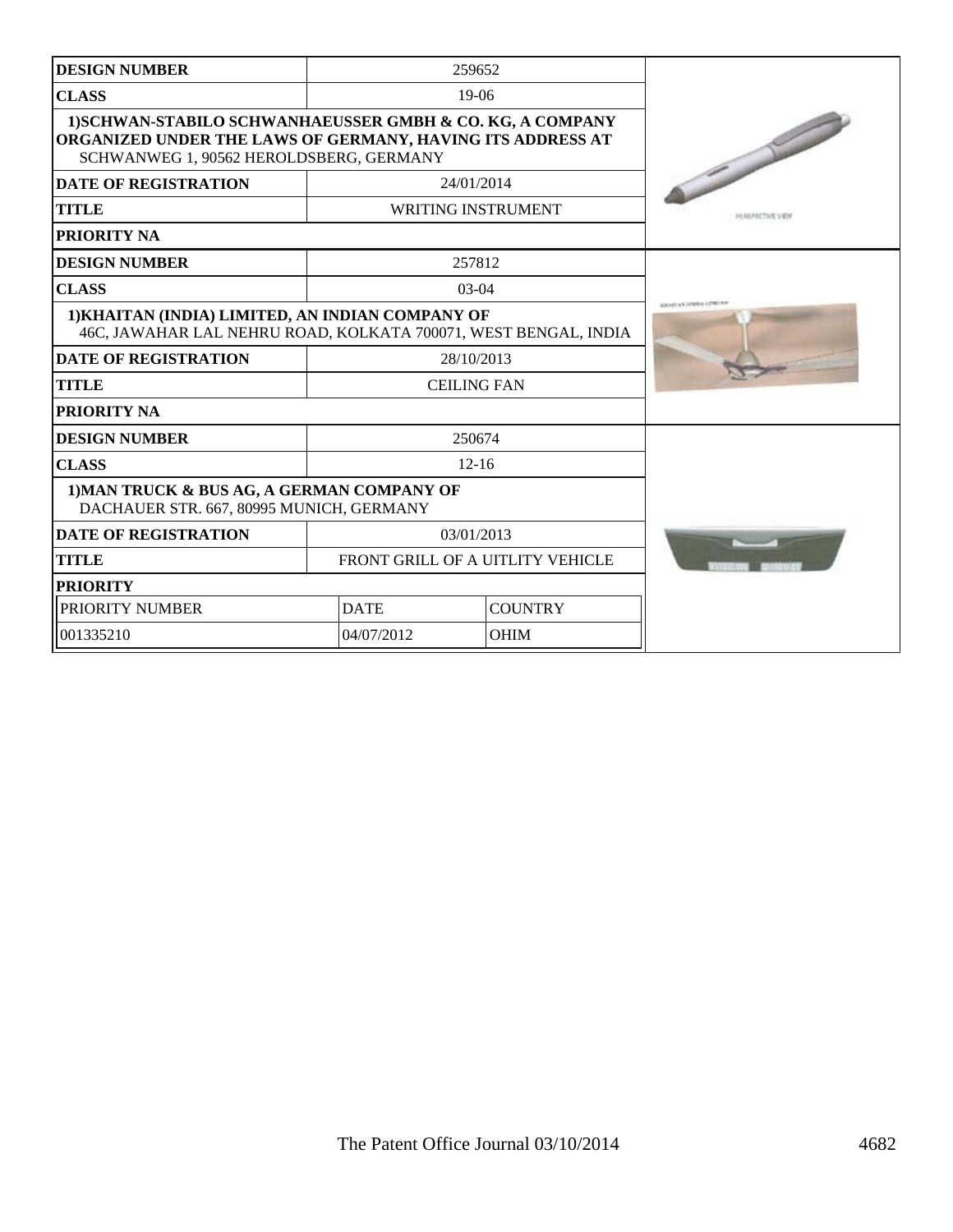| <b>DESIGN NUMBER</b>                                                                                                                                                                      |             | 256184                |  |
|-------------------------------------------------------------------------------------------------------------------------------------------------------------------------------------------|-------------|-----------------------|--|
| <b>CLASS</b>                                                                                                                                                                              |             | $09-01$               |  |
| 1) PEARL POLYMERS LIMITED, OF A-97/2, OKHLA INDUSTRIAL AREA,<br>PHASE 2, NEW DELHI-110020, INDIA,<br>A COMPANY INCORPORATED UNDER THE COMPANIES ACT, 1956, OF THE<br><b>ABOVE ADDRESS</b> |             |                       |  |
| <b>DATE OF REGISTRATION</b>                                                                                                                                                               |             | 03/09/2013            |  |
| <b>TITLE</b>                                                                                                                                                                              |             | <b>BOTTLE</b>         |  |
| <b>PRIORITY NA</b>                                                                                                                                                                        |             |                       |  |
| <b>DESIGN NUMBER</b>                                                                                                                                                                      |             | 259101                |  |
| <b>CLASS</b>                                                                                                                                                                              |             | $06-11$               |  |
| 1) HONDA ACCESS CORP.,<br>OF 18-4, 8-CHOME, NOBIDOME, NIIZA-SHI, SAITAMA, JAPAN                                                                                                           |             |                       |  |
| <b>DATE OF REGISTRATION</b>                                                                                                                                                               |             | 30/12/2013            |  |
| <b>TITLE</b>                                                                                                                                                                              |             | FLOOR MAT FOR VEHICLE |  |
| <b>PRIORITY</b>                                                                                                                                                                           |             |                       |  |
| PRIORITY NUMBER                                                                                                                                                                           | <b>DATE</b> | <b>COUNTRY</b>        |  |
| 2013-016440                                                                                                                                                                               | 19/07/2013  | <b>JAPAN</b>          |  |
| <b>DESIGN NUMBER</b>                                                                                                                                                                      |             | 259513                |  |
| <b>CLASS</b>                                                                                                                                                                              |             | $11-02$               |  |
| 1) AMAR SINGH YADAV, TRADING AS M/S. S. N. GLASS DECORATERS,<br><b>SITUATED AT</b><br>2/778, SUHAG NAGAR, FIROZABAD (U.P.) INDIA, OF ABOVE ADDRESS                                        |             |                       |  |
| <b>DATE OF REGISTRATION</b>                                                                                                                                                               |             | 20/01/2014            |  |
| <b>TITLE</b>                                                                                                                                                                              |             | <b>FLOWER VASE</b>    |  |
| <b>PRIORITY NA</b>                                                                                                                                                                        |             |                       |  |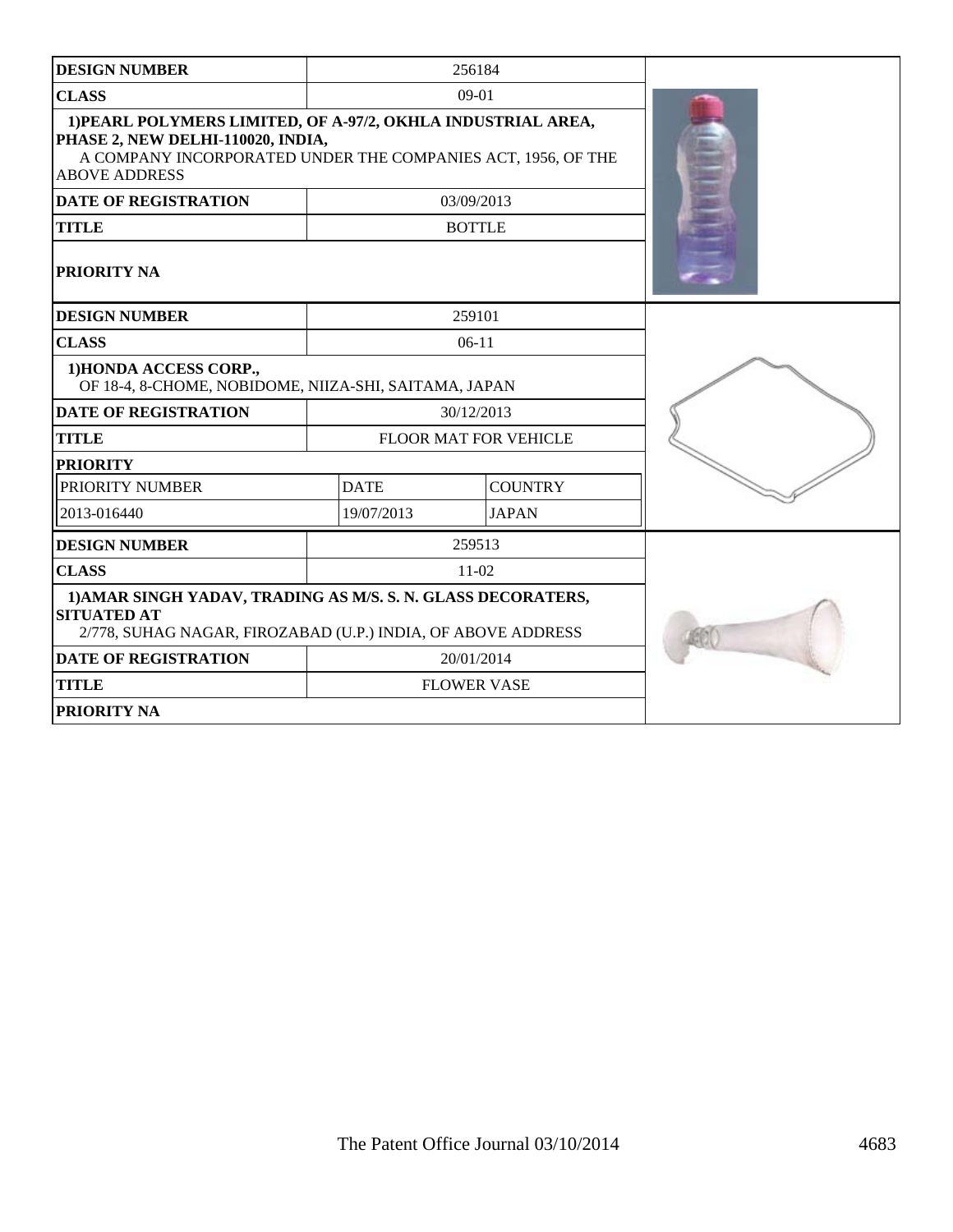| <b>DESIGN NUMBER</b>                                                                                                                                                                                                                                                                                             | 255439                                         |  |
|------------------------------------------------------------------------------------------------------------------------------------------------------------------------------------------------------------------------------------------------------------------------------------------------------------------|------------------------------------------------|--|
| <b>CLASS</b>                                                                                                                                                                                                                                                                                                     | $25-04$                                        |  |
| 1) DIRECTOR GENERAL, DEFENCE RESEARCH & DEVELOPMENT<br>ORGANIZATION(DRDO), MINISTRY OF DEFENCE, GOVT. OF INDIA,<br>ROOM NO. 348, B-WING, DRDO BHAVAN, RAJAJI MARG, NEW DELHI-110105,<br><b>INDIA</b>                                                                                                             |                                                |  |
| <b>DATE OF REGISTRATION</b>                                                                                                                                                                                                                                                                                      | 26/07/2013                                     |  |
| <b>TITLE</b>                                                                                                                                                                                                                                                                                                     | CENTRAL DECK FOR MOUNTAIN<br><b>FOOTBRIDGE</b> |  |
| PRIORITY NA                                                                                                                                                                                                                                                                                                      |                                                |  |
| <b>DESIGN NUMBER</b>                                                                                                                                                                                                                                                                                             | 259823                                         |  |
| <b>CLASS</b>                                                                                                                                                                                                                                                                                                     | $12 - 16$                                      |  |
| THE COMPANIES ACT OF 1956, HAVING ITS PRINCIPAL PLACE OF BUSINESS<br>AT NEW 2ND & 3RD FLOOR, KHIVRAJ BUILDING, NO. 616, ANNASALAI,<br><b>CHENNAI - 600006, STATE OF TAMIL NADU, INDIA, AND REGISTERED</b><br><b>OFFICE AT</b><br>AKURDI, PUNE-411035, STATE OF MAHARASHTRA, INDIA<br><b>DATE OF REGISTRATION</b> |                                                |  |
| <b>TITLE</b>                                                                                                                                                                                                                                                                                                     | 29/01/2014<br>WHEEL RIM FOR MOTORCYCLE         |  |
| PRIORITY NA                                                                                                                                                                                                                                                                                                      |                                                |  |
| <b>DESIGN NUMBER</b>                                                                                                                                                                                                                                                                                             | 257819                                         |  |
| <b>CLASS</b>                                                                                                                                                                                                                                                                                                     | $12 - 16$                                      |  |
| 1) JCB INDIA LIMITED, AN INDIAN COMPANY HAVING ITS REGISTERED<br>OFFICE AT B-1/1-1, 2ND FLOOR, MOHAN CO-OPERATIVE INDUSTRIAL<br>ESTATE, MATHURA ROAD, NEW DELHI, INDIA AND WORKS AT<br>23/7, MATHURA ROAD, BALLABGARH, HARYANA, INDIA.                                                                           |                                                |  |
| <b>DATE OF REGISTRATION</b>                                                                                                                                                                                                                                                                                      | 28/10/2013                                     |  |
| <b>BOOM OF TELESCOPIC HANDLER</b><br><b>TITLE</b><br>(LOADALL)                                                                                                                                                                                                                                                   |                                                |  |
| PRIORITY NA                                                                                                                                                                                                                                                                                                      |                                                |  |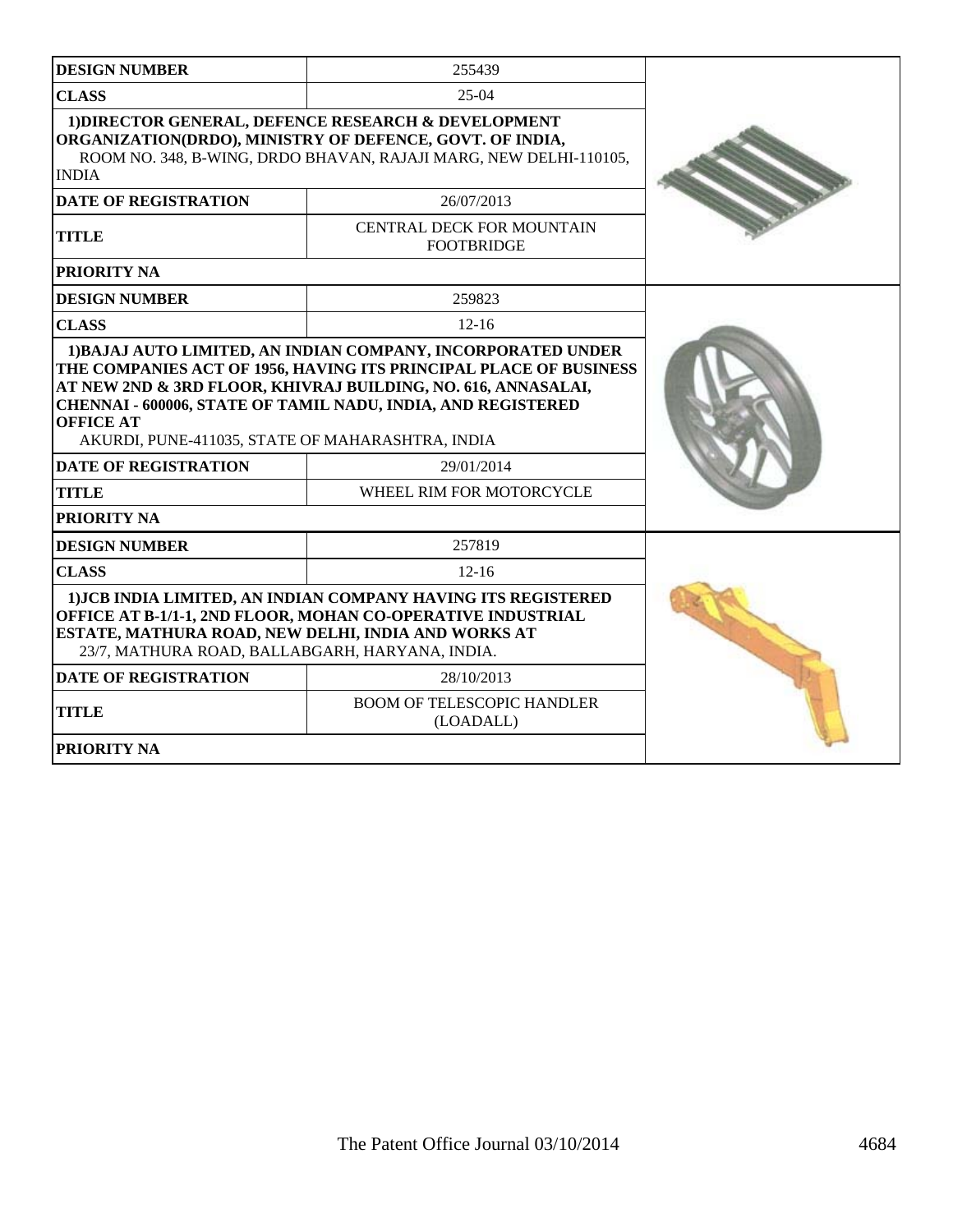| <b>DESIGN</b><br><b>NUMBER</b>                                                                                                                                                                                      |            | 254621                                            |                                |  |
|---------------------------------------------------------------------------------------------------------------------------------------------------------------------------------------------------------------------|------------|---------------------------------------------------|--------------------------------|--|
| <b>CLASS</b>                                                                                                                                                                                                        | 12-08      |                                                   |                                |  |
| 1) DONGFENG COMMERCIAL VEHICLE<br>CO., LTD. A COMPANY INCORPORATED<br>UNDER THE LAWS OF CHINA,<br>NATIONALITY: CHINA, ADDRESS AT,<br>NO. 2, WEST CHECHENG ROAD,<br>ZHANGWAN DISTRICT, SHIYAN, HUBEI<br>442001 CHINA |            |                                                   |                                |  |
| <b>DATE OF</b><br><b>REGISTRATION</b>                                                                                                                                                                               |            | 20/06/2013                                        |                                |  |
| <b>TITLE</b>                                                                                                                                                                                                        |            | <b>TRUCK</b>                                      |                                |  |
| <b>PRIORITY</b>                                                                                                                                                                                                     |            |                                                   |                                |  |
| <b>PRIORITY NUMBER</b>                                                                                                                                                                                              |            | <b>DATE</b>                                       | <b>COUNTRY</b>                 |  |
| 201230654080.4                                                                                                                                                                                                      |            | 26/12/2012                                        | <b>CHINA</b>                   |  |
| <b>DESIGN</b><br><b>NUMBER</b>                                                                                                                                                                                      |            | 258895                                            |                                |  |
| <b>CLASS</b>                                                                                                                                                                                                        |            | $12-16$                                           |                                |  |
| 1) HONDA MOTOR CO., LTD., A JAPANESE<br><b>CORPORATION,</b><br>OF 1-1, MINAMI-AOYAMA 2-CHOME,<br>MINATO-KU, TOKYO, 107-8556, JAPAN                                                                                  |            |                                                   |                                |  |
| <b>DATE OF</b><br><b>REGISTRATION</b>                                                                                                                                                                               | 20/12/2013 |                                                   |                                |  |
| <b>TITLE</b>                                                                                                                                                                                                        |            | <b>REAR BUMPER FOR</b><br><b>AUTOMOBILE</b>       |                                |  |
| <b>PRIORITY</b><br><b>PRIORITY NUMBER</b><br>2013-014751                                                                                                                                                            |            | <b>DATE</b><br>28/06/2013                         | <b>COUNTRY</b><br><b>JAPAN</b> |  |
| <b>DESIGN</b><br><b>NUMBER</b>                                                                                                                                                                                      | 258425     |                                                   |                                |  |
| <b>CLASS</b>                                                                                                                                                                                                        | 15-07      |                                                   |                                |  |
| 1) VISHKARMA ENTERPRISES, AN<br>INDIAN COMPANY, OF THE ADDRESS<br>B-14, SANJAY COLONY, SECTOR 22,<br>FARIDABAD-121005, INDIA                                                                                        |            |                                                   |                                |  |
| <b>DATE OF</b><br><b>REGISTRATION</b>                                                                                                                                                                               | 28/11/2013 |                                                   |                                |  |
| <b>TITLE</b>                                                                                                                                                                                                        |            | <b>LOCKING DEVICE FOR</b><br><b>REFRIGERATORS</b> |                                |  |
| PRIORITY NA                                                                                                                                                                                                         |            |                                                   |                                |  |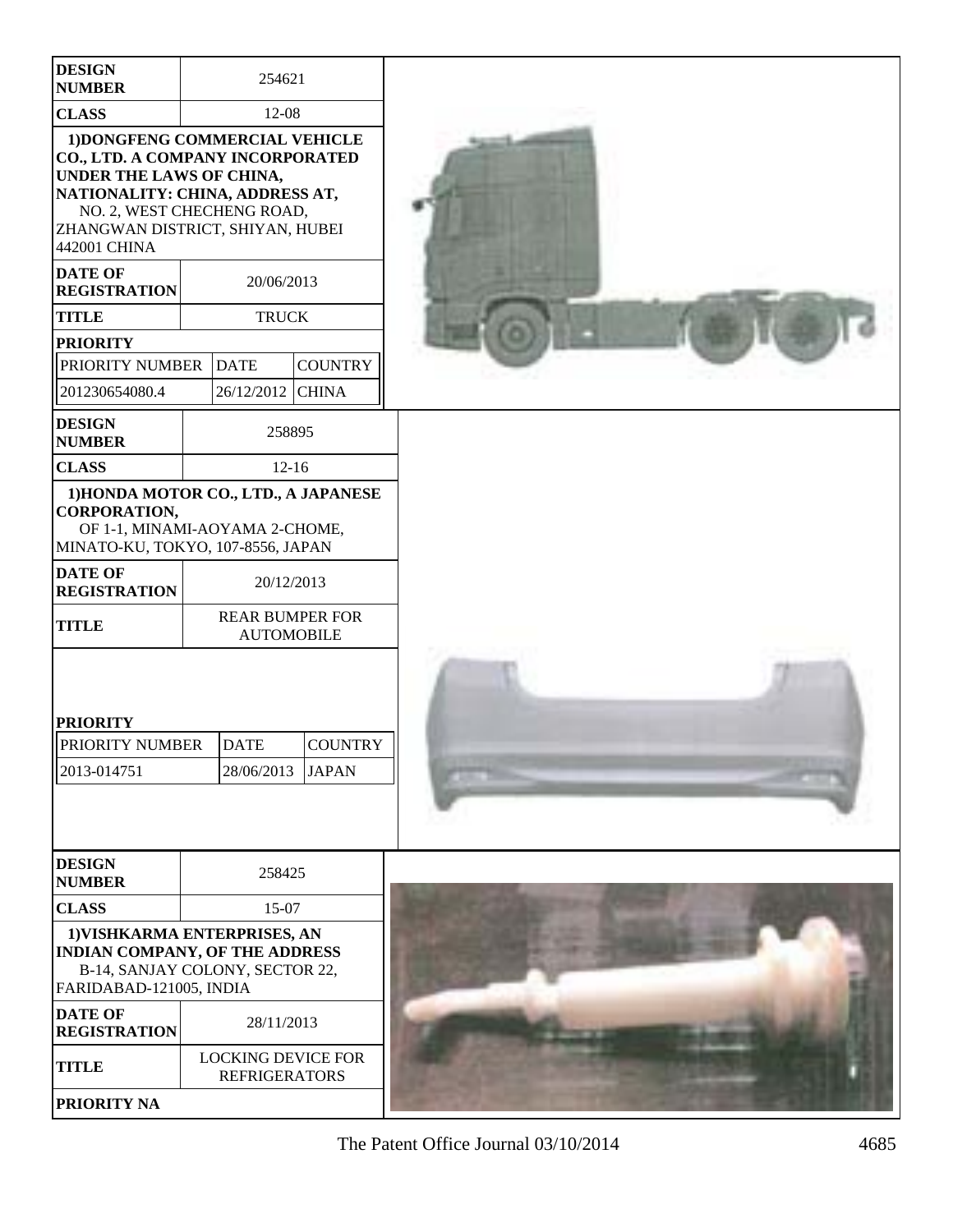| <b>DESIGN NUMBER</b>                                                                                                                                                                                 | 258619                                                                                                                                                                                                                                                               |                                         |
|------------------------------------------------------------------------------------------------------------------------------------------------------------------------------------------------------|----------------------------------------------------------------------------------------------------------------------------------------------------------------------------------------------------------------------------------------------------------------------|-----------------------------------------|
| <b>CLASS</b>                                                                                                                                                                                         | $08-06$                                                                                                                                                                                                                                                              |                                         |
| (INDIAN PARTNERSHIP FIRM) HAVING PLACE OF BUSINESS AT:<br>N.H. 8B, RAJKOT-GUJARAT-(INDIA)                                                                                                            | 1)(1) SURESHBHAI NAGJIBHAI VAGHASIYA (2) MAHESHBHAI DAHYABHAI<br>SINGHALA (3) JAGDISHBHAI DAMJIBHAI VAGHASIYA (ALL THE PARTNERS<br>ARE ADULT & INDIAN NATIONAL) PARTNERS OF AAI SHREE KHODIYAR<br>4, SHREE HARI INDUSTRIAL ZONE, AJI RING ROAD, OPP: INDICA BOTTLING |                                         |
| <b>DATE OF REGISTRATION</b>                                                                                                                                                                          | 09/12/2013                                                                                                                                                                                                                                                           |                                         |
| <b>TITLE</b>                                                                                                                                                                                         | <b>HANDLE</b>                                                                                                                                                                                                                                                        |                                         |
| PRIORITY NA                                                                                                                                                                                          |                                                                                                                                                                                                                                                                      |                                         |
| <b>DESIGN NUMBER</b>                                                                                                                                                                                 | 259511                                                                                                                                                                                                                                                               |                                         |
| <b>CLASS</b>                                                                                                                                                                                         | $11-02$                                                                                                                                                                                                                                                              |                                         |
| 1) AMAR SINGH YADAV, TRADING AS M/S. S. N. GLASS DECORATERS,<br><b>SITUATED AT</b><br>2/778, SUHAG NAGAR, FIROZABAD (U.P.) INDIA, OF ABOVE ADDRESS                                                   |                                                                                                                                                                                                                                                                      |                                         |
| <b>DATE OF REGISTRATION</b>                                                                                                                                                                          | 20/01/2014                                                                                                                                                                                                                                                           |                                         |
| <b>TITLE</b>                                                                                                                                                                                         | <b>FLOWER VASE</b>                                                                                                                                                                                                                                                   |                                         |
| PRIORITY NA                                                                                                                                                                                          |                                                                                                                                                                                                                                                                      |                                         |
| <b>DESIGN NUMBER</b>                                                                                                                                                                                 | 255437                                                                                                                                                                                                                                                               |                                         |
| <b>CLASS</b>                                                                                                                                                                                         | $25-04$                                                                                                                                                                                                                                                              |                                         |
| 1) DIRECTOR GENERAL, DEFENCE RESEARCH & DEVELOPMENT<br>ORGANIZATION(DRDO), MINISTRY OF DEFENCE, GOVT. OF INDIA,<br>ROOM NO. 348, B-WING, DRDO BHAVAN, RAJAJI MARG, NEW DELHI-110105,<br><b>INDIA</b> |                                                                                                                                                                                                                                                                      |                                         |
| <b>DATE OF REGISTRATION</b>                                                                                                                                                                          | 26/07/2013                                                                                                                                                                                                                                                           | <b>Contact of Contact of Contact of</b> |
| TITLE                                                                                                                                                                                                | CONNECTING RODE FOR MOUNTAIN<br><b>FOOTBRIDGE</b>                                                                                                                                                                                                                    |                                         |
| <b>PRIORITY NA</b>                                                                                                                                                                                   |                                                                                                                                                                                                                                                                      |                                         |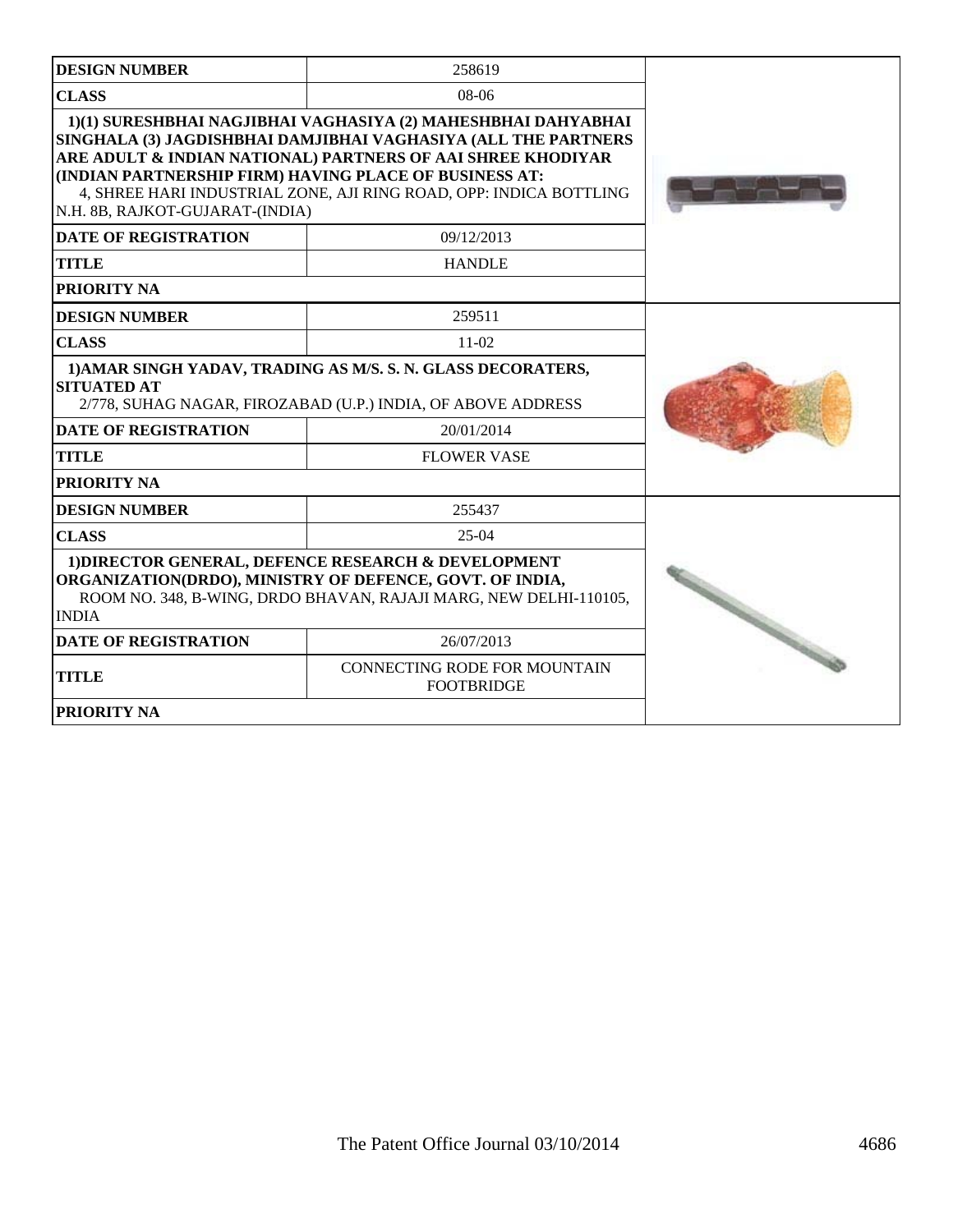| <b>DESIGN NUMBER</b>                                                                                                                                                                                                                                                                                                                       |                                   | 259821                                        |  |
|--------------------------------------------------------------------------------------------------------------------------------------------------------------------------------------------------------------------------------------------------------------------------------------------------------------------------------------------|-----------------------------------|-----------------------------------------------|--|
| <b>CLASS</b>                                                                                                                                                                                                                                                                                                                               |                                   | $10-04$                                       |  |
| 1) BAJAJ AUTO LIMITED, AN INDIAN COMPANY, INCORPORATED UNDER<br>THE COMPANIES ACT OF 1956, HAVING ITS PRINCIPAL PLACE OF BUSINESS<br>AT NEW 2ND & 3RD FLOOR, KHIVRAJ BUILDING, NO. 616, ANNASALAI,<br>CHENNAI - 600006, STATE OF TAMIL NADU, INDIA, AND REGISTERED<br><b>OFFICE AT</b><br>AKURDI, PUNE-411035, STATE OF MAHARASHTRA, INDIA |                                   |                                               |  |
| <b>DATE OF REGISTRATION</b>                                                                                                                                                                                                                                                                                                                |                                   | 29/01/2014                                    |  |
| <b>TITLE</b>                                                                                                                                                                                                                                                                                                                               |                                   | SPEEDOMETER ASSEMBLY FOR<br><b>MOTORCYCLE</b> |  |
| PRIORITY NA                                                                                                                                                                                                                                                                                                                                |                                   |                                               |  |
| <b>DESIGN NUMBER</b>                                                                                                                                                                                                                                                                                                                       |                                   | 257817                                        |  |
| <b>CLASS</b>                                                                                                                                                                                                                                                                                                                               |                                   | $12-0.5$                                      |  |
| 1) JCB INDIA LIMITED, AN INDIAN COMPANY HAVING ITS REGISTERED<br>OFFICE AT B-1/1-1, 2ND FLOOR, MOHAN CO-OPERATIVE INDUSTRIAL<br>ESTATE, MATHURA ROAD, NEW DELHI, INDIA AND WORKS AT<br>23/7, MATHURA ROAD, BALLABGARH, HARYANA, INDIA.                                                                                                     |                                   |                                               |  |
| <b>DATE OF REGISTRATION</b>                                                                                                                                                                                                                                                                                                                | 28/10/2013                        |                                               |  |
| <b>TITLE</b>                                                                                                                                                                                                                                                                                                                               |                                   | TELESCOPIC HANDLER (LOADALL)                  |  |
| PRIORITY NA                                                                                                                                                                                                                                                                                                                                |                                   |                                               |  |
| <b>DESIGN NUMBER</b>                                                                                                                                                                                                                                                                                                                       |                                   | 250677                                        |  |
| <b>CLASS</b>                                                                                                                                                                                                                                                                                                                               | $12 - 16$                         |                                               |  |
| 1) MAN TRUCK & BUS AG, A GERMAN COMPANY OF<br>DACHAUER STR. 667, 80995 MUNICH, GERMANY                                                                                                                                                                                                                                                     | S.A. Fox Ft.                      |                                               |  |
| <b>DATE OF REGISTRATION</b>                                                                                                                                                                                                                                                                                                                |                                   | 03/01/2013                                    |  |
| <b>TITLE</b>                                                                                                                                                                                                                                                                                                                               | FRONT BUMPER OF A UTILITY VEHICLE |                                               |  |
| <b>PRIORITY</b>                                                                                                                                                                                                                                                                                                                            |                                   |                                               |  |
| PRIORITY NUMBER                                                                                                                                                                                                                                                                                                                            | <b>COUNTRY</b><br><b>DATE</b>     |                                               |  |
| 001335210                                                                                                                                                                                                                                                                                                                                  | 04/07/2012<br><b>OHIM</b>         |                                               |  |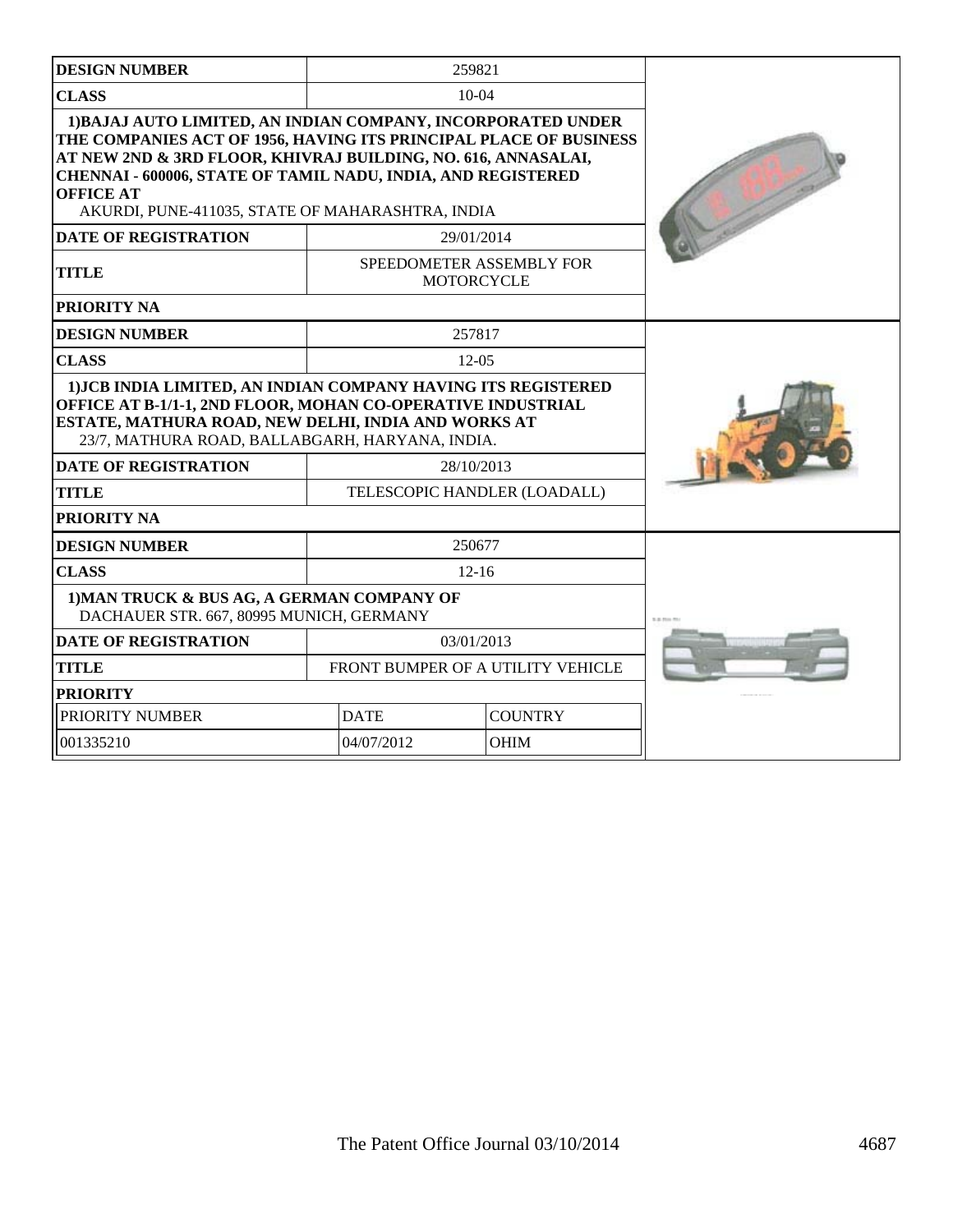| <b>DESIGN NUMBER</b>                                                                                                                                              |                                 | 258215           |  |
|-------------------------------------------------------------------------------------------------------------------------------------------------------------------|---------------------------------|------------------|--|
| <b>CLASS</b>                                                                                                                                                      |                                 | 16-03            |  |
| 1) PANASONIC CORPORATION, A JAPANESE COMPANY ORGANIZED AND<br><b>EXISTING UNDER THE LAWS OF JAPAN,</b><br>OF 1006, OAZA KADOMA, KADOMA-SHI, OSAKA 571-8501, JAPAN |                                 |                  |  |
| <b>DATE OF REGISTRATION</b>                                                                                                                                       |                                 | 19/11/2013       |  |
| <b>TITLE</b>                                                                                                                                                      |                                 | <b>CARTRIDGE</b> |  |
| <b>PRIORITY</b>                                                                                                                                                   |                                 |                  |  |
| PRIORITY NUMBER                                                                                                                                                   | <b>DATE</b>                     | <b>COUNTRY</b>   |  |
| 2013-010979                                                                                                                                                       | 20/05/2013                      | <b>JAPAN</b>     |  |
| <b>DESIGN NUMBER</b>                                                                                                                                              |                                 | 259105           |  |
| <b>CLASS</b>                                                                                                                                                      |                                 | $06-11$          |  |
| 1) HONDA ACCESS CORP.,<br>OF 18-4, 8-CHOME, NOBIDOME, NIIZA-SHI, SAITAMA, JAPAN                                                                                   |                                 |                  |  |
| <b>DATE OF REGISTRATION</b>                                                                                                                                       |                                 | 30/12/2013       |  |
| <b>TITLE</b>                                                                                                                                                      | A SET OF FLOOR MATS FOR VEHICLE |                  |  |
| PRIORITY NA                                                                                                                                                       |                                 |                  |  |
| <b>DESIGN NUMBER</b>                                                                                                                                              |                                 | 255864           |  |
| <b>CLASS</b>                                                                                                                                                      |                                 | $11 - 01$        |  |
| 1) BIREN VAIDYA, INDIAN NATIONAL,<br>131, 13TH FLOOR, VALLABH APARTMENTS, 87, BHULABHAI DESAI ROAD,<br>MUMBAI-400026, MAHARASHTRA, INDIA                          |                                 |                  |  |
| <b>DATE OF REGISTRATION</b>                                                                                                                                       |                                 | 16/08/2013       |  |
| <b>TITLE</b>                                                                                                                                                      |                                 | <b>RING</b>      |  |
| <b>PRIORITY NA</b>                                                                                                                                                |                                 |                  |  |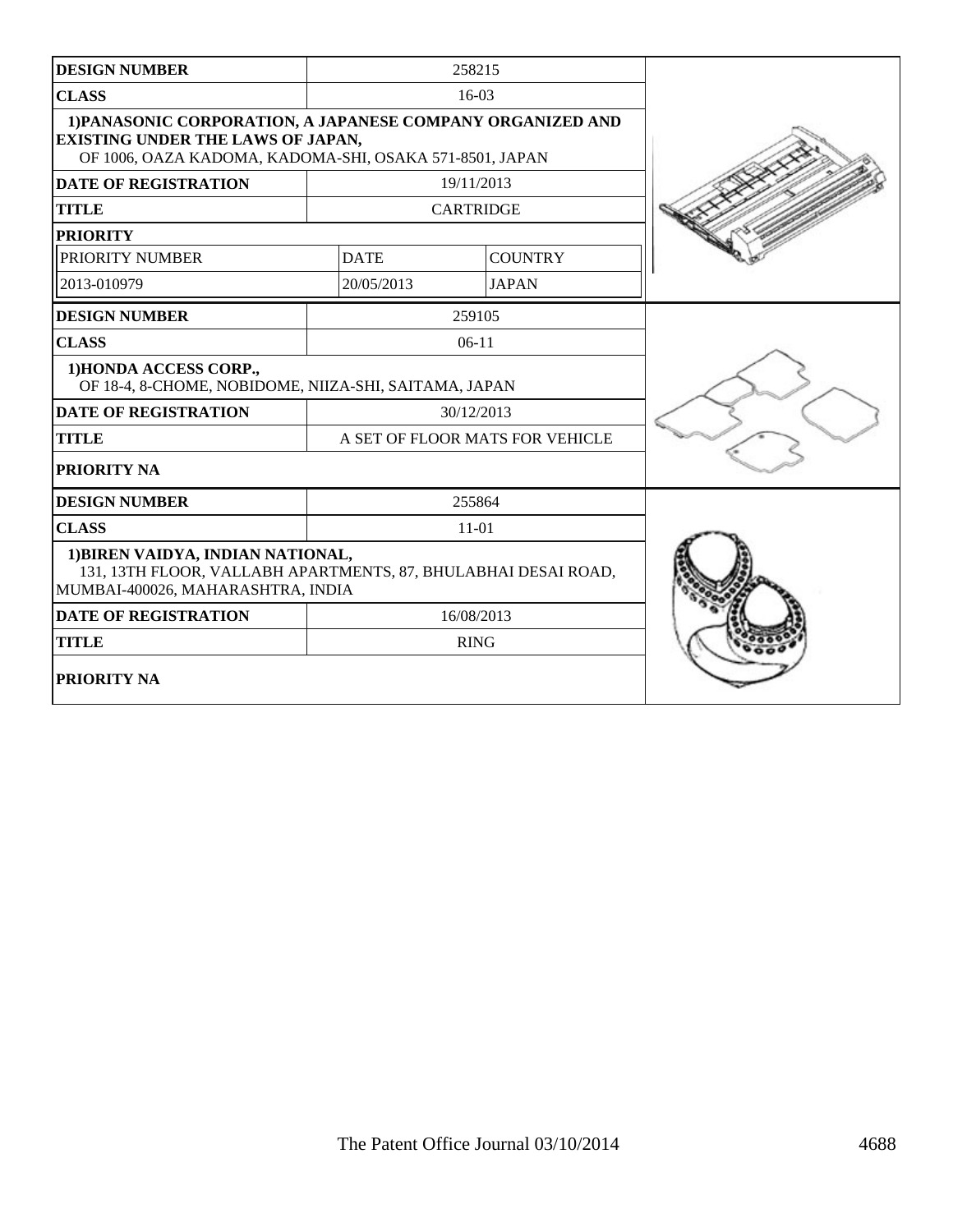| <b>DESIGN NUMBER</b>                                                                                                                                                                                 |  | 259514                        |                        |                               |  |
|------------------------------------------------------------------------------------------------------------------------------------------------------------------------------------------------------|--|-------------------------------|------------------------|-------------------------------|--|
| <b>CLASS</b>                                                                                                                                                                                         |  | $11-02$                       |                        |                               |  |
| 1) AMAR SINGH YADAV, TRADING AS M/S. S. N. GLASS<br>DECORATERS, SITUATED AT<br>2/778, SUHAG NAGAR, FIROZABAD (U.P.) INDIA, OF<br><b>ABOVE ADDRESS</b>                                                |  |                               |                        |                               |  |
| <b>DATE OF</b><br><b>REGISTRATION</b>                                                                                                                                                                |  | 20/01/2014                    |                        |                               |  |
| <b>TITLE</b>                                                                                                                                                                                         |  | <b>FLOWER VASE</b>            |                        |                               |  |
| PRIORITY NA                                                                                                                                                                                          |  |                               |                        |                               |  |
| <b>DESIGN NUMBER</b>                                                                                                                                                                                 |  |                               | 259580                 |                               |  |
| <b>CLASS</b>                                                                                                                                                                                         |  |                               | 23-01                  |                               |  |
| 1)HANSGROHE SE,<br>OF AUESTR. 5-9, D-77761 SCHILTACH, GERMANY, A GERMAN COMPANY                                                                                                                      |  |                               |                        |                               |  |
| <b>DATE OF REGISTRATION</b>                                                                                                                                                                          |  |                               | 22/01/2014             |                               |  |
| <b>TITLE</b>                                                                                                                                                                                         |  |                               | <b>SANITARY FAUCET</b> |                               |  |
| <b>PRIORITY</b><br>PRIORITY NUMBER<br>001379093-0004                                                                                                                                                 |  | <b>DATE</b><br>26/07/2013     |                        | <b>COUNTRY</b><br><b>OHIM</b> |  |
| <b>DESIGN NUMBER</b>                                                                                                                                                                                 |  |                               | 255440                 |                               |  |
| <b>CLASS</b>                                                                                                                                                                                         |  |                               | $25 - 04$              |                               |  |
| 1) DIRECTOR GENERAL, DEFENCE RESEARCH & DEVELOPMENT<br>ORGANIZATION(DRDO), MINISTRY OF DEFENCE, GOVT. OF INDIA,<br>ROOM NO. 348, B-WING, DRDO BHAVAN, RAJAJI MARG, NEW DELHI-110105,<br><b>INDIA</b> |  |                               |                        |                               |  |
| <b>DATE OF REGISTRATION</b>                                                                                                                                                                          |  | 26/07/2013                    |                        |                               |  |
| <b>TITLE</b>                                                                                                                                                                                         |  | FRAME FOR MOUNTAIN FOOTBRIDGE |                        |                               |  |
| PRIORITY NA                                                                                                                                                                                          |  |                               |                        |                               |  |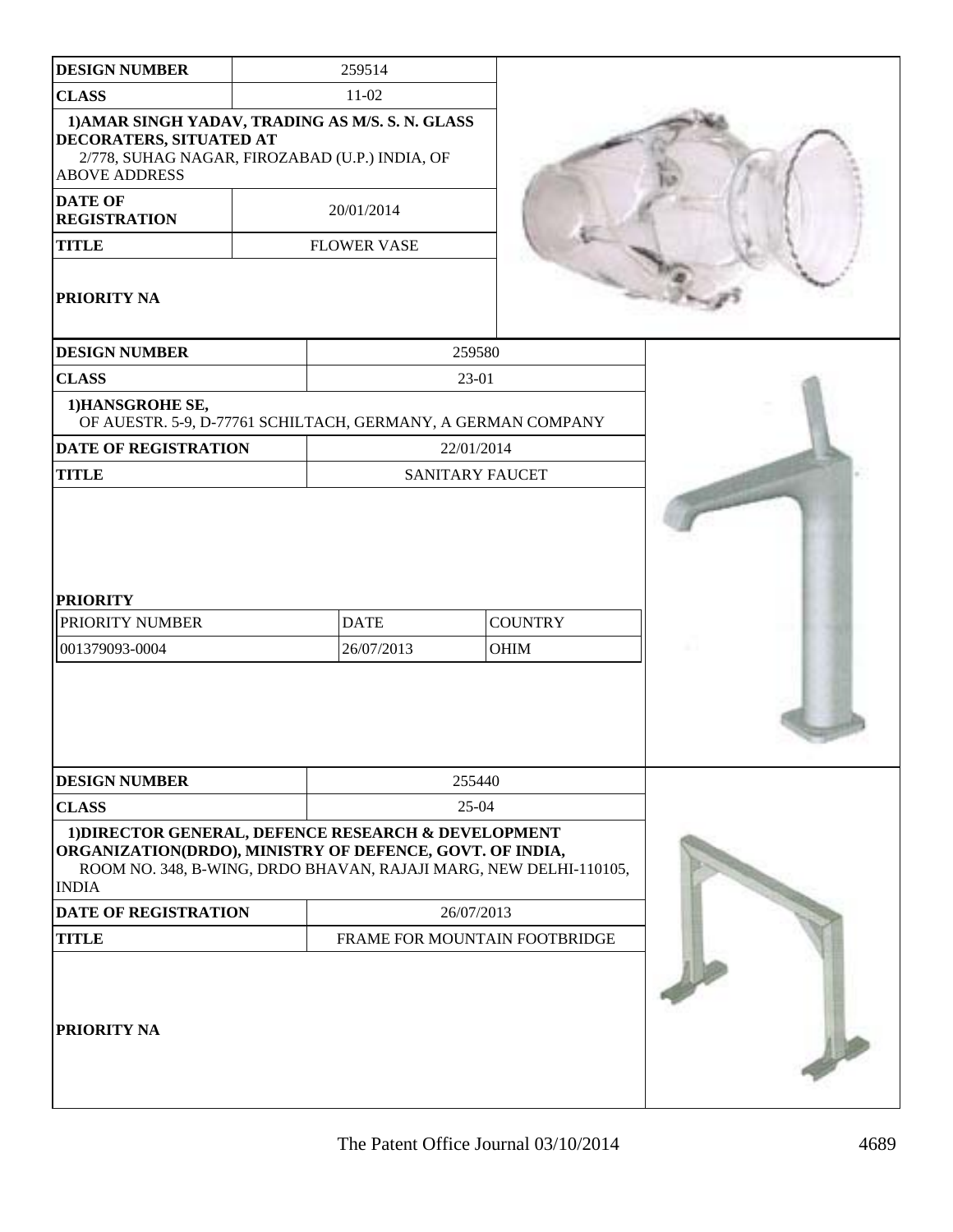| <b>DESIGN NUMBER</b>                                                                                                                                                                                                                          |                            | 259676                |  |
|-----------------------------------------------------------------------------------------------------------------------------------------------------------------------------------------------------------------------------------------------|----------------------------|-----------------------|--|
| <b>CLASS</b>                                                                                                                                                                                                                                  |                            | 19-02                 |  |
| 1) KANGARO INDUSTRIES LIMITED AT B-XXX-6754, FOCAL POINT,<br>LUDHIANA-141010, PUNJAB, INDIA, COMPANY INCORPORATED UNDER THE<br>PROVISIONS OF INDIAN COMPANIES ACT HAVING THEIR ADDRESS OF<br>B-XXX-6754, FOCAL POINT, LUDHIANA-141010, PUNJAB |                            |                       |  |
| <b>DATE OF REGISTRATION</b>                                                                                                                                                                                                                   |                            | 27/01/2014            |  |
| <b>TITLE</b>                                                                                                                                                                                                                                  |                            | <b>SCISSORS</b>       |  |
| <b>PRIORITY</b>                                                                                                                                                                                                                               |                            |                       |  |
| PRIORITY NUMBER                                                                                                                                                                                                                               | <b>DATE</b>                | <b>COUNTRY</b>        |  |
| 002367284                                                                                                                                                                                                                                     | 11/12/2013                 | <b>OHIM</b>           |  |
| <b>DESIGN NUMBER</b>                                                                                                                                                                                                                          |                            | 257990                |  |
| <b>CLASS</b>                                                                                                                                                                                                                                  |                            | $12 - 16$             |  |
| 1) MAN TRUCK & BUS AG, A GERMAN COMPANY OF<br>DACHAUER STRASSE 667, 80995 MÜNCHEN, GERMANY                                                                                                                                                    |                            |                       |  |
| <b>DATE OF REGISTRATION</b>                                                                                                                                                                                                                   |                            | 06/11/2013            |  |
| <b>TITLE</b>                                                                                                                                                                                                                                  | <b>BUMPER FOR VEHICLES</b> |                       |  |
| PRIORITY NA                                                                                                                                                                                                                                   |                            |                       |  |
| <b>DESIGN NUMBER</b>                                                                                                                                                                                                                          |                            | 258737                |  |
| <b>CLASS</b>                                                                                                                                                                                                                                  | $06-08$                    |                       |  |
| 1) SURAJ NEDIYAMBATHU (INDIAN) PROPRIETOR OF M/S S.S INDUSTRIES,<br>EDAVOOR, KALADY, ERNAKULAM, PIN-683544, KERALA, INDIA                                                                                                                     |                            |                       |  |
| <b>DATE OF REGISTRATION</b>                                                                                                                                                                                                                   |                            | 16/12/2013            |  |
| <b>TITLE</b>                                                                                                                                                                                                                                  |                            | <b>CLOTHES HANGER</b> |  |
| <b>PRIORITY NA</b>                                                                                                                                                                                                                            |                            |                       |  |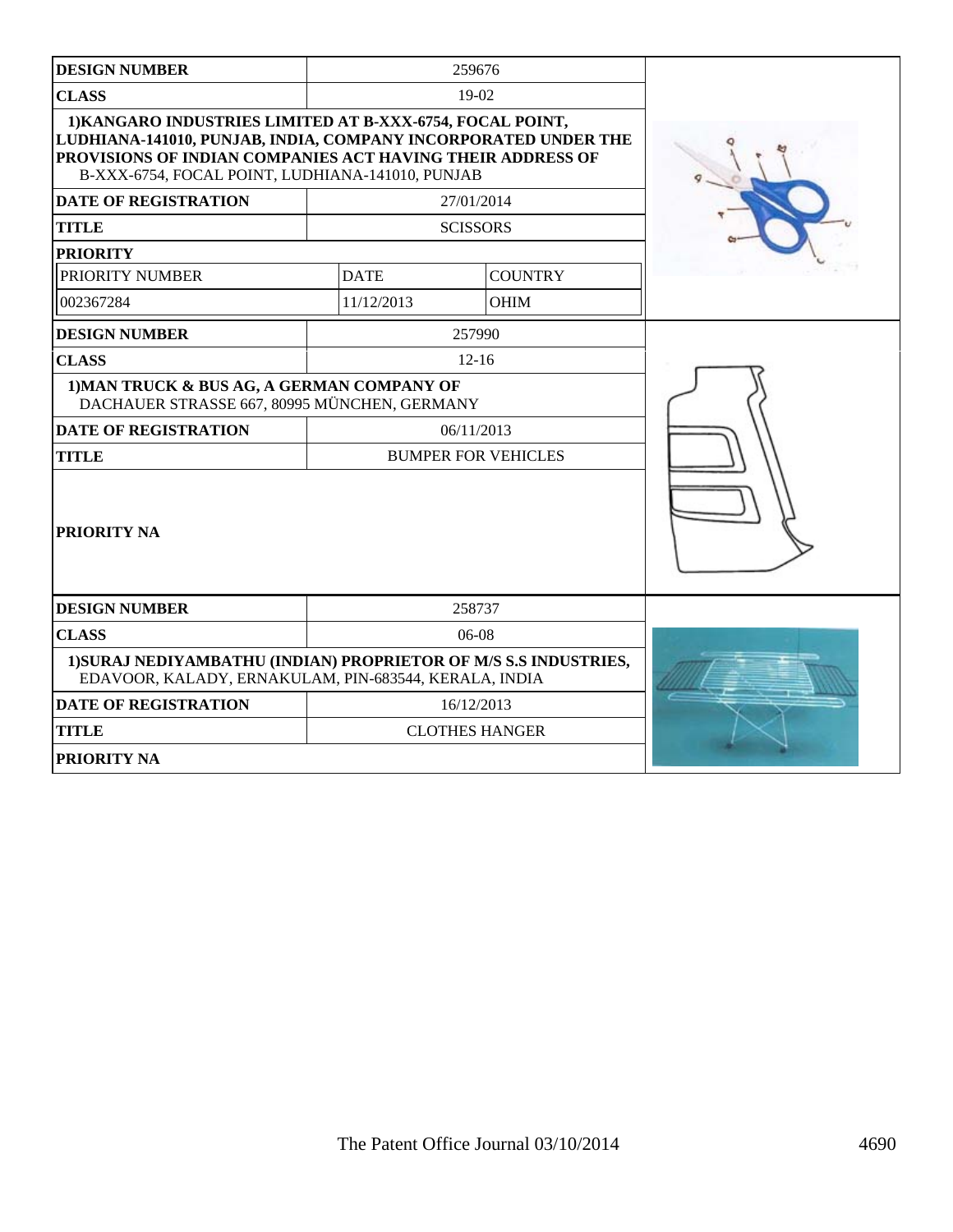| <b>DESIGN NUMBER</b>                                                                                                                               |             | 255866             |  |
|----------------------------------------------------------------------------------------------------------------------------------------------------|-------------|--------------------|--|
| <b>CLASS</b>                                                                                                                                       |             | $11 - 01$          |  |
| 1) BIREN VAIDYA, INDIAN NATIONAL,<br>131, 13TH FLOOR, VALLABH APARTMENTS, 87, BHULABHAI DESAI ROAD,<br>MUMBAI-400026, MAHARASHTRA, INDIA           |             |                    |  |
| <b>DATE OF REGISTRATION</b>                                                                                                                        |             | 16/08/2013         |  |
| <b>TITLE</b>                                                                                                                                       |             | <b>EARRING SET</b> |  |
| <b>PRIORITY NA</b>                                                                                                                                 |             |                    |  |
| <b>DESIGN NUMBER</b>                                                                                                                               |             | 259367             |  |
| <b>CLASS</b>                                                                                                                                       |             | 09-01              |  |
| 1) PEPSICO, INC., INCORPORATED IN NORTH CAROLINA OF<br>700 ANDERSON HILL ROAD, PURCHASE, NEW YORK 10577, UNITED STATES<br>OF AMERICA               |             |                    |  |
| <b>DATE OF REGISTRATION</b>                                                                                                                        |             | 13/01/2014         |  |
| <b>TITLE</b>                                                                                                                                       |             | <b>BOTTLE</b>      |  |
| <b>PRIORITY</b>                                                                                                                                    |             |                    |  |
| PRIORITY NUMBER                                                                                                                                    | <b>DATE</b> | <b>COUNTRY</b>     |  |
| 29/460,550                                                                                                                                         | 11/07/2013  | U.S.A.             |  |
| <b>DESIGN NUMBER</b>                                                                                                                               |             | 259515             |  |
| <b>CLASS</b>                                                                                                                                       |             | $11-02$            |  |
| 1) AMAR SINGH YADAV, TRADING AS M/S. S. N. GLASS DECORATERS,<br><b>SITUATED AT</b><br>2/778, SUHAG NAGAR, FIROZABAD (U.P.) INDIA, OF ABOVE ADDRESS |             |                    |  |
| <b>DATE OF REGISTRATION</b>                                                                                                                        |             | 20/01/2014         |  |
| <b>TITLE</b>                                                                                                                                       |             | <b>FLOWER VASE</b> |  |
| PRIORITY NA                                                                                                                                        |             |                    |  |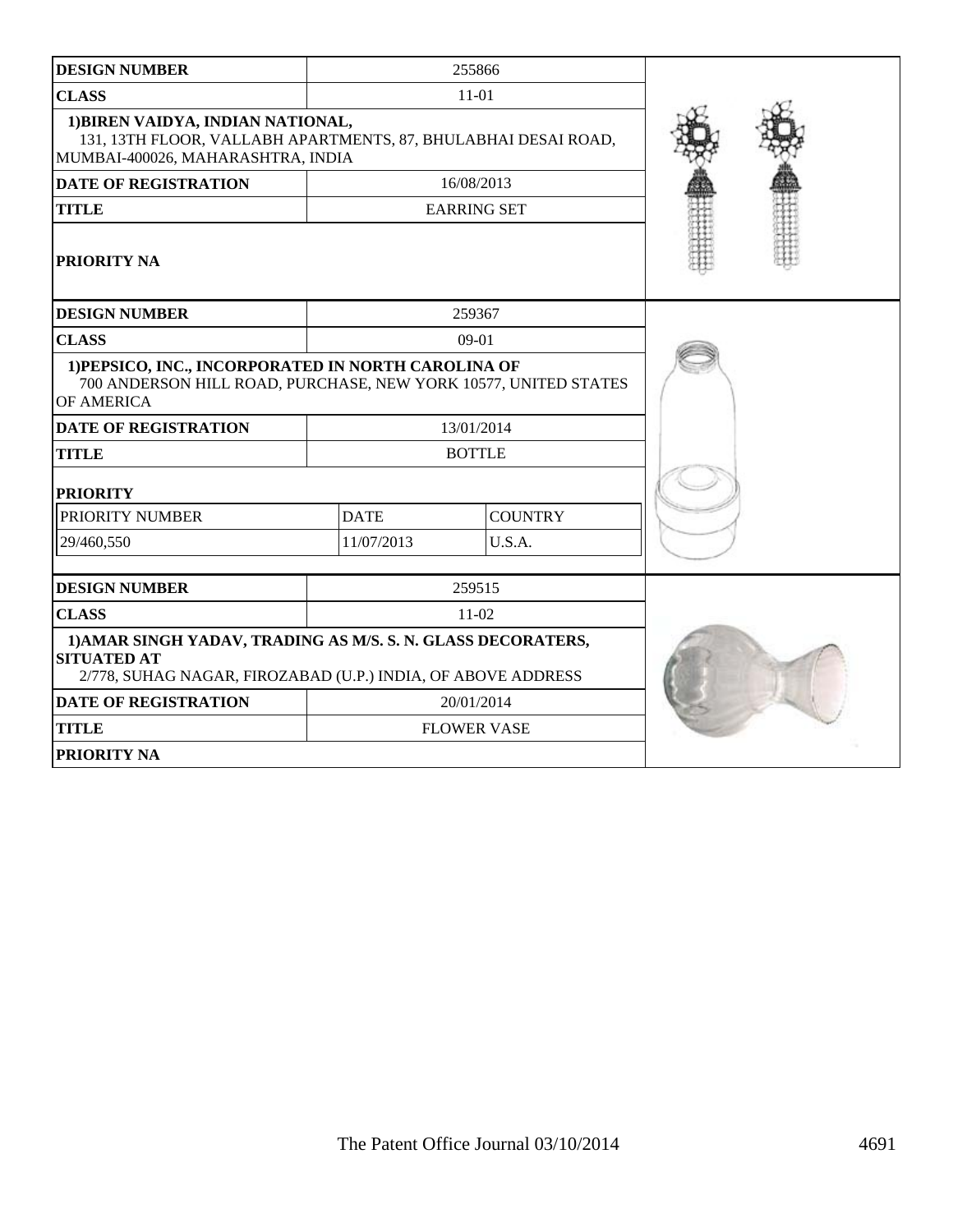| <b>DESIGN NUMBER</b>                                                                                                                                                                                                                                                                                                                                                                |             | 257460                                             |  |
|-------------------------------------------------------------------------------------------------------------------------------------------------------------------------------------------------------------------------------------------------------------------------------------------------------------------------------------------------------------------------------------|-------------|----------------------------------------------------|--|
| <b>CLASS</b>                                                                                                                                                                                                                                                                                                                                                                        |             | $24-02$                                            |  |
| 1) VITROLIFE KFT., A COMPANY ORGANIZED AND EXISTING UNDER THE<br>LAWS OF HUNGARY, HAVING PLACE OF BUSINESS AT<br>GOGOL U. 9/B, SZEGED, 6722, HUNGARY                                                                                                                                                                                                                                |             |                                                    |  |
| <b>DATE OF REGISTRATION</b>                                                                                                                                                                                                                                                                                                                                                         |             | 11/10/2013                                         |  |
| <b>TITLE</b>                                                                                                                                                                                                                                                                                                                                                                        |             | <b>CELL CULTURE DISH</b>                           |  |
| <b>PRIORITY</b>                                                                                                                                                                                                                                                                                                                                                                     |             |                                                    |  |
| PRIORITY NUMBER                                                                                                                                                                                                                                                                                                                                                                     | <b>DATE</b> | <b>COUNTRY</b>                                     |  |
| 001369862-0002                                                                                                                                                                                                                                                                                                                                                                      | 25/04/2013  | <b>OHIM</b>                                        |  |
| <b>DESIGN NUMBER</b>                                                                                                                                                                                                                                                                                                                                                                |             | 255441                                             |  |
| <b>CLASS</b>                                                                                                                                                                                                                                                                                                                                                                        |             | $25 - 04$                                          |  |
| ROOM NO. 348, B-WING, DRDO BHAVAN, RAJAJI MARG, NEW DELHI-110105,<br><b>INDIA</b><br><b>DATE OF REGISTRATION</b><br><b>TITLE</b><br>PRIORITY NA                                                                                                                                                                                                                                     |             | 26/07/2013<br><b>CLAMP FOR MOUNTAIN FOOTBRIDGE</b> |  |
| <b>DESIGN NUMBER</b>                                                                                                                                                                                                                                                                                                                                                                |             | 259682                                             |  |
| <b>CLASS</b>                                                                                                                                                                                                                                                                                                                                                                        |             | 08-06                                              |  |
| 1) MUKESHBHAI GORDHANBHAI RAKHOLIYA AN INDIAN NATIONAL SOLE<br>PROPRIETOR OF RAMESHWAR METAL AN INDIAN PROPRIETORSHIP FIRM<br><b>HAVING ITS PRINCIPAL PLACE OF BUSINESS</b><br>AT 4, PARSANA SOCIETY, 50 FEET MAIN ROAD, B/H. 73 NO. SCHOOL,<br>RAJKOT-360 002, GUJARAT - INDIA<br><b>DATE OF REGISTRATION</b><br>27/01/2014<br><b>HANDLE</b><br><b>TITLE</b><br><b>PRIORITY NA</b> |             |                                                    |  |
|                                                                                                                                                                                                                                                                                                                                                                                     |             |                                                    |  |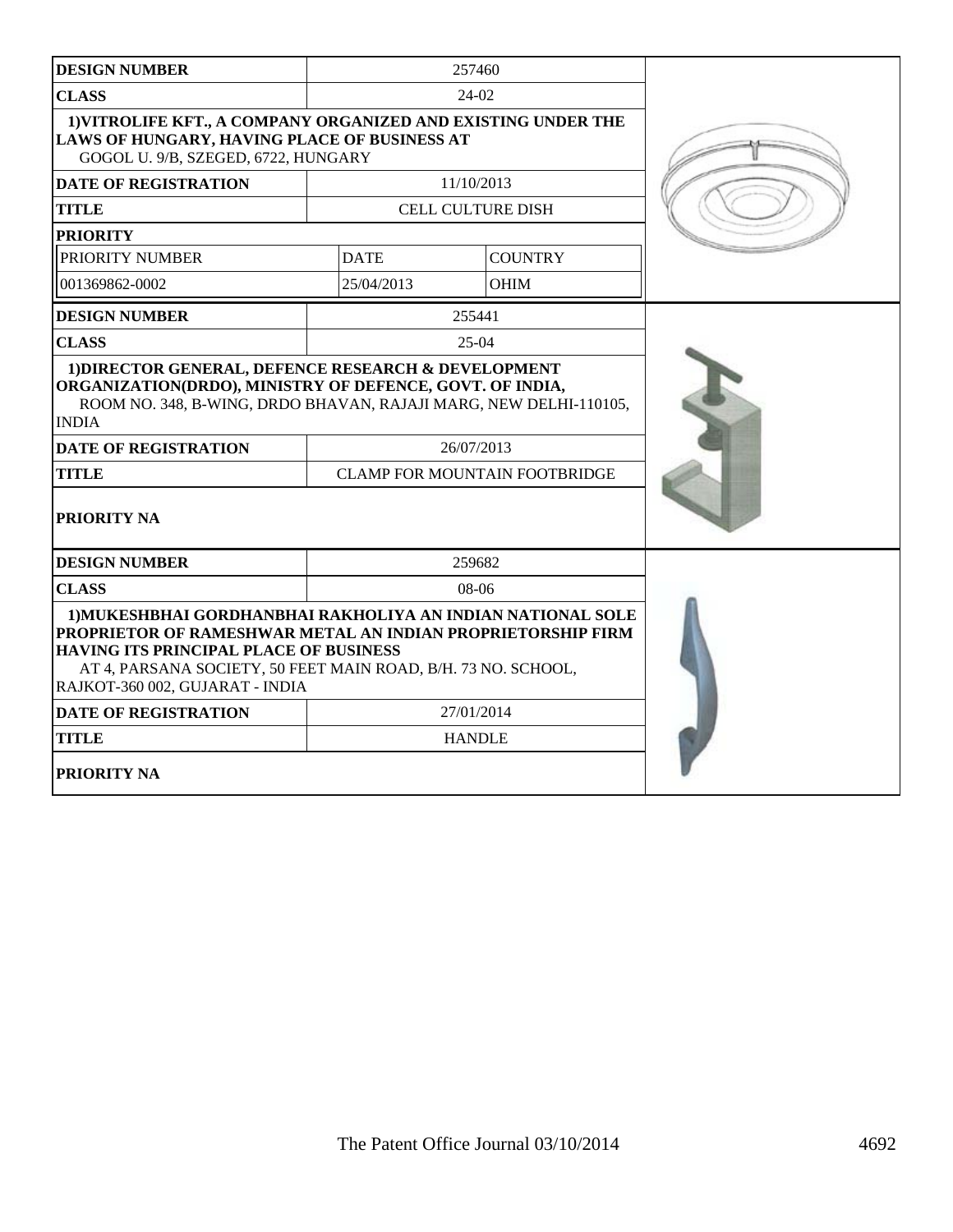| <b>DESIGN NUMBER</b>                                                                                                                                                                      | 257991                                                                                                                                                                                                                                                                                |                          |
|-------------------------------------------------------------------------------------------------------------------------------------------------------------------------------------------|---------------------------------------------------------------------------------------------------------------------------------------------------------------------------------------------------------------------------------------------------------------------------------------|--------------------------|
| <b>CLASS</b>                                                                                                                                                                              | $12 - 16$                                                                                                                                                                                                                                                                             |                          |
|                                                                                                                                                                                           | 1) MAN TRUCK & BUS AG, A GERMAN COMPANY OF<br>DACHAUER STRASSE 667, 80995 MÜNCHEN, GERMANY                                                                                                                                                                                            |                          |
| DATE OF REGISTRATION                                                                                                                                                                      | 06/11/2013                                                                                                                                                                                                                                                                            |                          |
| <b>TITLE</b>                                                                                                                                                                              | LEFT BUMPER FOR VEHICLES                                                                                                                                                                                                                                                              |                          |
| <b>PRIORITY NA</b>                                                                                                                                                                        |                                                                                                                                                                                                                                                                                       |                          |
| <b>DESIGN NUMBER</b>                                                                                                                                                                      | 258234                                                                                                                                                                                                                                                                                |                          |
| <b>CLASS</b>                                                                                                                                                                              | $10 - 04$                                                                                                                                                                                                                                                                             |                          |
| <b>EXISTING UNDER THE LAWS OF THE STATE OF</b><br><b>MINNESOTA OF</b><br><b>DATE OF</b><br><b>REGISTRATION</b><br><b>TITLE</b><br><b>PRIORITY</b><br><b>PRIORITY NUMBER</b><br>29/459,537 | 1) ROSEMOUNT INC., A CORPORATION ORGANIZED AND<br>8200 MARKET BOULEVARD, CHANHASSEN, MINNESOTA<br>55317, UNITED STATES OF AMERICA; NATIONALITY: U.S.A.<br>19/11/2013<br><b>TRANSMITTER PUCK FOR</b><br>MEASURING TEMPERATURE<br><b>DATE</b><br><b>COUNTRY</b><br>01/07/2013<br>U.S.A. | <b>SERENFERNE UNIVER</b> |
| <b>DESIGN NUMBER</b>                                                                                                                                                                      | 259140                                                                                                                                                                                                                                                                                |                          |
| <b>CLASS</b><br>1)GODREJ & BOYCE MFG. CO. LTD. OF                                                                                                                                         | 08-06<br>LOCKS DIVISION (PLANT-18), PIROJSHANAGAR, VIKHROLI,<br>MUMBAI - 400079, MAHARASHTRA, INDIA, INDIAN COMPANY                                                                                                                                                                   |                          |
| DATE OF REGISTRATION                                                                                                                                                                      | 30/12/2013                                                                                                                                                                                                                                                                            |                          |
| <b>TITLE</b><br>PRIORITY NA                                                                                                                                                               | <b>HANDLE</b>                                                                                                                                                                                                                                                                         |                          |

ı

┚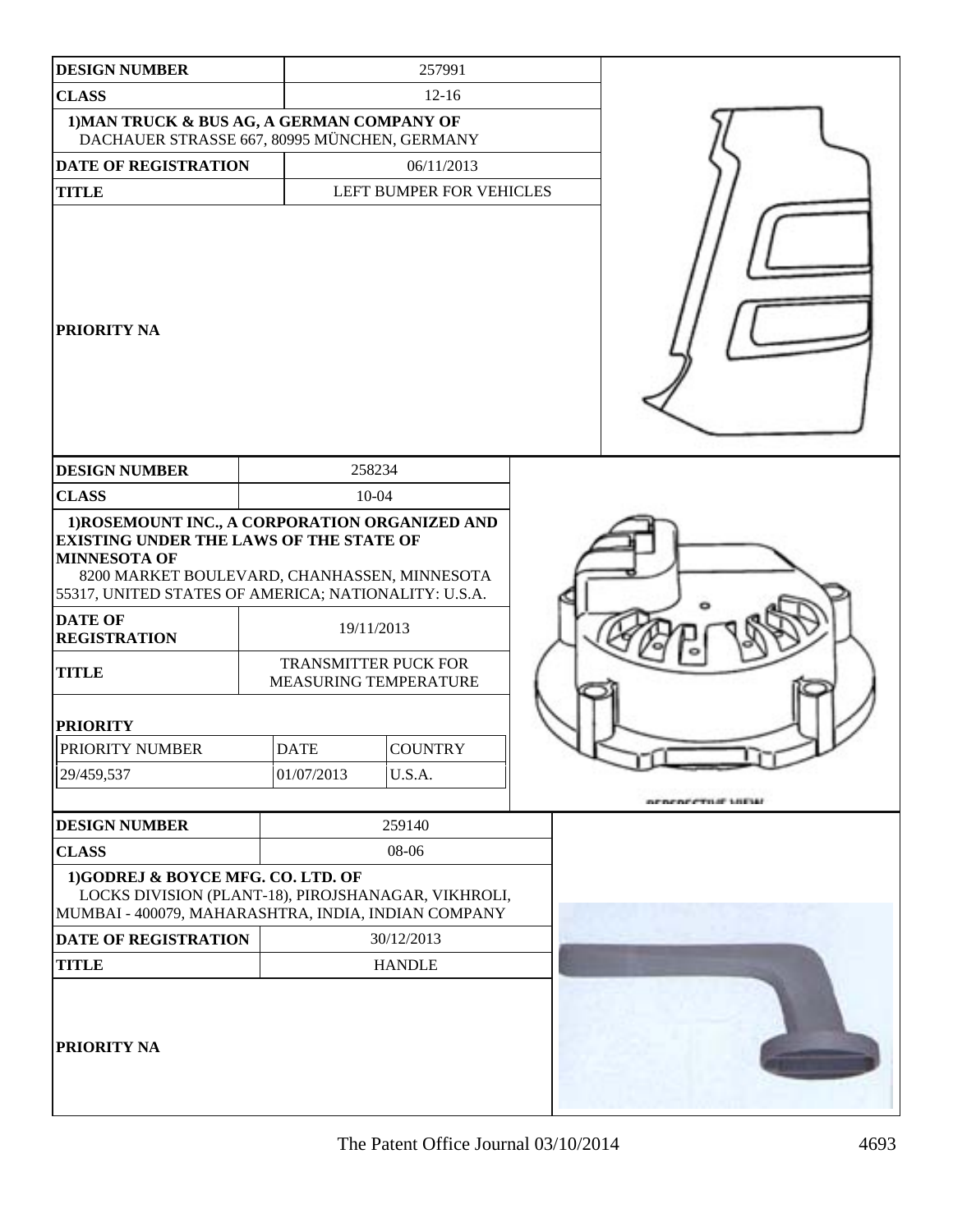| <b>DESIGN NUMBER</b>                                                                                                                               |             | 258424                                  |  |
|----------------------------------------------------------------------------------------------------------------------------------------------------|-------------|-----------------------------------------|--|
| <b>CLASS</b>                                                                                                                                       |             | $15-07$                                 |  |
| 1) VISHKARMA ENTERPRISES, AN INDIAN COMPANY, OF THE ADDRESS<br>B-14, SANJAY COLONY, SECTOR 22, FARIDABAD-121005, INDIA                             |             |                                         |  |
| <b>DATE OF REGISTRATION</b>                                                                                                                        |             | 28/11/2013                              |  |
| <b>TITLE</b>                                                                                                                                       |             | <b>LOCKING DEVICE FOR REFRIGERATORS</b> |  |
| PRIORITY NA                                                                                                                                        |             |                                         |  |
| <b>DESIGN NUMBER</b>                                                                                                                               |             | 258564                                  |  |
| <b>CLASS</b>                                                                                                                                       |             | 06-01                                   |  |
| 1) STEELCASE INC.,<br>901-44TH STREET, S.E., GRAND RAPIDS, MICHIGAN 49508 USA,<br><b>NATIONALITY: USA</b>                                          |             |                                         |  |
| <b>DATE OF REGISTRATION</b>                                                                                                                        |             | 05/12/2013                              |  |
| <b>TITLE</b>                                                                                                                                       |             | <b>CHAIR</b>                            |  |
| <b>PRIORITY</b>                                                                                                                                    |             |                                         |  |
| PRIORITY NUMBER                                                                                                                                    | <b>DATE</b> | <b>COUNTRY</b>                          |  |
| 29/457, 263                                                                                                                                        | 07/06/2013  | U.S.A.                                  |  |
| <b>DESIGN NUMBER</b>                                                                                                                               |             | 259510                                  |  |
| <b>CLASS</b>                                                                                                                                       |             | $11-02$                                 |  |
|                                                                                                                                                    |             |                                         |  |
| 1) AMAR SINGH YADAV, TRADING AS M/S. S. N. GLASS DECORATERS,<br><b>SITUATED AT</b><br>2/778, SUHAG NAGAR, FIROZABAD (U.P.) INDIA, OF ABOVE ADDRESS |             |                                         |  |
| <b>DATE OF REGISTRATION</b>                                                                                                                        |             | 20/01/2014                              |  |
| <b>TITLE</b>                                                                                                                                       |             | <b>FLOWER VASE</b>                      |  |
| <b>PRIORITY NA</b>                                                                                                                                 |             |                                         |  |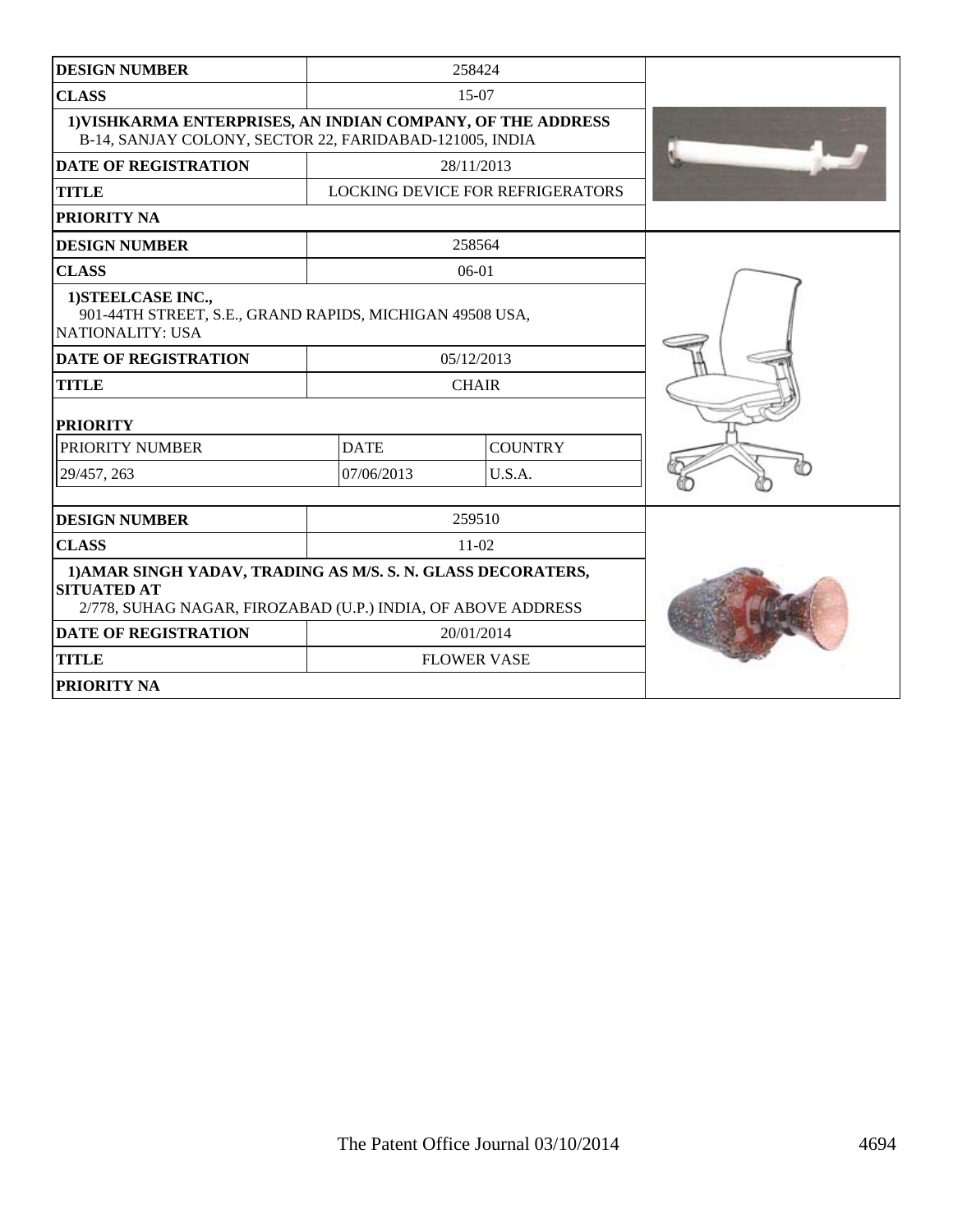| <b>DESIGN NUMBER</b>                                                                                                                                                                                                                   |  | 255436                                            |  |  |
|----------------------------------------------------------------------------------------------------------------------------------------------------------------------------------------------------------------------------------------|--|---------------------------------------------------|--|--|
| <b>CLASS</b>                                                                                                                                                                                                                           |  | $25-04$                                           |  |  |
| 1) DIRECTOR GENERAL, DEFENCE RESEARCH & DEVELOPMENT<br>ORGANIZATION(DRDO), MINISTRY OF DEFENCE, GOVT. OF INDIA,<br>ROOM NO. 348, B-WING, DRDO BHAVAN, RAJAJI MARG, NEW DELHI-110105,<br><b>INDIA</b>                                   |  |                                                   |  |  |
| <b>DATE OF REGISTRATION</b>                                                                                                                                                                                                            |  | 26/07/2013                                        |  |  |
| <b>TITLE</b>                                                                                                                                                                                                                           |  | FRAME FOR MOUNTAIN FOOTBRIDGE                     |  |  |
| PRIORITY NA                                                                                                                                                                                                                            |  |                                                   |  |  |
| <b>DESIGN NUMBER</b>                                                                                                                                                                                                                   |  | 257816                                            |  |  |
| <b>CLASS</b>                                                                                                                                                                                                                           |  | $12 - 16$                                         |  |  |
| 1) JCB INDIA LIMITED, AN INDIAN COMPANY HAVING ITS REGISTERED<br>OFFICE AT B-1/1-1, 2ND FLOOR, MOHAN CO-OPERATIVE INDUSTRIAL<br>ESTATE, MATHURA ROAD, NEW DELHI, INDIA AND WORKS AT<br>23/7, MATHURA ROAD, BALLABGARH, HARYANA, INDIA. |  |                                                   |  |  |
| <b>DATE OF REGISTRATION</b>                                                                                                                                                                                                            |  | 28/10/2013                                        |  |  |
| <b>TITLE</b>                                                                                                                                                                                                                           |  | <b>CHASSIS OF TELESCOPIC HANDLER</b><br>(LOADALL) |  |  |
| PRIORITY NA                                                                                                                                                                                                                            |  |                                                   |  |  |
| <b>DESIGN NUMBER</b>                                                                                                                                                                                                                   |  | 250676                                            |  |  |
| <b>CLASS</b>                                                                                                                                                                                                                           |  | $12 - 16$                                         |  |  |
| 1) MAN TRUCK & BUS AG, A GERMAN COMPANY OF<br>DACHAUER STR. 667, 80995 MUNICH, GERMANY                                                                                                                                                 |  |                                                   |  |  |
| <b>DATE OF REGISTRATION</b>                                                                                                                                                                                                            |  | 03/01/2013                                        |  |  |
| <b>TITLE</b>                                                                                                                                                                                                                           |  | FRONT BUMPER OF A UTILITY VEHICLE                 |  |  |
| <b>PRIORITY</b>                                                                                                                                                                                                                        |  |                                                   |  |  |
| PRIORITY NUMBER                                                                                                                                                                                                                        |  | <b>DATE</b><br><b>COUNTRY</b>                     |  |  |
| 001335210                                                                                                                                                                                                                              |  | 04/07/2012<br><b>OHIM</b>                         |  |  |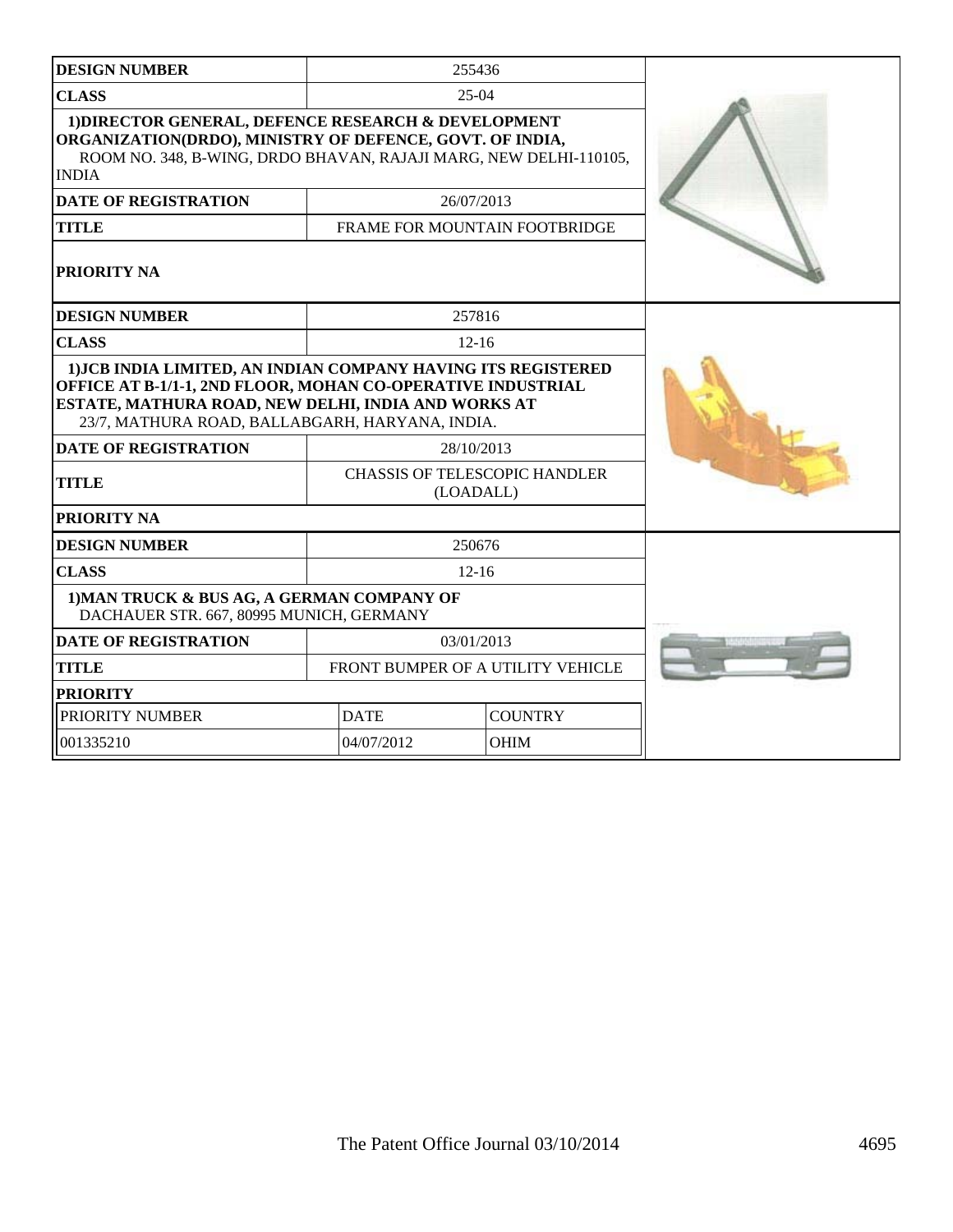| <b>DESIGN NUMBER</b>                                                                                                                                                                                                                                                                                                                                     |                                     | 258209             |  |
|----------------------------------------------------------------------------------------------------------------------------------------------------------------------------------------------------------------------------------------------------------------------------------------------------------------------------------------------------------|-------------------------------------|--------------------|--|
| <b>CLASS</b>                                                                                                                                                                                                                                                                                                                                             |                                     | $07-02$            |  |
| 1) RAYES PLASTICWARE., (A PARTNERSHIP FIRM REGISTERED UNDER<br>INDIAN PARTNERSHIP ACT, 1932), AT 1005, PINE WOOD, RAHEJA WILLOWS,<br>AKURLI ROAD, KANDIVALI (EAST), MUMBAI-400101. MAHARASHTRA, INDIA.<br>WHOSE PARTNERS ARE (1) MANISH KABRA. (INDIAN NATIONAL), & (2)<br>MAHESH KUMAR KABRA. (INDIAN NATIONAL), ALL ARE HAVING ABOVE<br><b>ADDRESS</b> |                                     |                    |  |
| <b>DATE OF REGISTRATION</b>                                                                                                                                                                                                                                                                                                                              |                                     | 19/11/2013         |  |
| <b>TITLE</b>                                                                                                                                                                                                                                                                                                                                             |                                     | <b>CASSEROLE</b>   |  |
| <b>PRIORITY NA</b>                                                                                                                                                                                                                                                                                                                                       |                                     |                    |  |
| <b>DESIGN NUMBER</b>                                                                                                                                                                                                                                                                                                                                     |                                     | 258998             |  |
| <b>CLASS</b>                                                                                                                                                                                                                                                                                                                                             |                                     | 28-03              |  |
| 1) EYE COMFORT LIMITED, A COMPANY ORGANIZED AND EXISTING<br>UNDER THE LAWS OF THE UNITED KINGDOM,<br>OF 25-51 YORK STREET, BELFAST, COUNTRY ANTRIM BT15 1ED, NORTHERN<br><b>IRELAND, UNITED KINGDOM</b>                                                                                                                                                  |                                     |                    |  |
| <b>DATE OF REGISTRATION</b>                                                                                                                                                                                                                                                                                                                              | 26/12/2013                          |                    |  |
| <b>TITLE</b>                                                                                                                                                                                                                                                                                                                                             | APPLIANCE FOR MASSAGING THE EYELIDS |                    |  |
| <b>PRIORITY</b>                                                                                                                                                                                                                                                                                                                                          |                                     |                    |  |
| PRIORITY NUMBER                                                                                                                                                                                                                                                                                                                                          | <b>DATE</b>                         | <b>COUNTRY</b>     |  |
| 002285494-0001                                                                                                                                                                                                                                                                                                                                           | 01/08/2013                          | <b>OHIM</b>        |  |
| <b>DESIGN NUMBER</b>                                                                                                                                                                                                                                                                                                                                     |                                     | 259516             |  |
| <b>CLASS</b>                                                                                                                                                                                                                                                                                                                                             |                                     | $11-02$            |  |
| 1) AMAR SINGH YADAV, TRADING AS M/S. S. N. GLASS DECORATERS,<br><b>SITUATED AT</b><br>2/778, SUHAG NAGAR, FIROZABAD (U.P.) INDIA, OF ABOVE ADDRESS                                                                                                                                                                                                       |                                     |                    |  |
| <b>DATE OF REGISTRATION</b>                                                                                                                                                                                                                                                                                                                              |                                     | 20/01/2014         |  |
| <b>TITLE</b>                                                                                                                                                                                                                                                                                                                                             |                                     | <b>FLOWER VASE</b> |  |
| PRIORITY NA                                                                                                                                                                                                                                                                                                                                              |                                     |                    |  |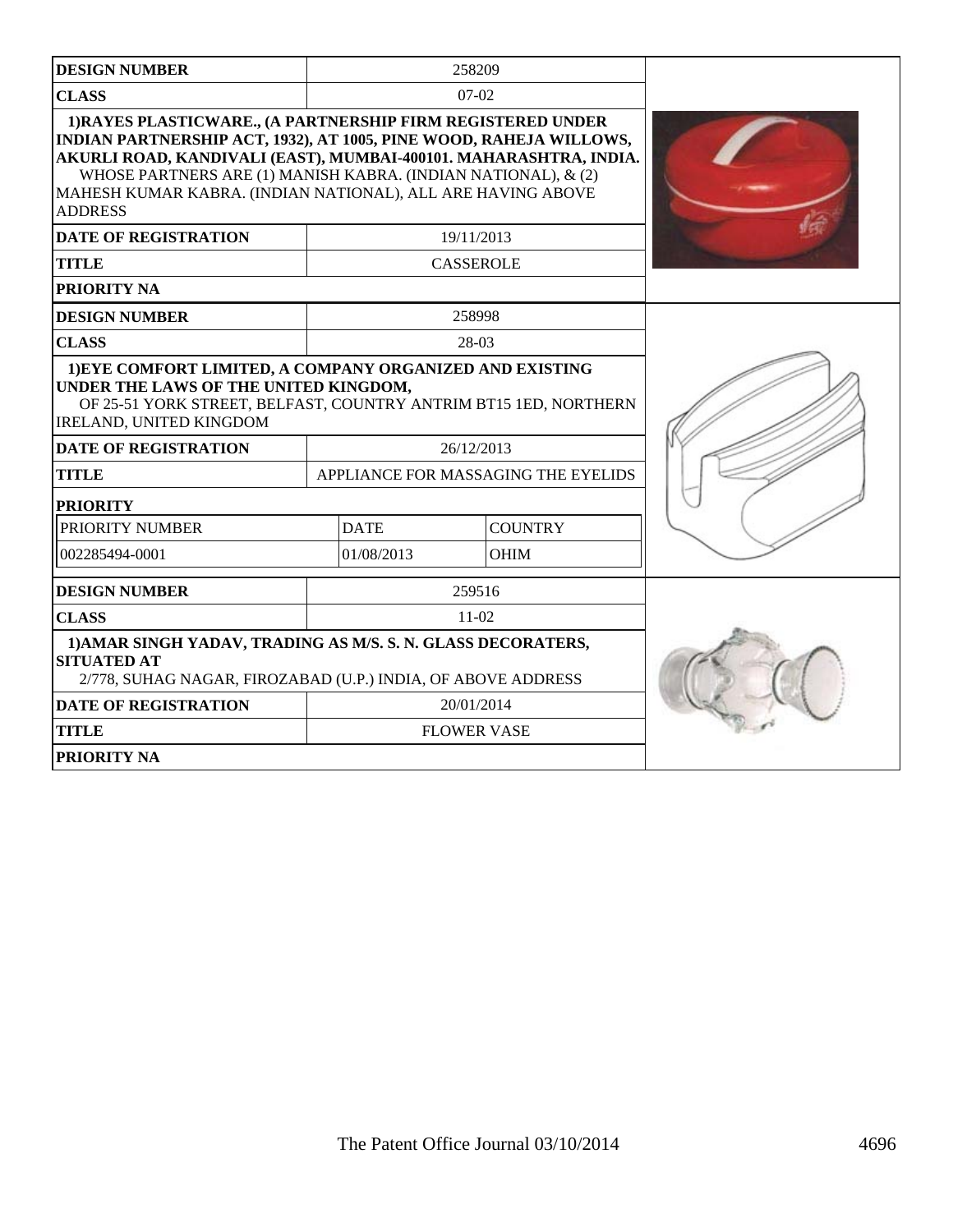| <b>DESIGN NUMBER</b>                                                                                                        | 255442                                                                                                                                                                               |  |
|-----------------------------------------------------------------------------------------------------------------------------|--------------------------------------------------------------------------------------------------------------------------------------------------------------------------------------|--|
| <b>CLASS</b>                                                                                                                | $25-04$                                                                                                                                                                              |  |
| <b>INDIA</b>                                                                                                                | 1) DIRECTOR GENERAL, DEFENCE RESEARCH & DEVELOPMENT<br>ORGANIZATION(DRDO), MINISTRY OF DEFENCE, GOVT. OF INDIA,<br>ROOM NO. 348, B-WING, DRDO BHAVAN, RAJAJI MARG, NEW DELHI-110105, |  |
| <b>DATE OF REGISTRATION</b>                                                                                                 | 26/07/2013                                                                                                                                                                           |  |
| <b>TITLE</b>                                                                                                                | SPIKE FOR MOUNTAIN FOOTBRIDGE                                                                                                                                                        |  |
| <b>PRIORITY NA</b>                                                                                                          |                                                                                                                                                                                      |  |
| <b>DESIGN NUMBER</b>                                                                                                        | 259685                                                                                                                                                                               |  |
| <b>CLASS</b>                                                                                                                | 08-06                                                                                                                                                                                |  |
| PRINCIPAL PLACE OF BUSINESS AT<br><b>GUJARAT-INDIA</b><br><b>DATE OF REGISTRATION</b><br><b>TITLE</b><br><b>PRIORITY NA</b> | TECHNO CAST AN INDIAN PARTNERSHIP FIRM HAVING ITS<br>5, AJI VASAHAT, OPP. WESTERN MINERAL, 80 FEET ROAD, RAJKOT,<br>27/01/2014<br><b>HANDLE</b>                                      |  |
| <b>DESIGN NUMBER</b>                                                                                                        | 257822                                                                                                                                                                               |  |
| <b>CLASS</b>                                                                                                                | 16-05                                                                                                                                                                                |  |
| 1) JANAK ARVINDBHAI MISTRY,                                                                                                 | 1, GANESH PARK-B, ADAJAN ROAD, SURAT 395009 IN THE STATE OF<br>GUJARAT WITHIN THE UNION OF INDIA, WHO IS INDIAN BY NATIONALITY                                                       |  |
| <b>DATE OF REGISTRATION</b>                                                                                                 | 28/10/2013                                                                                                                                                                           |  |
| <b>TITLE</b>                                                                                                                | DIAMOND IMAGING APPARATUS                                                                                                                                                            |  |
| <b>PRIORITY NA</b>                                                                                                          |                                                                                                                                                                                      |  |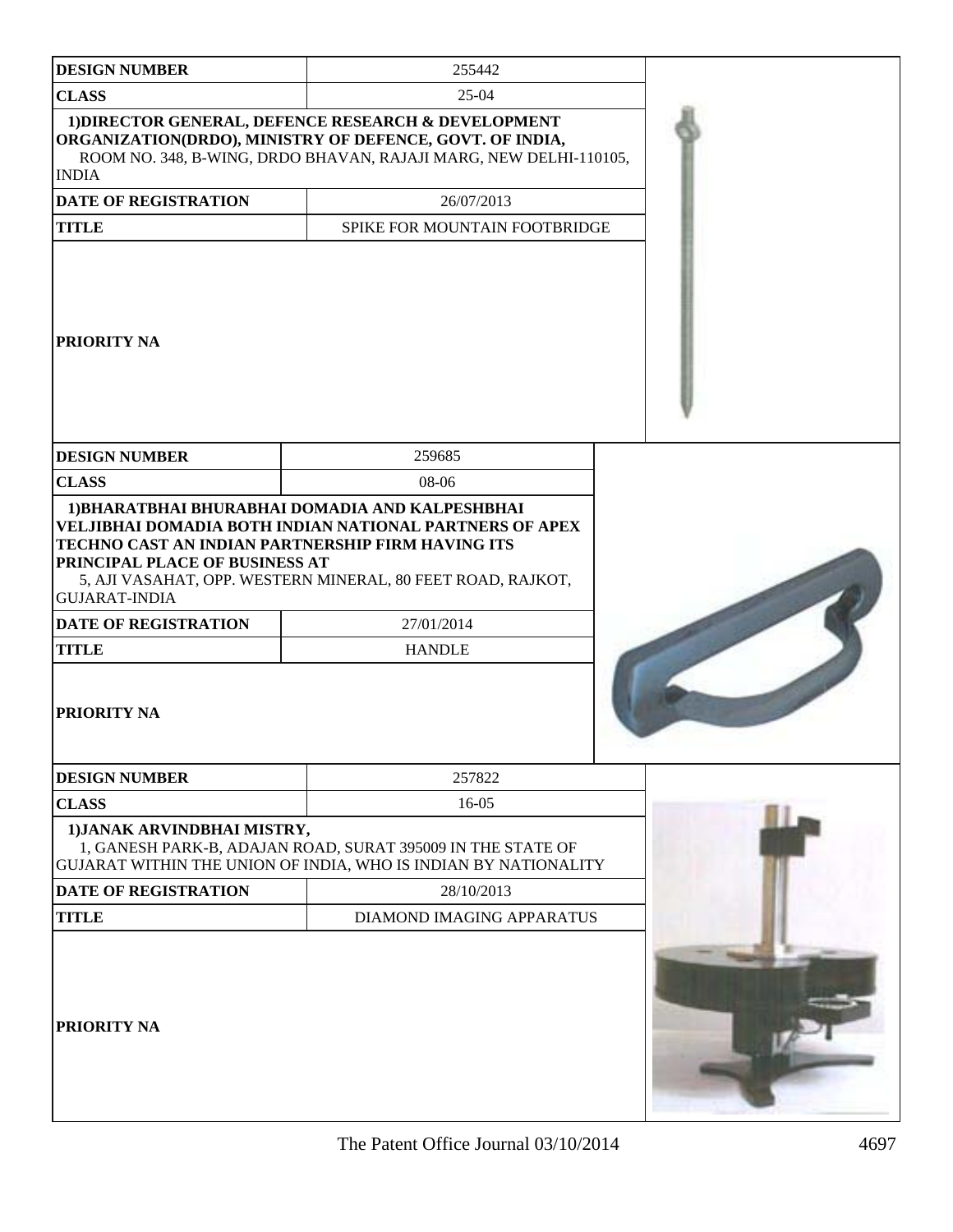| <b>DESIGN NUMBER</b>                                                                                             | 257993                            |  |  |
|------------------------------------------------------------------------------------------------------------------|-----------------------------------|--|--|
| <b>CLASS</b>                                                                                                     | $12 - 16$                         |  |  |
| 1) MAN TRUCK & BUS AG, A GERMAN COMPANY OF<br>DACHAUER STRASSE 667, 80995 MÜNCHEN, GERMANY                       |                                   |  |  |
| <b>DATE OF REGISTRATION</b>                                                                                      | 06/11/2013                        |  |  |
| <b>TITLE</b>                                                                                                     | <b>RIGHT BUMPER FOR VEHICLES</b>  |  |  |
| PRIORITY NA                                                                                                      |                                   |  |  |
| <b>DESIGN NUMBER</b>                                                                                             | 247765                            |  |  |
| <b>CLASS</b>                                                                                                     | $09-03$                           |  |  |
| 1) GLEN APPLIANCES PVT. LTD.,<br>I 34 DLF INDUSTRIAL AREA, PHASE 1, FARIDABAD INDIA, AN INDIAN<br><b>COMPANY</b> |                                   |  |  |
| <b>DATE OF REGISTRATION</b>                                                                                      | 10/09/2012                        |  |  |
| <b>TITLE</b>                                                                                                     | PACKAGING BOX                     |  |  |
| PRIORITY NA                                                                                                      |                                   |  |  |
| <b>DESIGN NUMBER</b>                                                                                             | 250683                            |  |  |
| <b>CLASS</b>                                                                                                     | $12 - 16$                         |  |  |
| 1) MAN TRUCK & BUS AG, A GERMAN COMPANY OF<br>DACHAUER STR. 667, 80995 MUNICH, GERMANY                           |                                   |  |  |
| <b>DATE OF REGISTRATION</b>                                                                                      | 03/01/2013                        |  |  |
| <b>TITLE</b>                                                                                                     | FRONT BUMPER OF A UTILITY VEHICLE |  |  |
| <b>PRIORITY</b>                                                                                                  |                                   |  |  |
| PRIORITY NUMBER                                                                                                  | <b>COUNTRY</b><br><b>DATE</b>     |  |  |
| 001335210                                                                                                        | 04/07/2012<br><b>OHIM</b>         |  |  |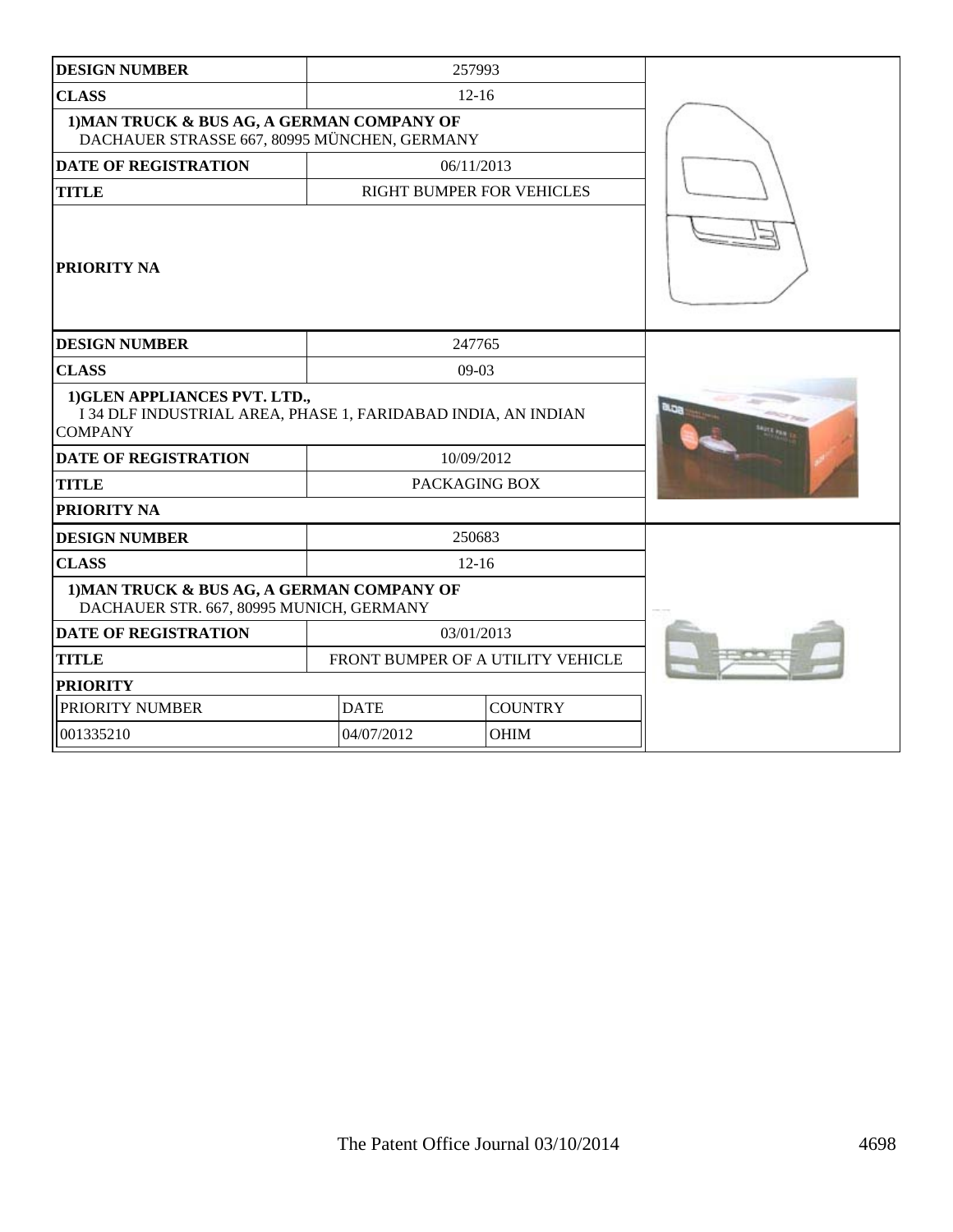| <b>DESIGN NUMBER</b>                                                                            | 258904                                                                                                                              |  |
|-------------------------------------------------------------------------------------------------|-------------------------------------------------------------------------------------------------------------------------------------|--|
| <b>CLASS</b>                                                                                    | 23-01                                                                                                                               |  |
| <b>COMPANIES ACT 1956 HAVING ITS REGISTERED OFFICE</b><br>KARNATAKA, INDIA; NATIONALITY: INDIAN | 1) ASHIRVAD PIPES PVT. LTD, A COMPANY REGISTERED UNDER THE<br>AT 4-B, ATTIBELE INDUSTRIAL AREA, HOSUR ROAD, BANGALORE-562107,       |  |
| <b>DATE OF REGISTRATION</b>                                                                     | 20/12/2013                                                                                                                          |  |
| <b>TITLE</b>                                                                                    | <b>SEALING RING</b>                                                                                                                 |  |
| PRIORITY NA                                                                                     |                                                                                                                                     |  |
| <b>DESIGN NUMBER</b>                                                                            | 259094                                                                                                                              |  |
| <b>CLASS</b>                                                                                    | $19-06$                                                                                                                             |  |
| GOREGAON-EAST,<br>MUMBAI-400063. STATE OF MAHARASHTRA, INDIA.                                   | FIRM) UNIT NO: A-301/302, SUNFLOWER BUILDING, PLOT NO-36 A, SHIVNERI<br>MARG, OFF GOREGAON-MULUND LINK ROAD, AMBEDKAR CHOWK,        |  |
| <b>DATE OF REGISTRATION</b>                                                                     | 27/12/2013                                                                                                                          |  |
| <b>TITLE</b>                                                                                    | <b>PEN</b>                                                                                                                          |  |
| <b>PRIORITY NA</b>                                                                              |                                                                                                                                     |  |
| <b>DESIGN NUMBER</b>                                                                            | 259149                                                                                                                              |  |
| <b>CLASS</b>                                                                                    | $13-03$                                                                                                                             |  |
| 400072                                                                                          | 1) AI-AZIZ PLASTICS PVT. LTD., (CO. REGISTERED) WHOSE ADDRESS<br>125, AMAR INDL. ESTATE, A. K. ROAD, SAKINAKA, ANDHERI-(E), MUMBAI- |  |
| <b>DATE OF REGISTRATION</b>                                                                     | 31/12/2013                                                                                                                          |  |
| <b>TITLE</b>                                                                                    | <b>JUNCTION BOX</b>                                                                                                                 |  |
| PRIORITY NA                                                                                     |                                                                                                                                     |  |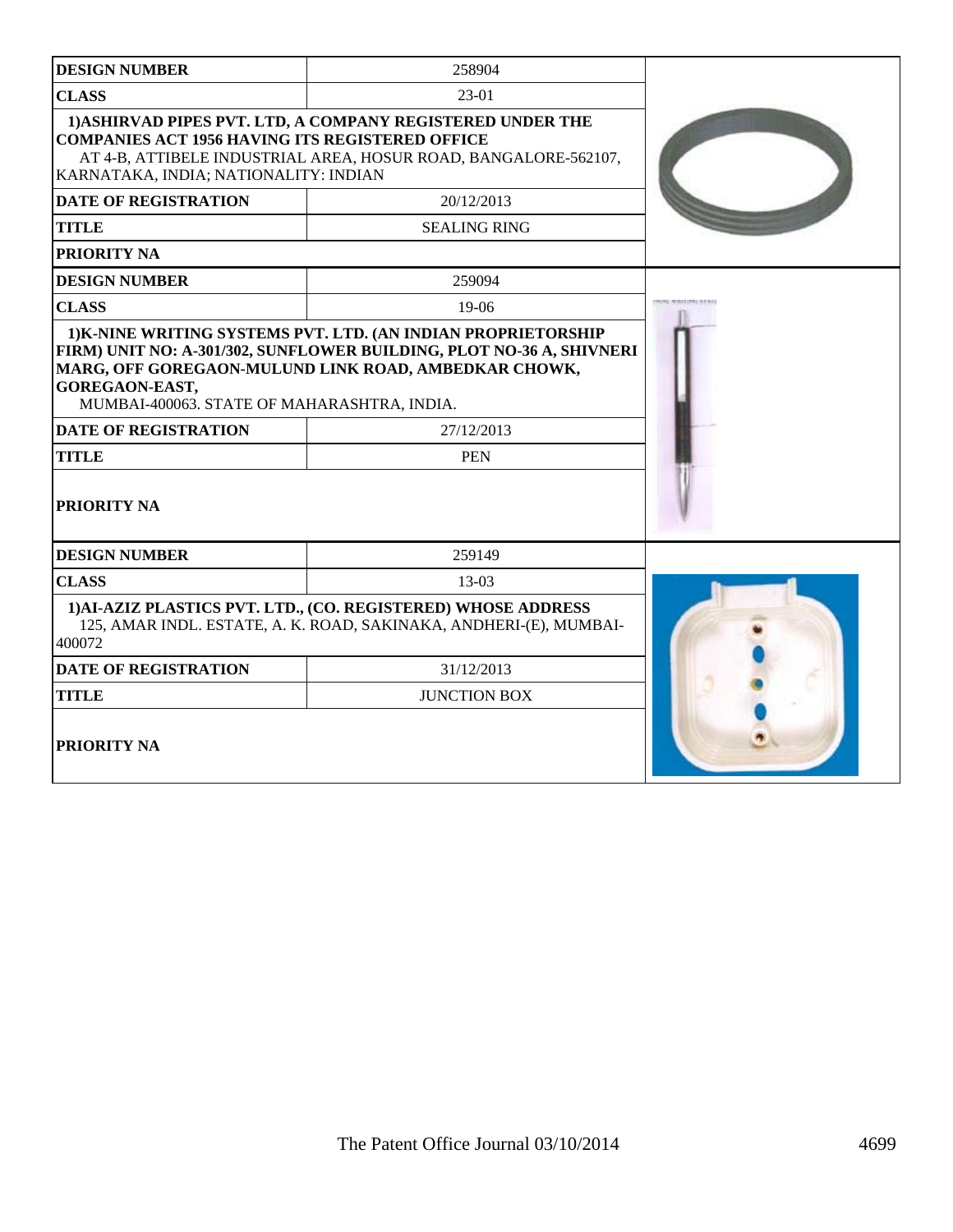| <b>DESIGN NUMBER</b>                                                                                                                                                                                                           | 258426                           |  |
|--------------------------------------------------------------------------------------------------------------------------------------------------------------------------------------------------------------------------------|----------------------------------|--|
| <b>CLASS</b>                                                                                                                                                                                                                   | $15-07$                          |  |
| 1) VISHKARMA ENTERPRISES, AN INDIAN COMPANY, OF THE ADDRESS<br>B-14, SANJAY COLONY, SECTOR 22, FARIDABAD-121005, INDIA                                                                                                         |                                  |  |
| <b>DATE OF REGISTRATION</b>                                                                                                                                                                                                    | 28/11/2013                       |  |
| <b>TITLE</b>                                                                                                                                                                                                                   | LOCKING DEVICE FOR REFRIGERATORS |  |
| <b>PRIORITY NA</b>                                                                                                                                                                                                             |                                  |  |
| <b>DESIGN NUMBER</b>                                                                                                                                                                                                           | 258620                           |  |
| <b>CLASS</b>                                                                                                                                                                                                                   | $08-06$                          |  |
| ARE ADULT & INDIAN NATIONAL) PARTNERS OF AAI SHREE KHODIYAR<br>(INDIAN PARTNERSHIP FIRM) HAVING PLACE OF BUSINESS AT:<br>4, SHREE HARI INDUSTRIAL ZONE, AJI RING ROAD, OPP: INDICA BOTTLING<br>N.H. 8B, RAJKOT-GUJARAT-(INDIA) |                                  |  |
| <b>DATE OF REGISTRATION</b>                                                                                                                                                                                                    | 09/12/2013                       |  |
| <b>TITLE</b>                                                                                                                                                                                                                   | <b>HANDLE</b>                    |  |
| PRIORITY NA                                                                                                                                                                                                                    |                                  |  |
| <b>DESIGN NUMBER</b>                                                                                                                                                                                                           | 259512                           |  |
| <b>CLASS</b>                                                                                                                                                                                                                   | $11-02$                          |  |
| 1) AMAR SINGH YADAV, TRADING AS M/S. S. N. GLASS DECORATERS,<br><b>SITUATED AT</b><br>2/778, SUHAG NAGAR, FIROZABAD (U.P.) INDIA, OF ABOVE ADDRESS                                                                             |                                  |  |
| <b>DATE OF REGISTRATION</b>                                                                                                                                                                                                    | 20/01/2014                       |  |
| <b>TITLE</b>                                                                                                                                                                                                                   | <b>FLOWER VASE</b>               |  |
| PRIORITY NA                                                                                                                                                                                                                    |                                  |  |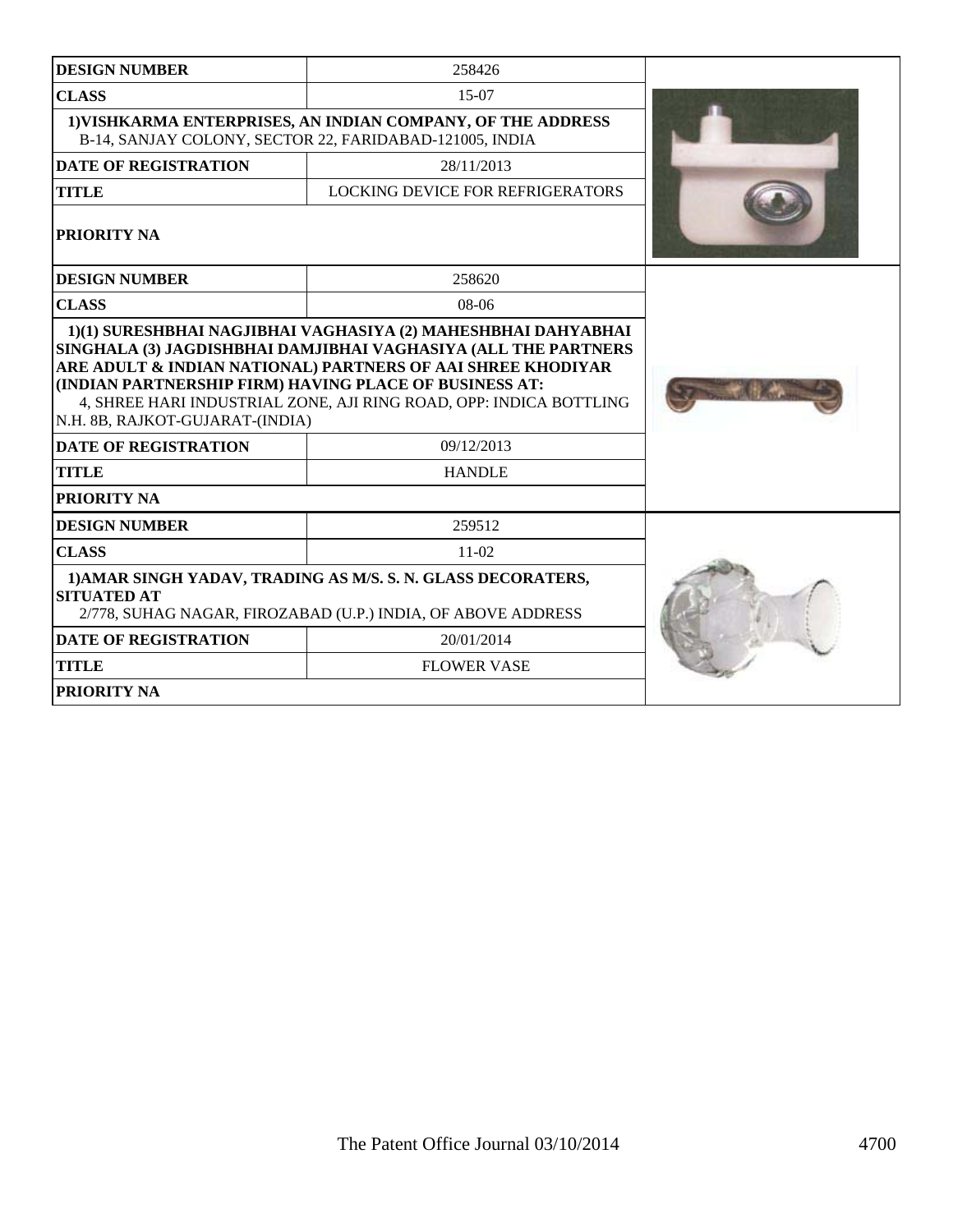| <b>DESIGN NUMBER</b>        | 255438                                                                                                                                                                                                                                |  |
|-----------------------------|---------------------------------------------------------------------------------------------------------------------------------------------------------------------------------------------------------------------------------------|--|
| <b>CLASS</b>                | $25-04$                                                                                                                                                                                                                               |  |
| <b>DELHI-110105, INDIA</b>  | 1) DIRECTOR GENERAL, DEFENCE RESEARCH & DEVELOPMENT<br>ORGANIZATION(DRDO), MINISTRY OF DEFENCE, GOVT. OF INDIA,<br>ROOM NO. 348, B-WING, DRDO BHAVAN, RAJAJI MARG, NEW                                                                |  |
| DATE OF REGISTRATION        | 26/07/2013                                                                                                                                                                                                                            |  |
| <b>TITLE</b>                | DECK JOINING FOR MOUNTAIN<br><b>FOOTBRIDGE</b>                                                                                                                                                                                        |  |
| PRIORITY NA                 |                                                                                                                                                                                                                                       |  |
| <b>DESIGN NUMBER</b>        | 259662                                                                                                                                                                                                                                |  |
| <b>CLASS</b>                | $09-01$                                                                                                                                                                                                                               |  |
|                             | 1) SANJAY GOSALIA AN INDIVIDUAL-INDIAN RESIDENT OF<br>9/15, MORJI VELJI BLD, 1ST FLR ROOM NO-30, DR. M.B. VELKAR STREET,<br>(KALBAT LANE), KALBADEVI ROAD, MUMBAI-400002, MAHARASHTRA, INDIA                                          |  |
| <b>DATE OF REGISTRATION</b> | 24/01/2014                                                                                                                                                                                                                            |  |
| <b>TITLE</b>                | <b>BOTTLE</b>                                                                                                                                                                                                                         |  |
| PRIORITY NA                 |                                                                                                                                                                                                                                       |  |
| <b>DESIGN NUMBER</b>        | 257818                                                                                                                                                                                                                                |  |
| <b>CLASS</b>                | $12 - 16$                                                                                                                                                                                                                             |  |
|                             | 1) JCB INDIA LIMITED, AN INDIAN COMPANY HAVING ITS REGISTERED<br>OFFICE AT B-1/1-1, 2ND FLOOR, MOHAN CO-OPERATIVE INDUSTRIAL<br>ESTATE, MATHURA ROAD, NEW DELHI, INDIA AND WORKS AT<br>23/7, MATHURA ROAD, BALLABGARH, HARYANA, INDIA |  |
| DATE OF REGISTRATION        | 28/10/2013                                                                                                                                                                                                                            |  |
| <b>TITLE</b>                | CAB OF TELESCOPIC HANDLER (LOADALL)                                                                                                                                                                                                   |  |
| PRIORITY NA                 |                                                                                                                                                                                                                                       |  |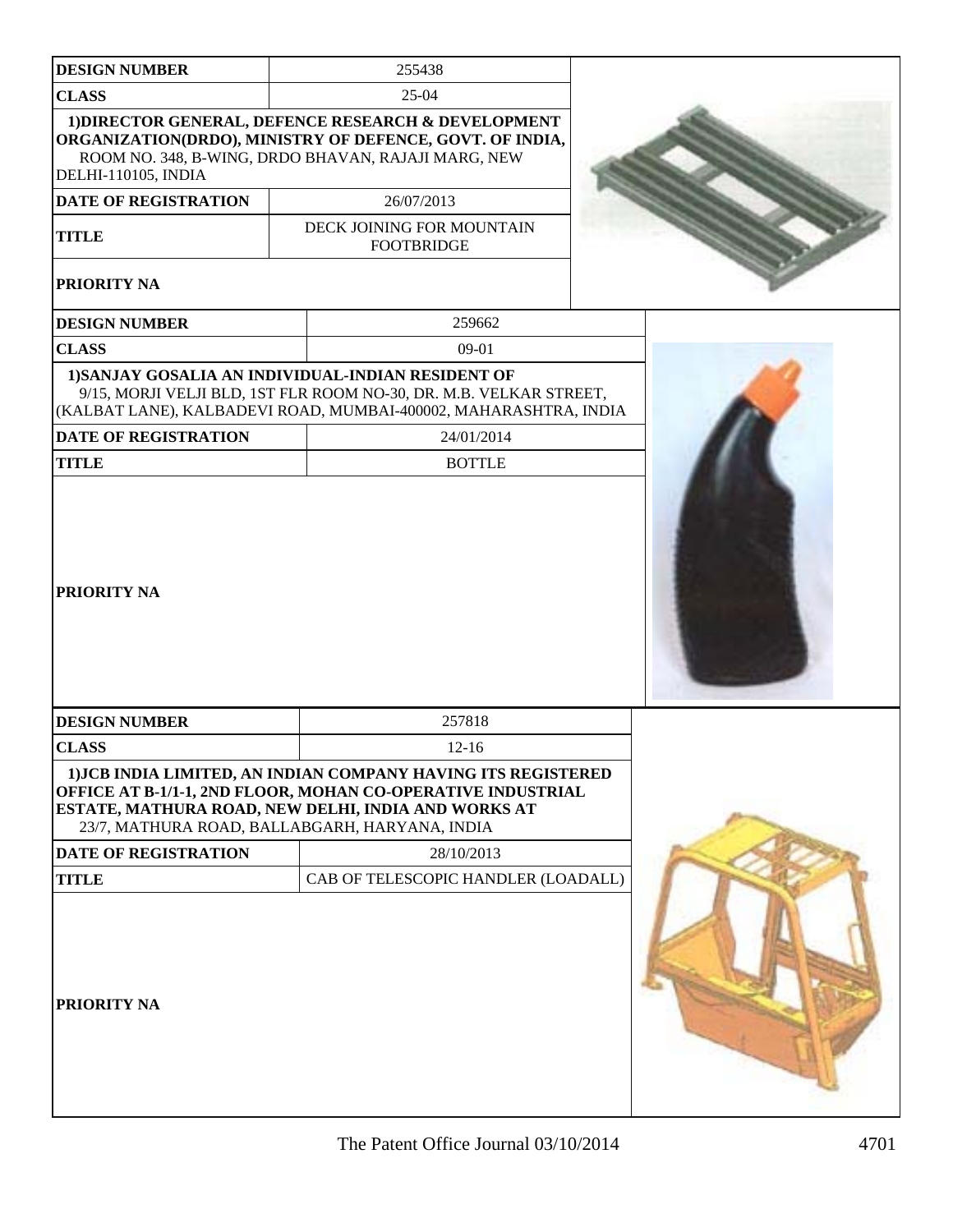| <b>DESIGN NUMBER</b>                                                                                                                                                                                 |                                                   | 250678                            |            |
|------------------------------------------------------------------------------------------------------------------------------------------------------------------------------------------------------|---------------------------------------------------|-----------------------------------|------------|
| <b>CLASS</b>                                                                                                                                                                                         | $12 - 16$                                         |                                   |            |
| 1) MAN TRUCK & BUS AG, A GERMAN COMPANY OF<br>DACHAUER STR. 667, 80995 MUNICH, GERMANY                                                                                                               |                                                   |                                   | Ford years |
| <b>DATE OF REGISTRATION</b>                                                                                                                                                                          |                                                   | 03/01/2013                        |            |
| <b>TITLE</b>                                                                                                                                                                                         |                                                   | FRONT BUMPER OF A UTILITY VEHICLE |            |
| <b>PRIORITY</b>                                                                                                                                                                                      |                                                   |                                   |            |
| PRIORITY NUMBER                                                                                                                                                                                      | <b>DATE</b>                                       | <b>COUNTRY</b>                    |            |
| 001335210                                                                                                                                                                                            | 04/07/2012                                        | <b>OHIM</b>                       |            |
| <b>DESIGN NUMBER</b>                                                                                                                                                                                 |                                                   | 255907                            |            |
| <b>CLASS</b>                                                                                                                                                                                         |                                                   | $16-06$                           |            |
| 1) JORAN LUNDH C/O GOXS LIMITED<br>SUITE 919, 9TH FLOOR, TOWER 333 CANTON ROAD HONG KONG CITY<br>(KOWLOON), HONG KONG                                                                                |                                                   |                                   |            |
| <b>DATE OF REGISTRATION</b>                                                                                                                                                                          | 19/08/2013                                        |                                   |            |
| <b>TITLE</b>                                                                                                                                                                                         | <b>GLASSES</b>                                    |                                   |            |
| <b>PRIORITY</b>                                                                                                                                                                                      |                                                   |                                   |            |
| PRIORITY NUMBER                                                                                                                                                                                      | <b>DATE</b>                                       | <b>COUNTRY</b>                    |            |
| 002191346 -0001                                                                                                                                                                                      | 26/02/2013                                        | <b>OHIM</b>                       |            |
| <b>DESIGN NUMBER</b>                                                                                                                                                                                 |                                                   | 255443                            |            |
| <b>CLASS</b>                                                                                                                                                                                         | $25-04$                                           |                                   |            |
| 1) DIRECTOR GENERAL, DEFENCE RESEARCH & DEVELOPMENT<br>ORGANIZATION(DRDO), MINISTRY OF DEFENCE, GOVT. OF INDIA,<br>ROOM NO. 348, B-WING, DRDO BHAVAN, RAJAJI MARG, NEW DELHI-110105,<br><b>INDIA</b> |                                                   |                                   |            |
| <b>DATE OF REGISTRATION</b>                                                                                                                                                                          | 26/07/2013                                        |                                   |            |
| <b>TITLE</b>                                                                                                                                                                                         | ANCHORING PLATE FOR MOUNTAIN<br><b>FOOTBRIDGE</b> |                                   |            |
| PRIORITY NA                                                                                                                                                                                          |                                                   |                                   |            |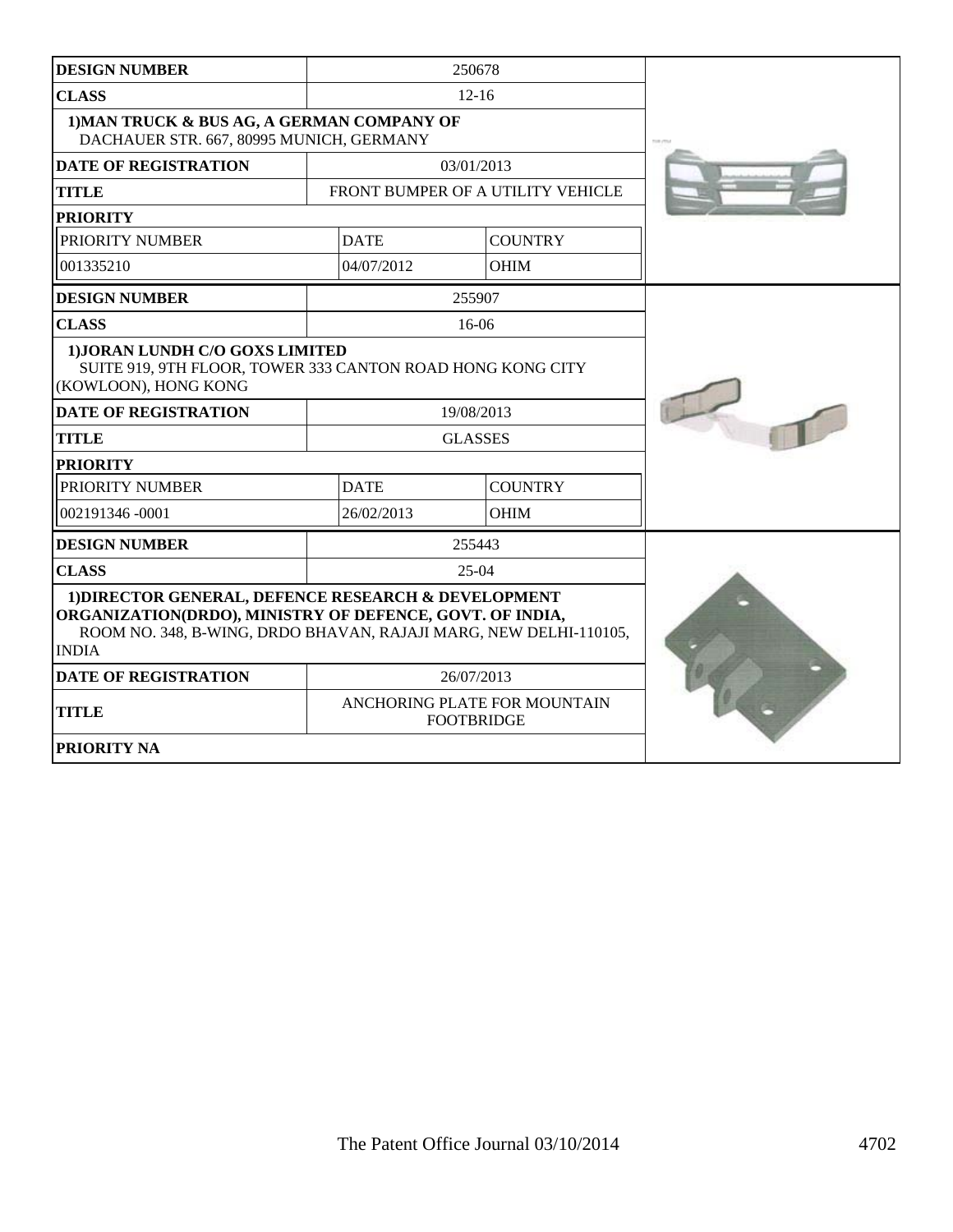| <b>DESIGN NUMBER</b>                                                                                                                                                                                                                  |                        | 257994                   |  |
|---------------------------------------------------------------------------------------------------------------------------------------------------------------------------------------------------------------------------------------|------------------------|--------------------------|--|
| <b>CLASS</b>                                                                                                                                                                                                                          | $12 - 16$              |                          |  |
| 1) MAN TRUCK & BUS AG, A GERMAN COMPANY OF<br>DACHAUER STRASSE 667, 80995 MÜNCHEN, GERMANY                                                                                                                                            |                        |                          |  |
| <b>DATE OF REGISTRATION</b>                                                                                                                                                                                                           | 06/11/2013             |                          |  |
| <b>TITLE</b>                                                                                                                                                                                                                          |                        | LEFT BUMPER FOR VEHICLES |  |
| <b>PRIORITY NA</b>                                                                                                                                                                                                                    |                        |                          |  |
| <b>DESIGN NUMBER</b>                                                                                                                                                                                                                  |                        | 260283                   |  |
| <b>CLASS</b>                                                                                                                                                                                                                          |                        | 23-04                    |  |
| 1) GREE ELECTRIC APPLIANCES, INC. OF ZHUHAI, A COMPANY DULY<br>ORGANIZED AND EXISTING UNDER THE LAWS OF P.R. CHINA OF<br>QIANSHAN JINJI WEST ROAD, ZHUHAI CITY, GUANGDONG 519070, P.R.<br><b>CHINA</b><br><b>DATE OF REGISTRATION</b> |                        | 11/02/2014               |  |
|                                                                                                                                                                                                                                       |                        |                          |  |
| <b>TITLE</b>                                                                                                                                                                                                                          | <b>AIR CONDITIONER</b> |                          |  |
| <b>PRIORITY</b><br>PRIORITY NUMBER                                                                                                                                                                                                    | <b>DATE</b>            | <b>COUNTRY</b>           |  |
| 201330398897.4                                                                                                                                                                                                                        | 20/08/2013             | <b>CHINA</b>             |  |
| <b>DESIGN NUMBER</b>                                                                                                                                                                                                                  |                        | 256664                   |  |
| <b>CLASS</b>                                                                                                                                                                                                                          | $09-01$                |                          |  |
| 1) MAP OF THE HEART PTY LTD, OF THE ADDRESS<br>SHOP 5, 1000-1008 PITTWATER ROAD, COLLAROY, NEW SOUTH WALES 2097,<br><b>AUSTRALIA</b>                                                                                                  |                        |                          |  |
| <b>DATE OF REGISTRATION</b>                                                                                                                                                                                                           | 20/09/2013             |                          |  |
| <b>TITLE</b>                                                                                                                                                                                                                          | PERFUME BOTTLE         |                          |  |
| <b>PRIORITY</b>                                                                                                                                                                                                                       |                        |                          |  |
| PRIORITY NUMBER                                                                                                                                                                                                                       | <b>DATE</b>            | <b>COUNTRY</b>           |  |
| 348505                                                                                                                                                                                                                                | 22/03/2013             | <b>AUSTRALIA</b>         |  |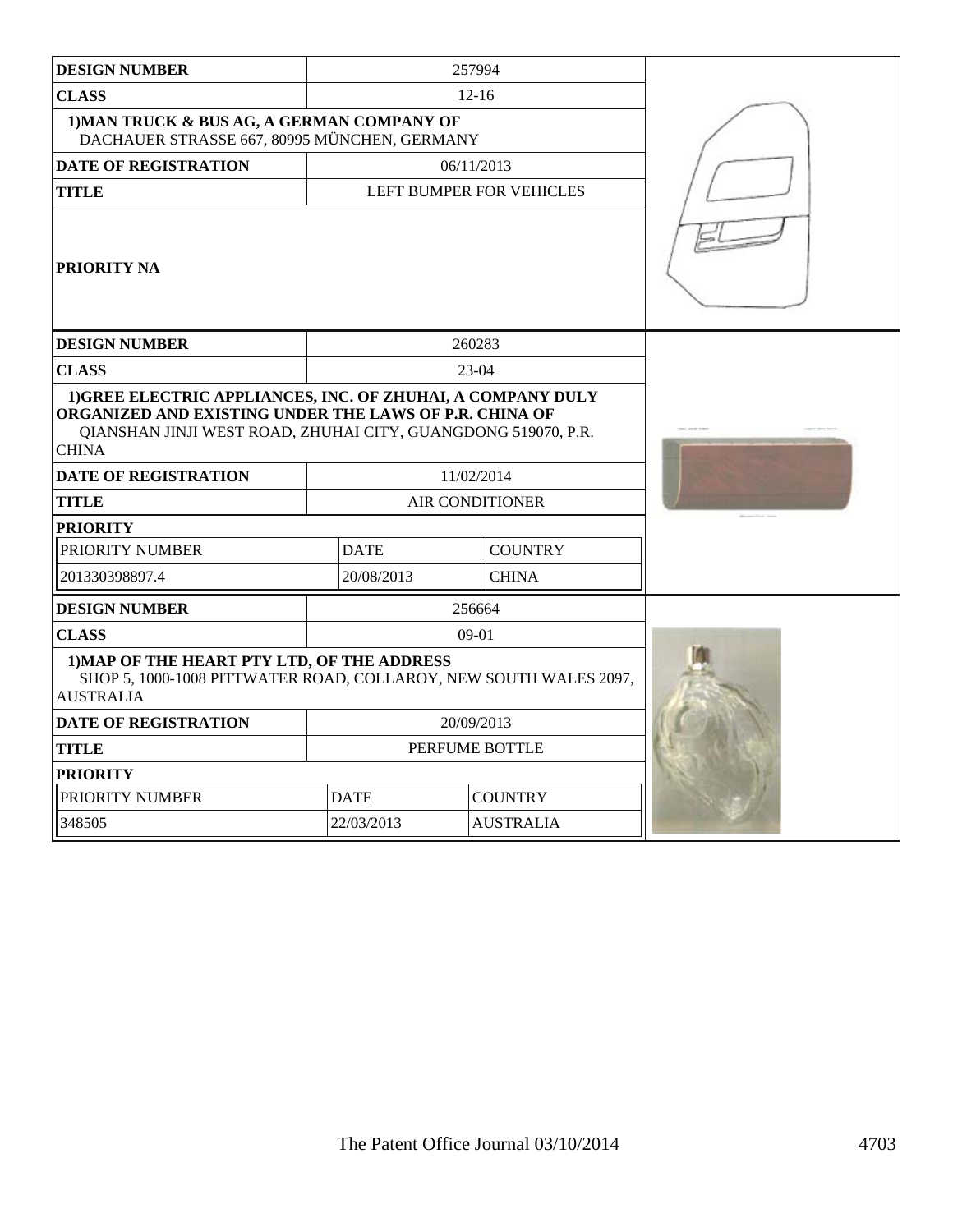| <b>DESIGN NUMBER</b>                                                                            | 254811                                                                                                                                                                                                       |  |
|-------------------------------------------------------------------------------------------------|--------------------------------------------------------------------------------------------------------------------------------------------------------------------------------------------------------------|--|
| <b>CLASS</b>                                                                                    | $25-02$                                                                                                                                                                                                      |  |
| <b>INDUSTRIAL PARK,</b><br>INDIA, AND WHOSE NATIONALITY IS INDIA<br><b>DATE OF REGISTRATION</b> | 1) UPPALAPATI VENKATESWARA RAO, WHOSE ADDRESS IS M/S RAMA<br>INDUSTRIES, PLOT NO. 216, R. S. NO. 112, 4TH CROSS ROAD, KONDAPALLY<br>VIJAYAWADA RURAL-521228, KRISHNA DISTRICT, ANDHRA PRADESH,<br>26/06/2013 |  |
| <b>TITLE</b>                                                                                    | FITTING ASSEMBLY FOR DOOR AND<br><b>WINDOW</b>                                                                                                                                                               |  |
| PRIORITY NA                                                                                     |                                                                                                                                                                                                              |  |
| <b>DESIGN NUMBER</b>                                                                            | 253753                                                                                                                                                                                                       |  |
| <b>CLASS</b>                                                                                    | 06-05                                                                                                                                                                                                        |  |
|                                                                                                 | 1) CARBORUNDUM UNIVERSAL LIMITED, AN INDIAN COMPANY OF<br>PARRY HOUSE, 6TH FLOOR, NO. 43, MOORE STREET, CHENNAI 600001, INDIA                                                                                |  |
| <b>DATE OF REGISTRATION</b>                                                                     | 07/05/2013                                                                                                                                                                                                   |  |
| <b>TITLE</b>                                                                                    | <b>COMPOSITE SPACE SAVING UNIT</b>                                                                                                                                                                           |  |
| PRIORITY NA                                                                                     |                                                                                                                                                                                                              |  |
| <b>DESIGN NUMBER</b>                                                                            | 258238                                                                                                                                                                                                       |  |
| <b>CLASS</b>                                                                                    | 23-02                                                                                                                                                                                                        |  |
| 1) CHERN EE PIN OF<br>BLK 163, YUNG PING RD#17-84, SINGAPORE-610163                             |                                                                                                                                                                                                              |  |
| <b>DATE OF REGISTRATION</b>                                                                     | 19/11/2013                                                                                                                                                                                                   |  |
| <b>TITLE</b>                                                                                    | <b>WATER CLOSET</b>                                                                                                                                                                                          |  |
| <b>PRIORITY NA</b>                                                                              |                                                                                                                                                                                                              |  |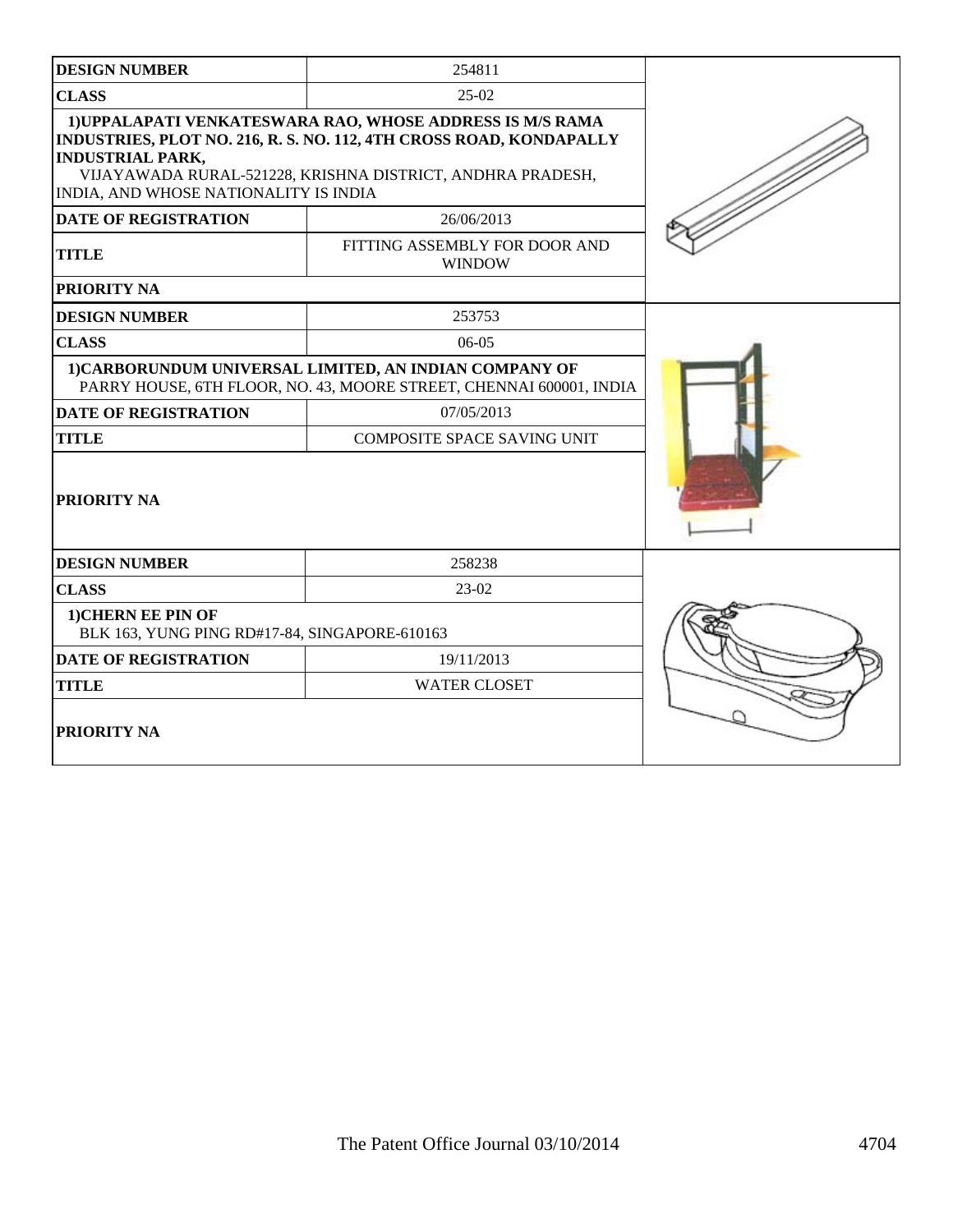| <b>DESIGN NUMBER</b>                                                                                                                                                                                                                                                                                                            |                                                   | 258853         |  |
|---------------------------------------------------------------------------------------------------------------------------------------------------------------------------------------------------------------------------------------------------------------------------------------------------------------------------------|---------------------------------------------------|----------------|--|
| <b>CLASS</b>                                                                                                                                                                                                                                                                                                                    | 19-02                                             |                |  |
| 1) KANIN (INDIA) AT B-XXX-6754, FOCAL POINT, LUDHIANA-<br>141010, PUNJAB, INDIA, AN INDIAN PARTNERSHIP FIRM, WHOSE<br>PARTNERS ARE ARIHANT JAIN, VISHWA JAIN, MS. NEELAM<br>JAIN, AMBRISH JAIN, GAUTAM JAIN AND AMIT JAIN (ALL<br>INDIAN NATIONALS) HAVING THEIR ADDRESS OF<br>B-XXX-6754, FOCAL POINT, LUDHIANA-141010, PUNJAB |                                                   |                |  |
| <b>DATE OF REGISTRATION</b>                                                                                                                                                                                                                                                                                                     |                                                   | 19/12/2013     |  |
| <b>TITLE</b>                                                                                                                                                                                                                                                                                                                    |                                                   | <b>TACKER</b>  |  |
| <b>PRIORITY</b><br>PRIORITY NUMBER                                                                                                                                                                                                                                                                                              | <b>DATE</b>                                       | <b>COUNTRY</b> |  |
| 002314989-0001                                                                                                                                                                                                                                                                                                                  | 25/09/2013                                        | <b>OHIM</b>    |  |
| <b>DESIGN NUMBER</b>                                                                                                                                                                                                                                                                                                            | 259521                                            |                |  |
| <b>CLASS</b>                                                                                                                                                                                                                                                                                                                    | 06-01                                             |                |  |
| 1) THE SUPREME INDUSTRIES LTD., (AN INDIAN PUBLIC<br>LIMITED COMPANY),<br>601 CENTRAL PLAZA, 2/6, SARAT BOSE ROAD, KOLKATA -<br>700020, WEST BENGAL, INDIA<br><b>DATE OF</b><br><b>REGISTRATION</b>                                                                                                                             | 20/01/2014                                        |                |  |
| <b>TITLE</b>                                                                                                                                                                                                                                                                                                                    | <b>TABLE BASE</b>                                 |                |  |
| <b>PRIORITY NA</b>                                                                                                                                                                                                                                                                                                              |                                                   |                |  |
| <b>DESIGN NUMBER</b>                                                                                                                                                                                                                                                                                                            | 255445                                            |                |  |
| <b>CLASS</b>                                                                                                                                                                                                                                                                                                                    | 25-04                                             |                |  |
| 1) DIRECTOR GENERAL, DEFENCE RESEARCH &<br>DEVELOPMENT ORGANIZATION(DRDO), MINISTRY OF<br>DEFENCE, GOVT. OF INDIA,<br>ROOM NO. 348, B-WING, DRDO BHAVAN, RAJAJI MARG,<br>NEW DELHI-110105, INDIA                                                                                                                                |                                                   |                |  |
| <b>DATE OF</b><br><b>REGISTRATION</b>                                                                                                                                                                                                                                                                                           | 26/07/2013                                        |                |  |
| <b>TITLE</b>                                                                                                                                                                                                                                                                                                                    | <b>LAUNCHING FRAME FOR</b><br>MOUNTAIN FOOTBRIDGE |                |  |
| PRIORITY NA                                                                                                                                                                                                                                                                                                                     |                                                   |                |  |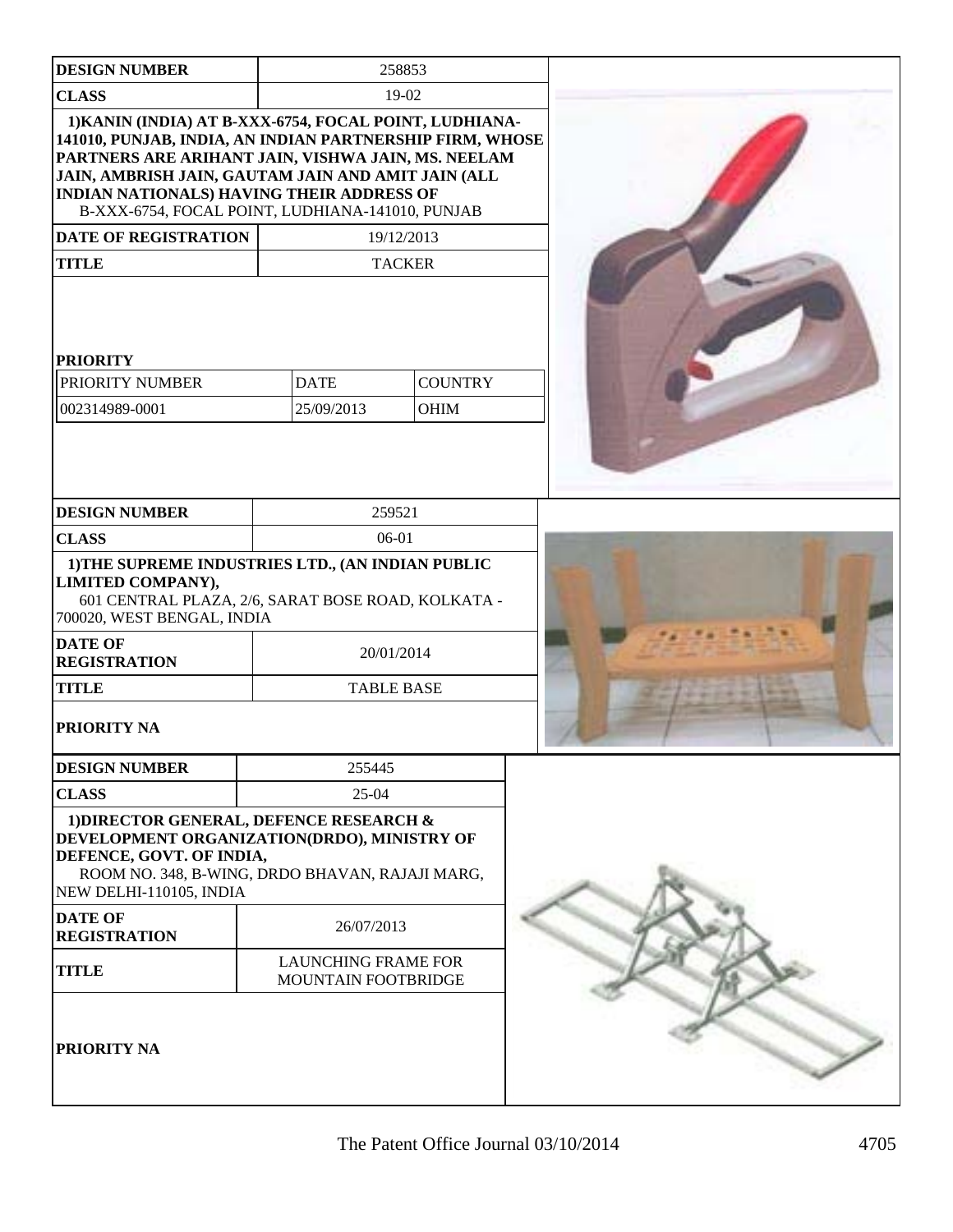| <b>DESIGN NUMBER</b>                                                                                                                                                                                                                                     |                                                | 256731                                                            |  |
|----------------------------------------------------------------------------------------------------------------------------------------------------------------------------------------------------------------------------------------------------------|------------------------------------------------|-------------------------------------------------------------------|--|
| <b>CLASS</b>                                                                                                                                                                                                                                             | 24-01                                          |                                                                   |  |
| 1) PHOTOCURE ASA; A NORWEGIAN COMPANY OF<br>HOFFSVEIEN 4, 0275 OSLO, NORWAY                                                                                                                                                                              |                                                |                                                                   |  |
| <b>DATE OF REGISTRATION</b>                                                                                                                                                                                                                              |                                                | 24/09/2013                                                        |  |
| <b>TITLE</b>                                                                                                                                                                                                                                             |                                                | LIGHT TREATMENT APPARATUS FOR<br>PHOTODYNAMIC TREATMENT OF CERVIX |  |
| <b>PRIORITY</b>                                                                                                                                                                                                                                          |                                                |                                                                   |  |
| PRIORITY NUMBER                                                                                                                                                                                                                                          | <b>DATE</b>                                    | <b>COUNTRY</b>                                                    |  |
| 001368286                                                                                                                                                                                                                                                | 09/04/2013                                     | <b>OHIM</b>                                                       |  |
| <b>DESIGN NUMBER</b>                                                                                                                                                                                                                                     |                                                | 254813                                                            |  |
| <b>CLASS</b>                                                                                                                                                                                                                                             |                                                | $25-02$                                                           |  |
| 1) UPPALAPATI VENKATESWARA RAO, WHOSE ADDRESS IS M/S RAMA<br>INDUSTRIES, PLOT NO. 216, R. S. NO. 112, 4TH CROSS ROAD,<br>KONDAPALLY INDUSTRIAL PARK, VIJAYAWADA RURAL-521228, KRISHNA<br>DISTRICT, ANDHRA PRADESH, INDIA, AND WHOSE NATIONALITY IS INDIA |                                                |                                                                   |  |
| <b>DATE OF REGISTRATION</b>                                                                                                                                                                                                                              | 26/06/2013                                     |                                                                   |  |
| <b>TITLE</b>                                                                                                                                                                                                                                             | FITTING ASSEMBLY FOR DOOR AND<br><b>WINDOW</b> |                                                                   |  |
| <b>PRIORITY NA</b>                                                                                                                                                                                                                                       |                                                |                                                                   |  |
| <b>DESIGN NUMBER</b>                                                                                                                                                                                                                                     |                                                | 258777                                                            |  |
| <b>CLASS</b>                                                                                                                                                                                                                                             | 13-02                                          |                                                                   |  |
| 1) M/S G. M. MODULAR PVT. LTD.,<br>405/406, SHALIMAR MORYA PARK, BEHIND HYUNDAI SHOWROOM,<br>ANDHERI (WEST), MUMBAI-400053., (INDIA)                                                                                                                     |                                                |                                                                   |  |
| <b>DATE OF REGISTRATION</b>                                                                                                                                                                                                                              | 17/12/2013                                     |                                                                   |  |
| <b>TITLE</b>                                                                                                                                                                                                                                             |                                                | DOCK STATION FOR ELECTRONIC DEVICES                               |  |
| <b>PRIORITY NA</b>                                                                                                                                                                                                                                       |                                                |                                                                   |  |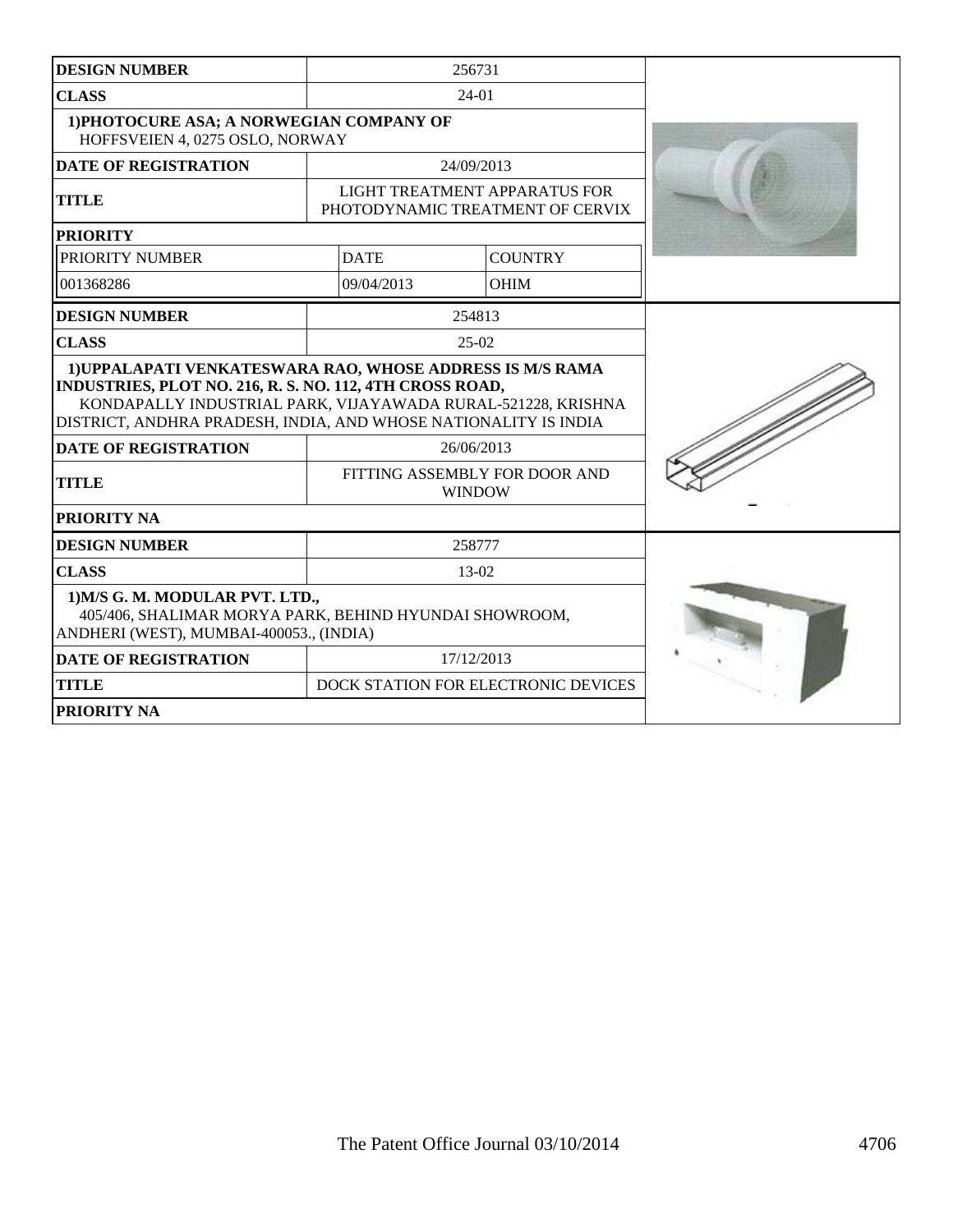| <b>DESIGN NUMBER</b>                                                                                                                                                                                             | 259525                                                |  |
|------------------------------------------------------------------------------------------------------------------------------------------------------------------------------------------------------------------|-------------------------------------------------------|--|
| <b>CLASS</b>                                                                                                                                                                                                     | $05-05$                                               |  |
| 1) SATHEESAN V C/O AVID APPAREL INDUSTRIES,<br>B-17, SECTOR-58 NOIDA-201301 (UP) INDIA, INDIAN                                                                                                                   |                                                       |  |
| <b>DATE OF REGISTRATION</b>                                                                                                                                                                                      | 20/01/2014                                            |  |
| <b>TITLE</b>                                                                                                                                                                                                     | <b>TEXTILE FABRIC</b>                                 |  |
| <b>PRIORITY NA</b>                                                                                                                                                                                               |                                                       |  |
| <b>DESIGN NUMBER</b>                                                                                                                                                                                             | 255447                                                |  |
| <b>CLASS</b>                                                                                                                                                                                                     | $25-04$                                               |  |
| 1) DIRECTOR GENERAL, DEFENCE RESEARCH & DEVELOPMENT<br>ORGANIZATION(DRDO), MINISTRY OF DEFENCE, GOVT. OF INDIA,<br>ROOM NO. 348, B-WING, DRDO BHAVAN, RAJAJI MARG, NEW DELHI-110105,<br><b>INDIA</b>             |                                                       |  |
| <b>DATE OF REGISTRATION</b>                                                                                                                                                                                      | 26/07/2013                                            |  |
| <b>TITLE</b>                                                                                                                                                                                                     | PUSHING ARRANGEMENT FOR MOUNTAIN<br><b>FOOTBRIDGE</b> |  |
| <b>PRIORITY NA</b>                                                                                                                                                                                               |                                                       |  |
| <b>DESIGN NUMBER</b>                                                                                                                                                                                             | 258012                                                |  |
| <b>CLASS</b>                                                                                                                                                                                                     | 08-06                                                 |  |
| 1) MR. TULESHBHAI DAYALJIBHAI PATEL., AN INDIAN NATIONAL.,<br>HAVING ITS PRINCIPAL PLACE OF BUSINESS AT,<br>"KRISHNA , NR. ARYA DAIRY FARM, LEUVA PATEL BOARDING MAIN<br>ROAD, MAVDI PLOT, RAJKOT. GUJARAT-INDIA |                                                       |  |
| <b>DATE OF REGISTRATION</b>                                                                                                                                                                                      | 06/11/2013                                            |  |
| <b>TITLE</b>                                                                                                                                                                                                     | <b>HANDLE</b>                                         |  |
| <b>PRIORITY NA</b>                                                                                                                                                                                               |                                                       |  |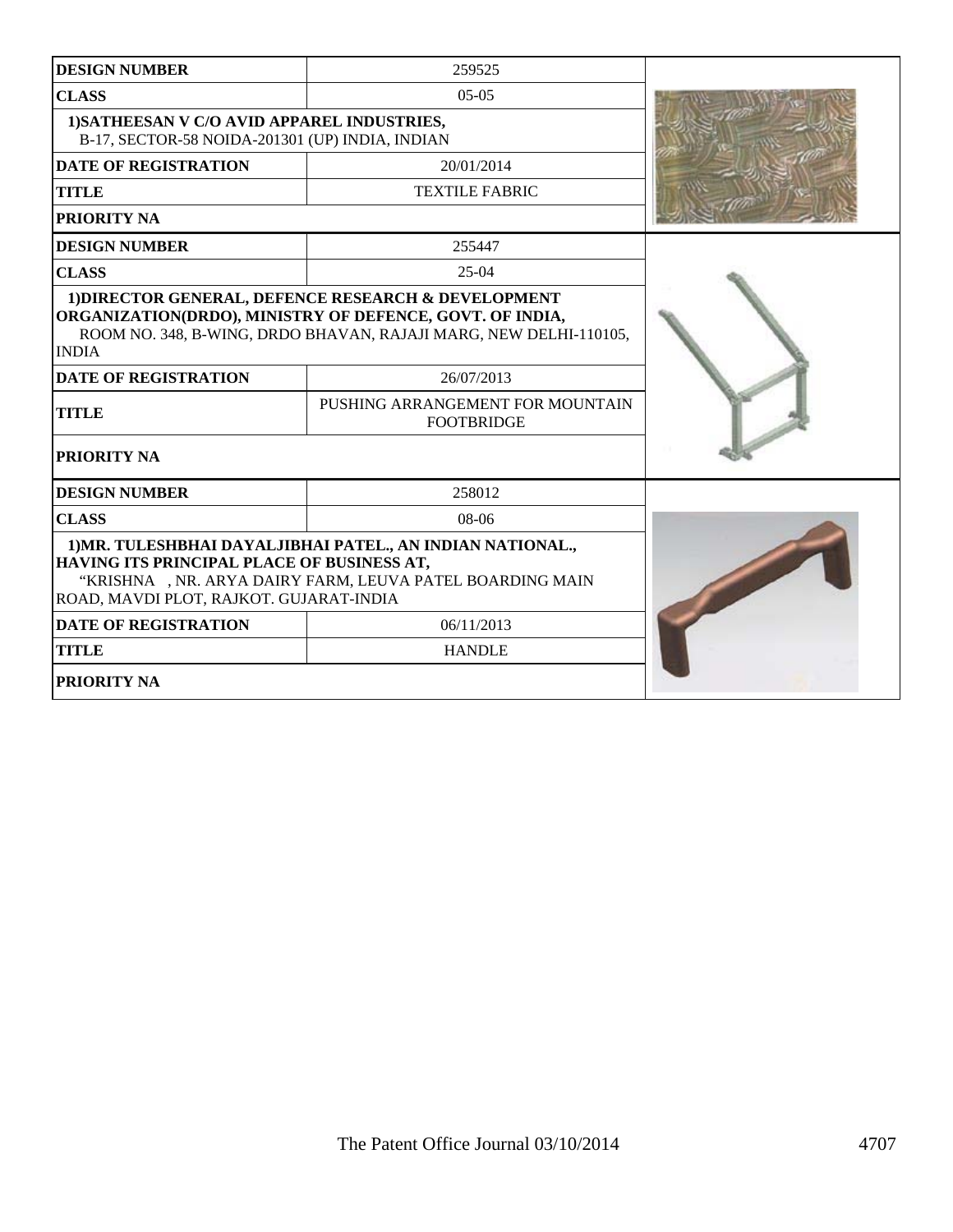| <b>DESIGN NUMBER</b>                                                                                                                                                                                                                                                                                                                               | 258033                                                                                                                                                                                                                                                            |  |
|----------------------------------------------------------------------------------------------------------------------------------------------------------------------------------------------------------------------------------------------------------------------------------------------------------------------------------------------------|-------------------------------------------------------------------------------------------------------------------------------------------------------------------------------------------------------------------------------------------------------------------|--|
| <b>CLASS</b>                                                                                                                                                                                                                                                                                                                                       | $12 - 16$                                                                                                                                                                                                                                                         |  |
| ESTATE, MATHURA ROAD, NEW DELHI, INDIA                                                                                                                                                                                                                                                                                                             | 1) JCB INDIA LIMITED, AN INDIAN COMPANY HAVING ITS REGISTERED<br>OFFICE AT B-1/1-1, 2ND FLOOR, MOHAN CO-OPERATIVE INDUSTRIAL<br>AND WORKS AT 23/7, MATHURA ROAD, BALLABGARH, HARYANA, INDIA.                                                                      |  |
| <b>DATE OF REGISTRATION</b>                                                                                                                                                                                                                                                                                                                        | 07/11/2013                                                                                                                                                                                                                                                        |  |
| <b>TITLE</b>                                                                                                                                                                                                                                                                                                                                       | HIGH DUMP SHOVEL OF BACKHOE LOADER                                                                                                                                                                                                                                |  |
| PRIORITY NA                                                                                                                                                                                                                                                                                                                                        |                                                                                                                                                                                                                                                                   |  |
| <b>DESIGN NUMBER</b>                                                                                                                                                                                                                                                                                                                               | 255446                                                                                                                                                                                                                                                            |  |
| <b>CLASS</b>                                                                                                                                                                                                                                                                                                                                       | $25-04$                                                                                                                                                                                                                                                           |  |
| <b>INDIA</b><br><b>DATE OF REGISTRATION</b><br><b>TITLE</b><br><b>PRIORITY NA</b>                                                                                                                                                                                                                                                                  | 1) DIRECTOR GENERAL, DEFENCE RESEARCH & DEVELOPMENT<br>ORGANIZATION(DRDO), MINISTRY OF DEFENCE, GOVT. OF INDIA,<br>ROOM NO. 348, B-WING, DRDO BHAVAN, RAJAJI MARG, NEW DELHI-110105,<br>26/07/2013<br><b>LOAD BEARING FRAME FOR MOUNTAIN</b><br><b>FOOTBRIDGE</b> |  |
| <b>DESIGN NUMBER</b>                                                                                                                                                                                                                                                                                                                               | 258032                                                                                                                                                                                                                                                            |  |
| <b>CLASS</b>                                                                                                                                                                                                                                                                                                                                       |                                                                                                                                                                                                                                                                   |  |
| 1) JCB INDIA LIMITED, AN INDIAN COMPANY HAVING ITS REGISTERED<br>OFFICE AT B-1/1-1, 2ND FLOOR, MOHAN CO-OPERATIVE INDUSTRIAL<br>ESTATE, MATHURA ROAD, NEW DELHI, INDIA<br>AND WORKS AT 23/7, MATHURA ROAD, BALLABGARH, HARYANA, INDIA.<br><b>DATE OF REGISTRATION</b><br>07/11/2013<br><b>CAB OF BACKHOE LOADER</b><br><b>TITLE</b><br>PRIORITY NA |                                                                                                                                                                                                                                                                   |  |
|                                                                                                                                                                                                                                                                                                                                                    |                                                                                                                                                                                                                                                                   |  |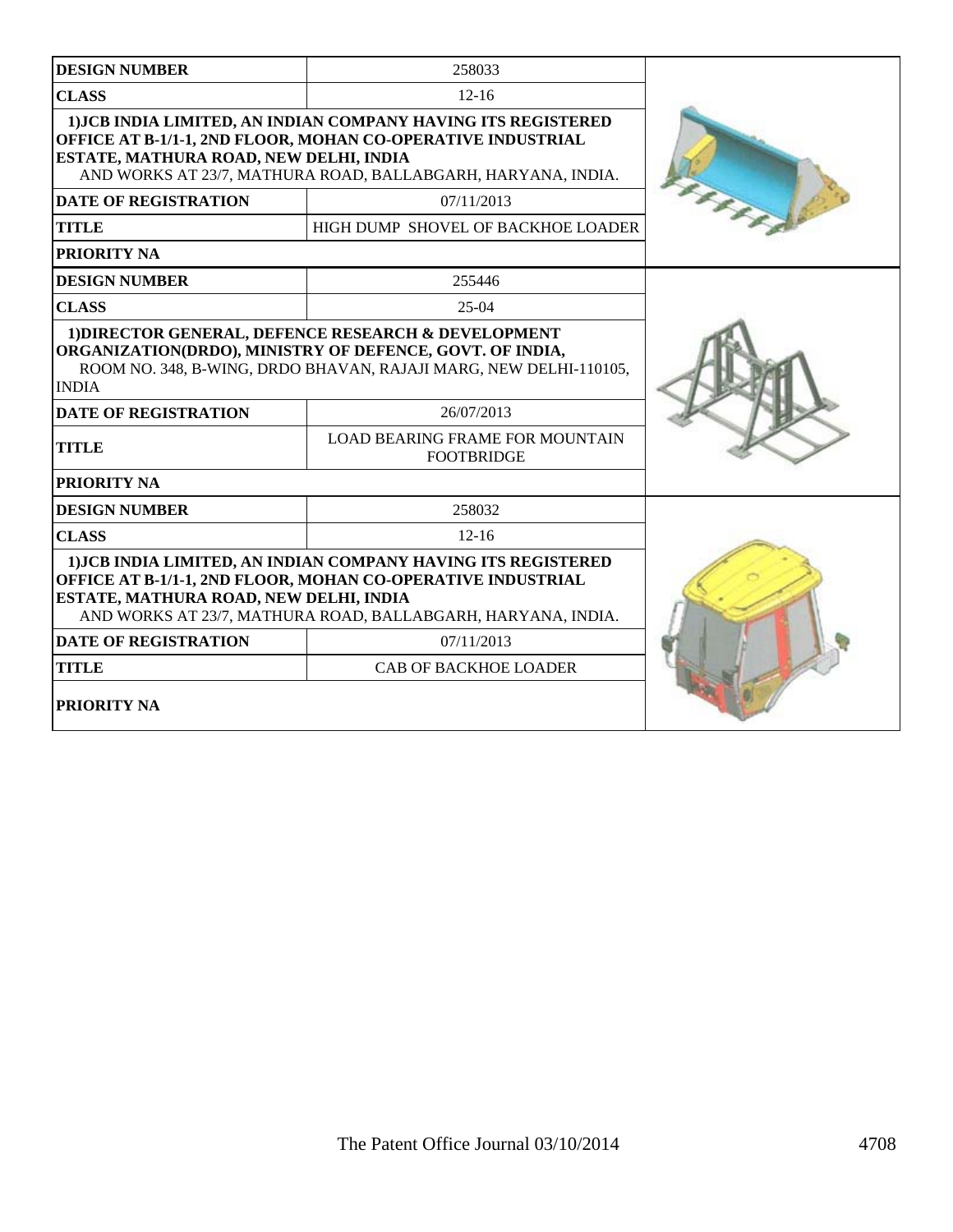| <b>DESIGN NUMBER</b>                                                       | 258664                                                                                                                        |                                                                                |
|----------------------------------------------------------------------------|-------------------------------------------------------------------------------------------------------------------------------|--------------------------------------------------------------------------------|
| <b>CLASS</b>                                                               | 09-02                                                                                                                         |                                                                                |
| K) INDIA<br>SHARMA BEING INDIAN NATIONALS OF THE ABOVE ADDRESS             | 1) SHANKER PLASTIC PRODUCTS, I.G.C. PHASE-I, SAMBA-184121 (J &<br>AN INDIAN PROPRIETORSHIP FIRM WHOSE PROPRIETOR IS:- PARVEEN |                                                                                |
| DATE OF REGISTRATION                                                       | 11/12/2013                                                                                                                    |                                                                                |
| <b>TITLE</b>                                                               | <b>WATER TANK</b>                                                                                                             |                                                                                |
| <b>PRIORITY NA</b>                                                         |                                                                                                                               | <b>LEGIS</b>                                                                   |
| <b>DESIGN NUMBER</b>                                                       | 258780                                                                                                                        |                                                                                |
| <b>CLASS</b>                                                               | 14-03                                                                                                                         |                                                                                |
| 1) M/S G. M. MODULAR PVT. LTD.,<br>ANDHERI (WEST), MUMBAI-400053., (INDIA) | 405/406, SHALIMAR MORYA PARK, BEHIND HYUNDAI SHOWROOM,                                                                        | $\Theta$<br>$\Theta$                                                           |
| <b>DATE OF REGISTRATION</b>                                                | 17/12/2013                                                                                                                    | g,                                                                             |
| <b>TITLE</b>                                                               | REMOTE CONTROL                                                                                                                | $\Theta$<br>o                                                                  |
| <b>PRIORITY NA</b>                                                         |                                                                                                                               | $\begin{array}{c} \hline \end{array}$<br>$\Theta$<br>$\Theta$<br>O<br>$\omega$ |
| <b>DESIGN NUMBER</b>                                                       | 258405                                                                                                                        |                                                                                |
| <b>CLASS</b>                                                               | 26-99                                                                                                                         |                                                                                |
| 1) EARTH FRIENDLY INDIA PVT. LTD.,<br>GOA-403507, INDIA                    | PLOT NO. 3-A, TIVIM INDUSTRIAL ESTATE, KARASWADA, MAPUSA, BARDEZ                                                              |                                                                                |
| DATE OF REGISTRATION                                                       | 27/11/2013                                                                                                                    |                                                                                |
| <b>TITLE</b>                                                               | <b>LIGHTING APPARATUS</b>                                                                                                     |                                                                                |
| <b>PRIORITY NA</b>                                                         |                                                                                                                               |                                                                                |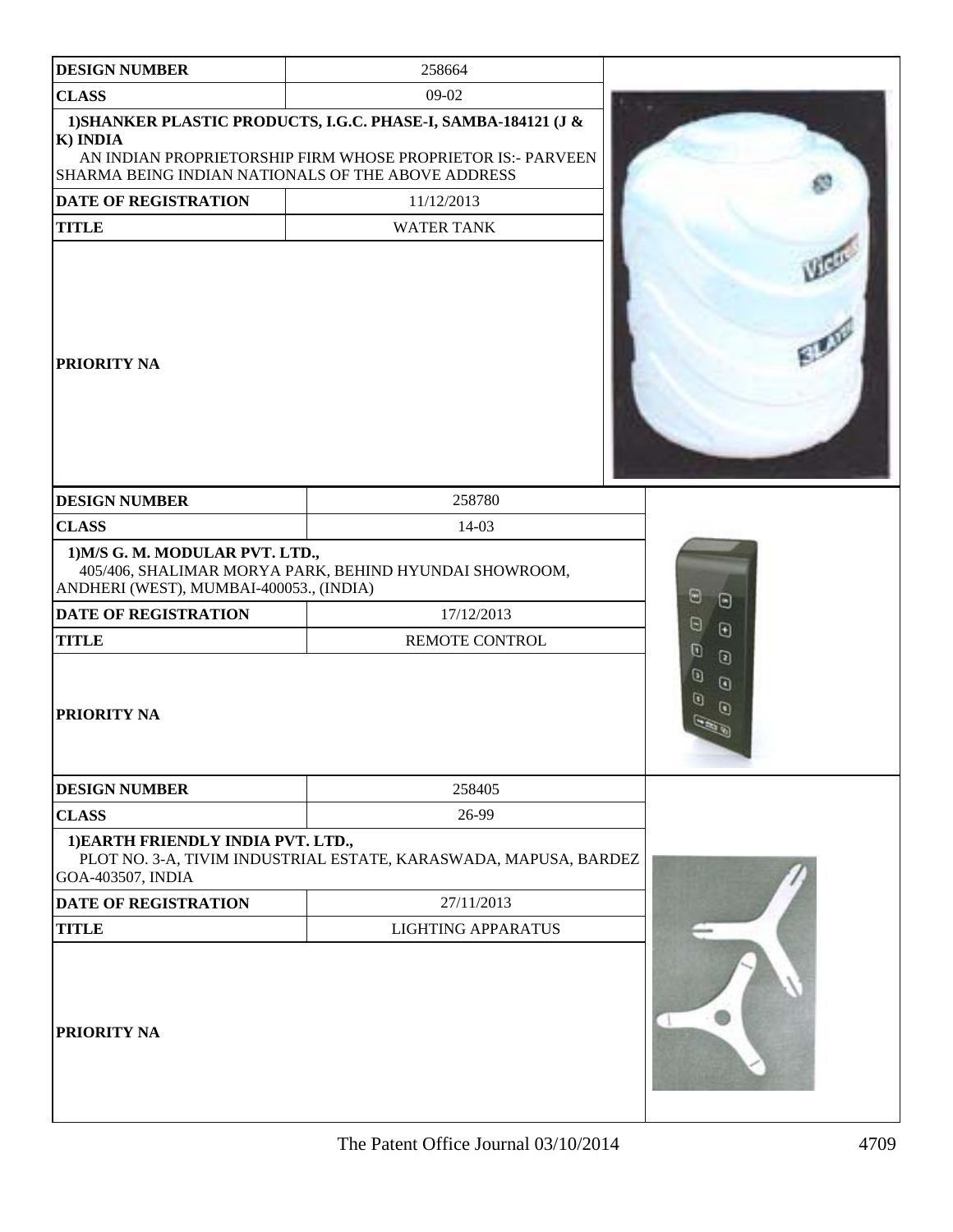| <b>DESIGN NUMBER</b>                                                                                                                                                                           |             | 254996                                |  |
|------------------------------------------------------------------------------------------------------------------------------------------------------------------------------------------------|-------------|---------------------------------------|--|
| <b>CLASS</b>                                                                                                                                                                                   |             | $06-04$                               |  |
| 1)GODREJ & BOYCE MFG. CO. LTD., AN INDIAN COMPANY<br><b>INCORPORATED UNDER THE COMPANIES ACT, 1913,</b><br>OF GODREJ INTERIO, PLANT 4, PIROJSHANAGER, VIKHROLI (WEST),<br>MUMBAI-400079, INDIA |             |                                       |  |
| <b>DATE OF REGISTRATION</b>                                                                                                                                                                    |             | 04/07/2013                            |  |
| <b>TITLE</b>                                                                                                                                                                                   |             | <b>CUPBOARD</b>                       |  |
| <b>PRIORITY NA</b>                                                                                                                                                                             |             |                                       |  |
| <b>DESIGN NUMBER</b>                                                                                                                                                                           |             | 255642                                |  |
| <b>CLASS</b>                                                                                                                                                                                   |             | $09-05$                               |  |
| 1) SOCIÉTÉ DES PRODUITS NESTLÉ S.A. A COMPANY INCORPORATED<br>UNDER THE LAWS OF THE SWITZERLAND HAVING ITS REGISTERED<br><b>OFFICE</b><br>AT 1800 VEVEY, SWITZERLAND                           |             |                                       |  |
| <b>DATE OF REGISTRATION</b>                                                                                                                                                                    |             | 05/08/2013                            |  |
| <b>TITLE</b>                                                                                                                                                                                   |             | <b>CAPSULE FOR BEVERAGE DISPENSER</b> |  |
| <b>PRIORITY</b>                                                                                                                                                                                |             |                                       |  |
| PRIORITY NUMBER                                                                                                                                                                                | <b>DATE</b> | <b>COUNTRY</b>                        |  |
| 139551                                                                                                                                                                                         | 07/02/2013  | <b>SWITZERLAND</b>                    |  |
| <b>DESIGN NUMBER</b>                                                                                                                                                                           |             | 259893                                |  |
| <b>CLASS</b>                                                                                                                                                                                   |             | $12 - 08$                             |  |
| 1) TATA MOTORS LIMITED, AN INDIAN COMPANY OF<br>BOMBAY HOUSE, 24 HOMI MODY STREET, HUTATMA CHOWK, MUMBAI<br>400001, MAHARASHTRA, INDIA                                                         |             |                                       |  |
| <b>DATE OF REGISTRATION</b>                                                                                                                                                                    |             | 31/01/2014                            |  |
| <b>TITLE</b>                                                                                                                                                                                   |             | <b>CAR</b>                            |  |
| <b>PRIORITY NA</b>                                                                                                                                                                             |             |                                       |  |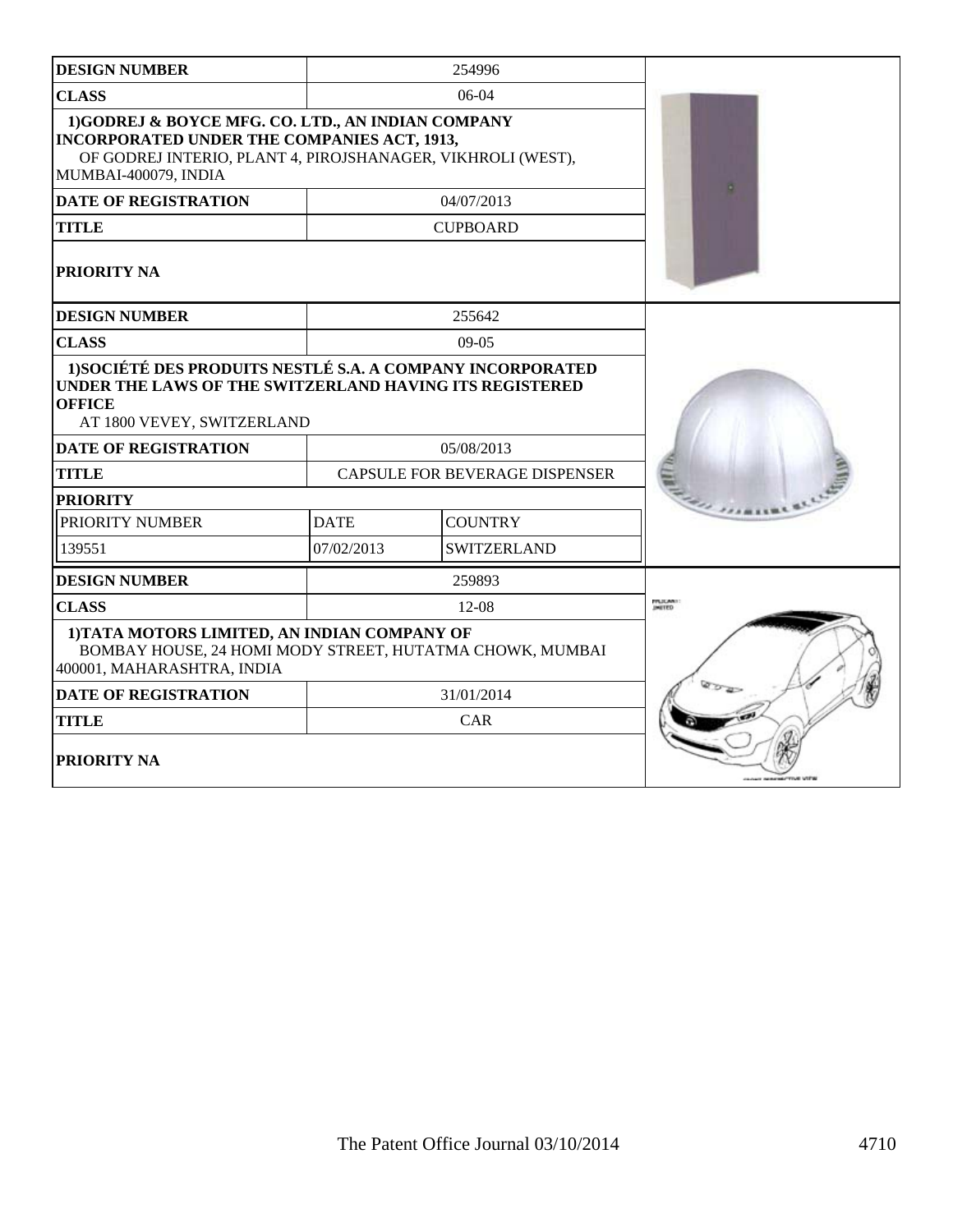| <b>DESIGN NUMBER</b>                                                                                                                                                                                                                   |             | 258034                                           |  |
|----------------------------------------------------------------------------------------------------------------------------------------------------------------------------------------------------------------------------------------|-------------|--------------------------------------------------|--|
| <b>CLASS</b>                                                                                                                                                                                                                           |             | $12 - 16$                                        |  |
| 1) JCB INDIA LIMITED, AN INDIAN COMPANY HAVING ITS REGISTERED<br>OFFICE AT B-1/1-1, 2ND FLOOR, MOHAN CO-OPERATIVE INDUSTRIAL<br>ESTATE, MATHURA ROAD, NEW DELHI, INDIA<br>AND WORKS AT 23/7, MATHURA ROAD, BALLABGARH, HARYANA, INDIA. |             |                                                  |  |
| <b>DATE OF REGISTRATION</b>                                                                                                                                                                                                            |             | 07/11/2013                                       |  |
| <b>TITLE</b>                                                                                                                                                                                                                           |             | MULTI PURPOSE SHOVEL OF BACKHOE<br><b>LOADER</b> |  |
| <b>PRIORITY NA</b>                                                                                                                                                                                                                     |             |                                                  |  |
| <b>DESIGN NUMBER</b>                                                                                                                                                                                                                   |             |                                                  |  |
| <b>CLASS</b>                                                                                                                                                                                                                           |             | 24-02                                            |  |
| 1) EPPENDORF AG, A BODY CORPORATE INCORPORATED UNDER THE<br>LAWS OF GERMANY, HAVING ITS REGISTERED OFFICE<br>AT BARKHAUSENWEG 1, DE-22339, HAMBURG, GERMANY                                                                            |             |                                                  |  |
| <b>DATE OF REGISTRATION</b>                                                                                                                                                                                                            |             | 13/06/2013                                       |  |
| <b>TITLE</b>                                                                                                                                                                                                                           |             | <b>BUCKET USED FOR CENTRIFUGE DEVICE</b>         |  |
| <b>PRIORITY</b>                                                                                                                                                                                                                        |             |                                                  |  |
| PRIORITY NUMBER                                                                                                                                                                                                                        | <b>DATE</b> | <b>COUNTRY</b>                                   |  |
| 402012005801.7                                                                                                                                                                                                                         | 14/12/2012  | <b>GERMANY</b>                                   |  |
| <b>DESIGN NUMBER</b>                                                                                                                                                                                                                   |             | 255504                                           |  |
| <b>CLASS</b>                                                                                                                                                                                                                           |             | 23-04                                            |  |
| 1) KONINKLIJKE PHILIPS N.V., A COMPANY ORGANIZED AND EXISTING<br>UNDER THE LAWS OF THE KINGDOM OF THE NETHERLANDS, RESIDING AT<br>EINDHOVEN,<br>WHOSE POST-OFFICE ADDRESS IS HIGH TECH CAMPUS 5, 5656 AE<br>EINDHOVEN, THE NETHERLANDS |             |                                                  |  |
| <b>DATE OF REGISTRATION</b>                                                                                                                                                                                                            |             | 25/07/2013                                       |  |
| <b>TITLE</b>                                                                                                                                                                                                                           |             | AIR PURIFIER & HUMIDIFIER                        |  |
| <b>PRIORITY</b>                                                                                                                                                                                                                        |             |                                                  |  |
| PRIORITY NUMBER                                                                                                                                                                                                                        | <b>DATE</b> | <b>COUNTRY</b>                                   |  |
| 002190801-0001                                                                                                                                                                                                                         | 25/02/2013  | <b>OHIM</b>                                      |  |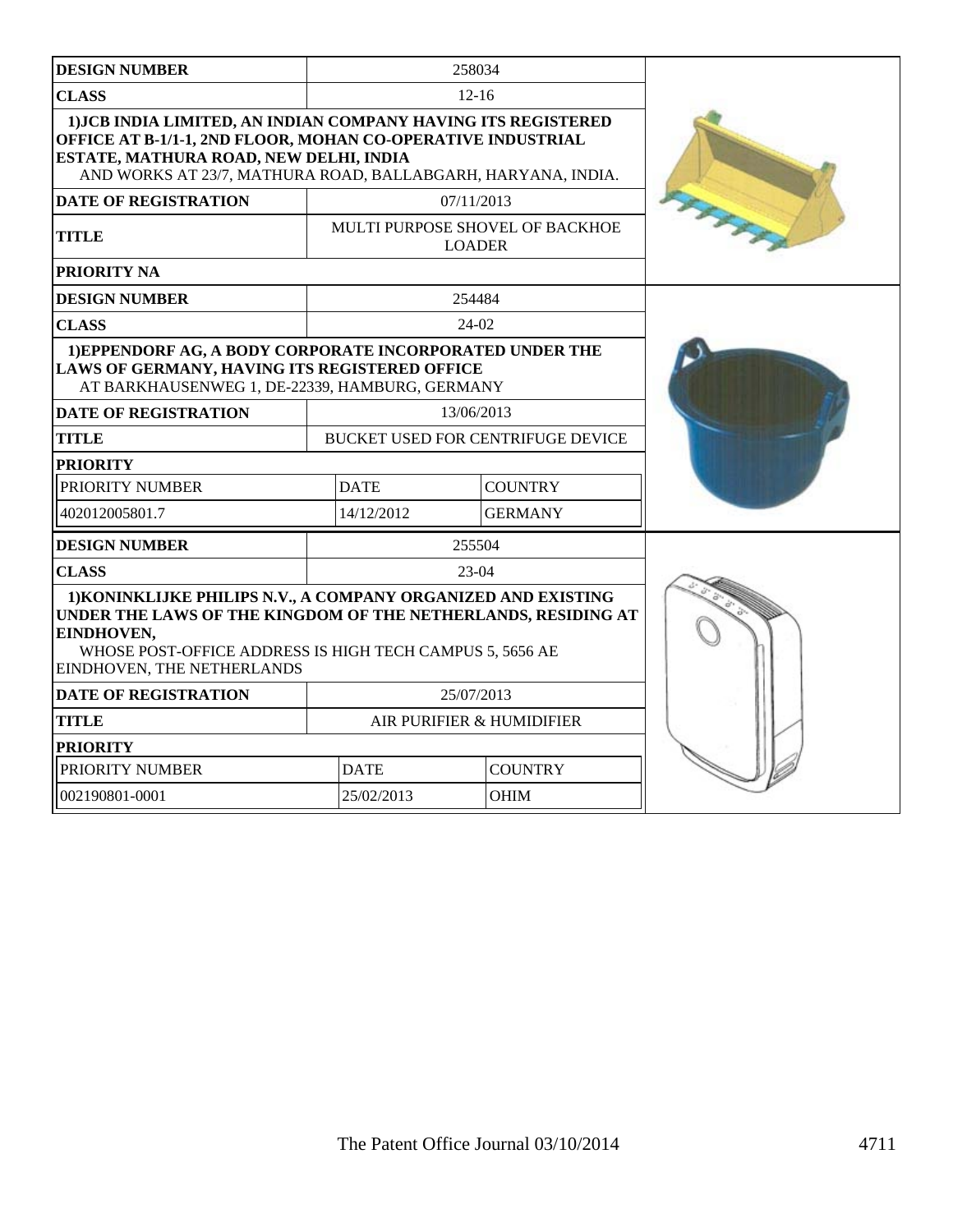| <b>DESIGN NUMBER</b>                                                                                                                                                                                                                                             |                                                                                                                                                                       |  | 259629                               |  |  |  |  |
|------------------------------------------------------------------------------------------------------------------------------------------------------------------------------------------------------------------------------------------------------------------|-----------------------------------------------------------------------------------------------------------------------------------------------------------------------|--|--------------------------------------|--|--|--|--|
| <b>CLASS</b>                                                                                                                                                                                                                                                     |                                                                                                                                                                       |  | 14-02                                |  |  |  |  |
|                                                                                                                                                                                                                                                                  | 1) SAMSUNG ELECTRONICS CO., LTD.<br>129, SAMSUNG-RO, YEONGTONG-GU, SUWON-SI, GYEONGGI-DO, 443-742,<br>REPUBLIC OF KOREA, A COMPANY OF REPUBLIC OF KOREA<br>23/01/2014 |  |                                      |  |  |  |  |
| <b>DATE OF REGISTRATION</b>                                                                                                                                                                                                                                      |                                                                                                                                                                       |  |                                      |  |  |  |  |
| <b>TITLE</b>                                                                                                                                                                                                                                                     |                                                                                                                                                                       |  | TONER CARTRIDGE FOR COPY MACHINE     |  |  |  |  |
| <b>PRIORITY</b>                                                                                                                                                                                                                                                  |                                                                                                                                                                       |  |                                      |  |  |  |  |
| PRIORITY NUMBER                                                                                                                                                                                                                                                  | <b>DATE</b>                                                                                                                                                           |  | <b>COUNTRY</b>                       |  |  |  |  |
| 30-2013-0038446                                                                                                                                                                                                                                                  | 25/07/2013                                                                                                                                                            |  | <b>REPUBLIC OF KOREA</b>             |  |  |  |  |
| <b>DESIGN NUMBER</b>                                                                                                                                                                                                                                             |                                                                                                                                                                       |  | 255657                               |  |  |  |  |
| <b>CLASS</b>                                                                                                                                                                                                                                                     |                                                                                                                                                                       |  | 23-99                                |  |  |  |  |
| 1) SCIENCE FOR SOCIETY., REGISTERED UNDER THE SOCIETIES<br>REGISTRATION ACT, 1860, AND HAVING OUR ADDRESS AT<br>C/O. ADV. B.R.TIDKE, BEHIND BAHETI HOSPITAL, BANSILAL NAGAR,<br>AMBAJOGAI, DIST. BEED-431517., MAHARASHTRA, INDIA<br><b>DATE OF REGISTRATION</b> |                                                                                                                                                                       |  |                                      |  |  |  |  |
| <b>TITLE</b>                                                                                                                                                                                                                                                     |                                                                                                                                                                       |  | <b>SOLAR DRYER</b>                   |  |  |  |  |
| PRIORITY NA                                                                                                                                                                                                                                                      |                                                                                                                                                                       |  |                                      |  |  |  |  |
| <b>DESIGN NUMBER</b>                                                                                                                                                                                                                                             |                                                                                                                                                                       |  | 258047                               |  |  |  |  |
| <b>CLASS</b>                                                                                                                                                                                                                                                     |                                                                                                                                                                       |  | $12 - 16$                            |  |  |  |  |
| 1) JCB INDIA LIMITED, AN INDIAN COMPANY HAVING ITS REGISTERED<br>OFFICE AT B-1/1-1, 2ND FLOOR, MOHAN CO-OPERATIVE INDUSTRIAL<br>ESTATE, MATHURA ROAD, NEW DELHI, INDIA<br>AND WORKS AT 23/7, MATHURA ROAD, BALLABGARH, HARYANA, INDIA.                           |                                                                                                                                                                       |  |                                      |  |  |  |  |
| <b>DATE OF REGISTRATION</b>                                                                                                                                                                                                                                      |                                                                                                                                                                       |  | 08/11/2013                           |  |  |  |  |
| <b>TITLE</b>                                                                                                                                                                                                                                                     |                                                                                                                                                                       |  | <b>LOADER ARM FOR BACKHOE LOADER</b> |  |  |  |  |
| PRIORITY NA                                                                                                                                                                                                                                                      |                                                                                                                                                                       |  |                                      |  |  |  |  |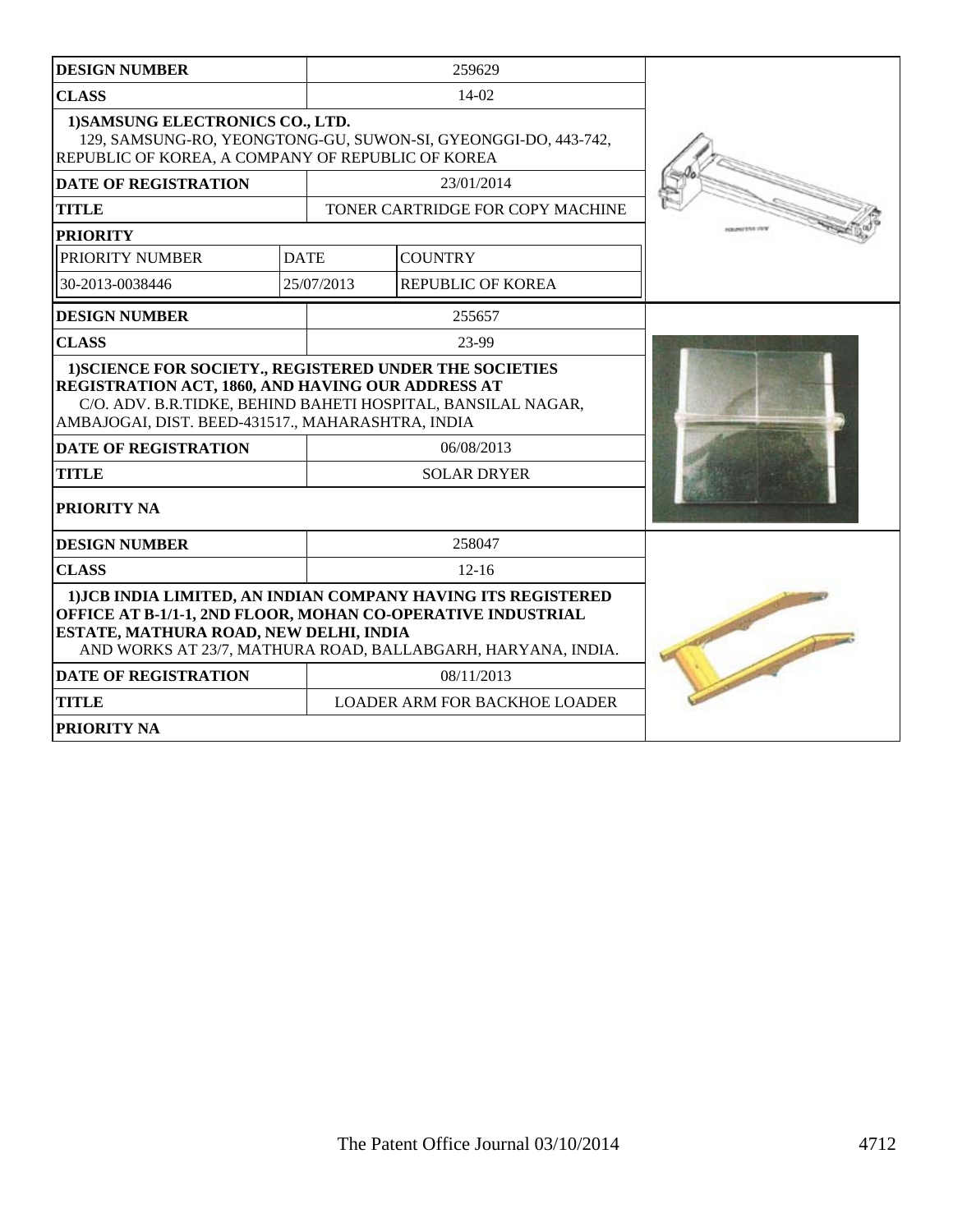| <b>DESIGN NUMBER</b>                                                                                                                                                                               |             | 255908         |                        |                                 |                                                       |
|----------------------------------------------------------------------------------------------------------------------------------------------------------------------------------------------------|-------------|----------------|------------------------|---------------------------------|-------------------------------------------------------|
| <b>CLASS</b>                                                                                                                                                                                       |             | 16-06          |                        |                                 |                                                       |
| 1) JORAN LUNDH C/O GOXS LIMITED<br>SUITE 919, 9TH FLOOR, TOWER 333 CANTON ROAD<br>HONG KONG CITY (KOWLOON), HONG KONG                                                                              |             |                |                        |                                 |                                                       |
| <b>DATE OF</b><br><b>REGISTRATION</b>                                                                                                                                                              |             | 19/08/2013     |                        |                                 |                                                       |
| <b>TITLE</b>                                                                                                                                                                                       |             | <b>GLASSES</b> |                        |                                 |                                                       |
| <b>PRIORITY</b>                                                                                                                                                                                    |             |                |                        |                                 |                                                       |
| PRIORITY NUMBER                                                                                                                                                                                    | <b>DATE</b> |                | <b>COUNTRY</b>         |                                 |                                                       |
| 002191346 -0005                                                                                                                                                                                    | 26/02/2013  |                | OHIM                   |                                 |                                                       |
| <b>DESIGN NUMBER</b>                                                                                                                                                                               |             |                | 255444                 |                                 |                                                       |
| <b>CLASS</b>                                                                                                                                                                                       |             |                | $25-04$                |                                 |                                                       |
| ORGANIZATION(DRDO), MINISTRY OF DEFENCE, GOVT. OF<br>INDIA,<br>ROOM NO. 348, B-WING, DRDO BHAVAN, RAJAJI MARG, NEW<br>DELHI-110105, INDIA<br><b>DATE OF REGISTRATION</b>                           |             |                | 26/07/2013             |                                 |                                                       |
| <b>TITLE</b>                                                                                                                                                                                       |             |                | MOUNTAIN FOOTBRIDGE    | <b>LAUNCHING BEAM PANEL FOR</b> |                                                       |
| PRIORITY NA                                                                                                                                                                                        |             |                |                        |                                 |                                                       |
| <b>DESIGN NUMBER</b>                                                                                                                                                                               |             |                | 260284                 |                                 |                                                       |
| <b>CLASS</b>                                                                                                                                                                                       |             |                | 23-04                  |                                 |                                                       |
| 1) GREE ELECTRIC APPLIANCES, INC. OF ZHUHAI, A COMPANY<br>DULY ORGANIZED AND EXISTING UNDER THE LAWS OF P.R. CHINA<br>OF<br>QIANSHAN JINJI WEST ROAD, ZHUHAI CITY, GUANGDONG 519070,<br>P.R. CHINA |             |                |                        |                                 | Boltzer Chief                                         |
|                                                                                                                                                                                                    |             |                |                        |                                 |                                                       |
| <b>DATE OF REGISTRATION</b>                                                                                                                                                                        |             |                | 11/02/2014             |                                 |                                                       |
| <b>TITLE</b>                                                                                                                                                                                       |             |                | <b>AIR CONDITIONER</b> |                                 |                                                       |
| <b>PRIORITY</b>                                                                                                                                                                                    |             |                |                        |                                 | <b><i><u><i><u><b>ADSUMINEYRA</b></u></i></u></i></b> |
| PRIORITY NUMBER                                                                                                                                                                                    |             | <b>DATE</b>    |                        | <b>COUNTRY</b>                  |                                                       |
| 201330547699.X                                                                                                                                                                                     |             | 13/11/2013     |                        | <b>CHINA</b>                    |                                                       |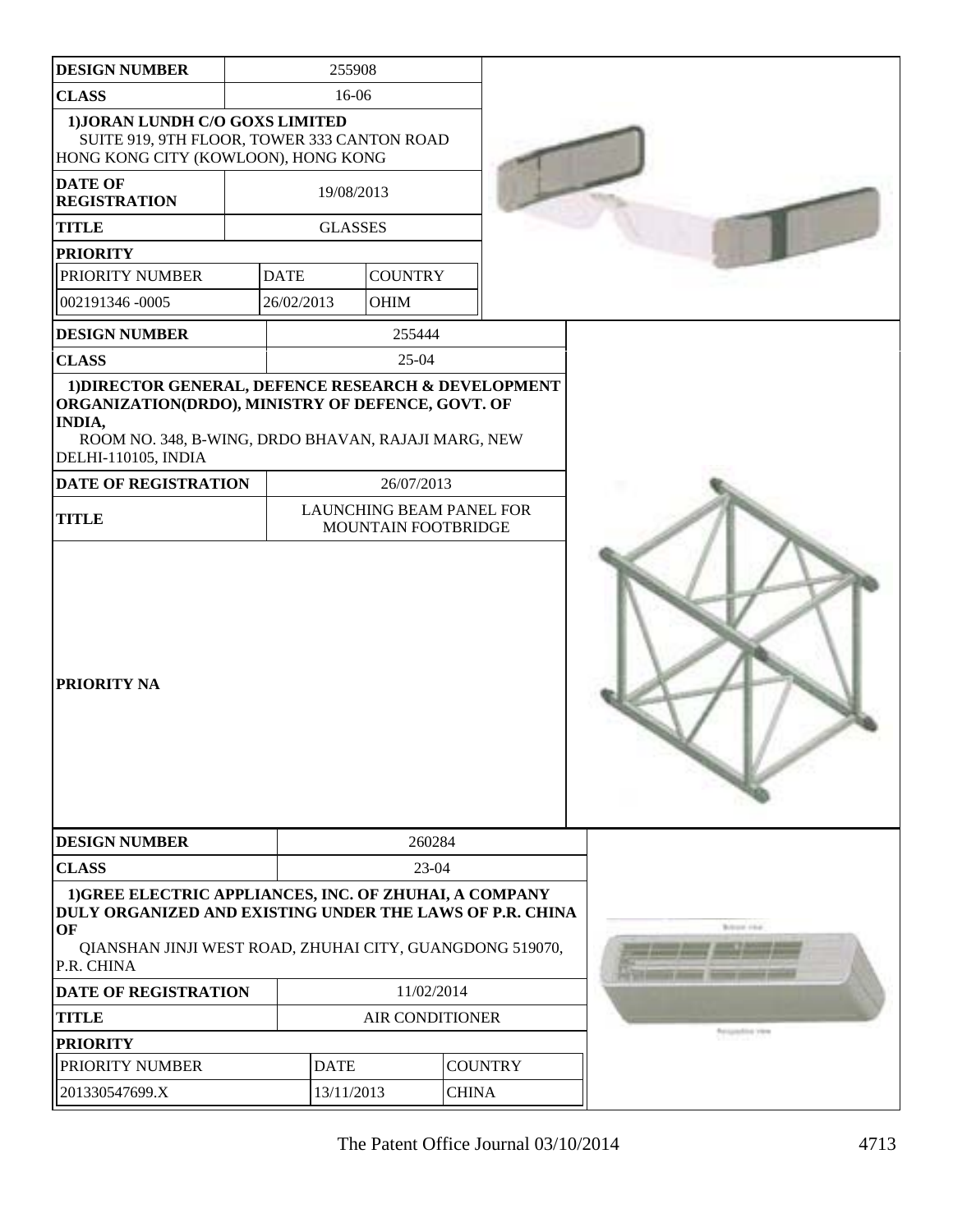| <b>DESIGN NUMBER</b>                                                | 254812                                                                                                                                                                                         |  |  |  |  |  |
|---------------------------------------------------------------------|------------------------------------------------------------------------------------------------------------------------------------------------------------------------------------------------|--|--|--|--|--|
| <b>CLASS</b>                                                        | $25-02$                                                                                                                                                                                        |  |  |  |  |  |
| <b>INDUSTRIAL PARK,</b><br>INDIA, AND WHOSE NATIONALITY IS INDIA    | 1) UPPALAPATI VENKATESWARA RAO, WHOSE ADDRESS IS M/S RAMA<br>INDUSTRIES, PLOT NO. 216, R. S. NO. 112, 4TH CROSS ROAD, KONDAPALLY<br>VIJAYAWADA RURAL-521228, KRISHNA DISTRICT, ANDHRA PRADESH, |  |  |  |  |  |
| <b>DATE OF REGISTRATION</b>                                         |                                                                                                                                                                                                |  |  |  |  |  |
| <b>TITLE</b>                                                        | FITTING ASSEMBLY FOR DOOR AND<br><b>WINDOW</b>                                                                                                                                                 |  |  |  |  |  |
| <b>PRIORITY NA</b>                                                  |                                                                                                                                                                                                |  |  |  |  |  |
| <b>DESIGN NUMBER</b>                                                | 253754                                                                                                                                                                                         |  |  |  |  |  |
| <b>CLASS</b>                                                        | $06-05$                                                                                                                                                                                        |  |  |  |  |  |
|                                                                     | 1) CARBORUNDUM UNIVERSAL LIMITED, AN INDIAN COMPANY OF<br>PARRY HOUSE, 6TH FLOOR, NO. 43, MOORE STREET, CHENNAI 600 001, INDIA                                                                 |  |  |  |  |  |
| <b>DATE OF REGISTRATION</b>                                         | 07/05/2013                                                                                                                                                                                     |  |  |  |  |  |
| <b>TITLE</b>                                                        | <b>COMPOSITE SPACE SAVING UNIT</b>                                                                                                                                                             |  |  |  |  |  |
| PRIORITY NA                                                         |                                                                                                                                                                                                |  |  |  |  |  |
| <b>DESIGN NUMBER</b>                                                | 258239                                                                                                                                                                                         |  |  |  |  |  |
| <b>CLASS</b>                                                        | 23-02                                                                                                                                                                                          |  |  |  |  |  |
| 1) CHERN EE PIN OF<br>BLK 163, YUNG PING RD#17-84, SINGAPORE-610163 |                                                                                                                                                                                                |  |  |  |  |  |
| <b>DATE OF REGISTRATION</b>                                         | 19/11/2013                                                                                                                                                                                     |  |  |  |  |  |
| <b>TITLE</b>                                                        | <b>WATER CLOSET</b>                                                                                                                                                                            |  |  |  |  |  |
| PRIORITY NA                                                         |                                                                                                                                                                                                |  |  |  |  |  |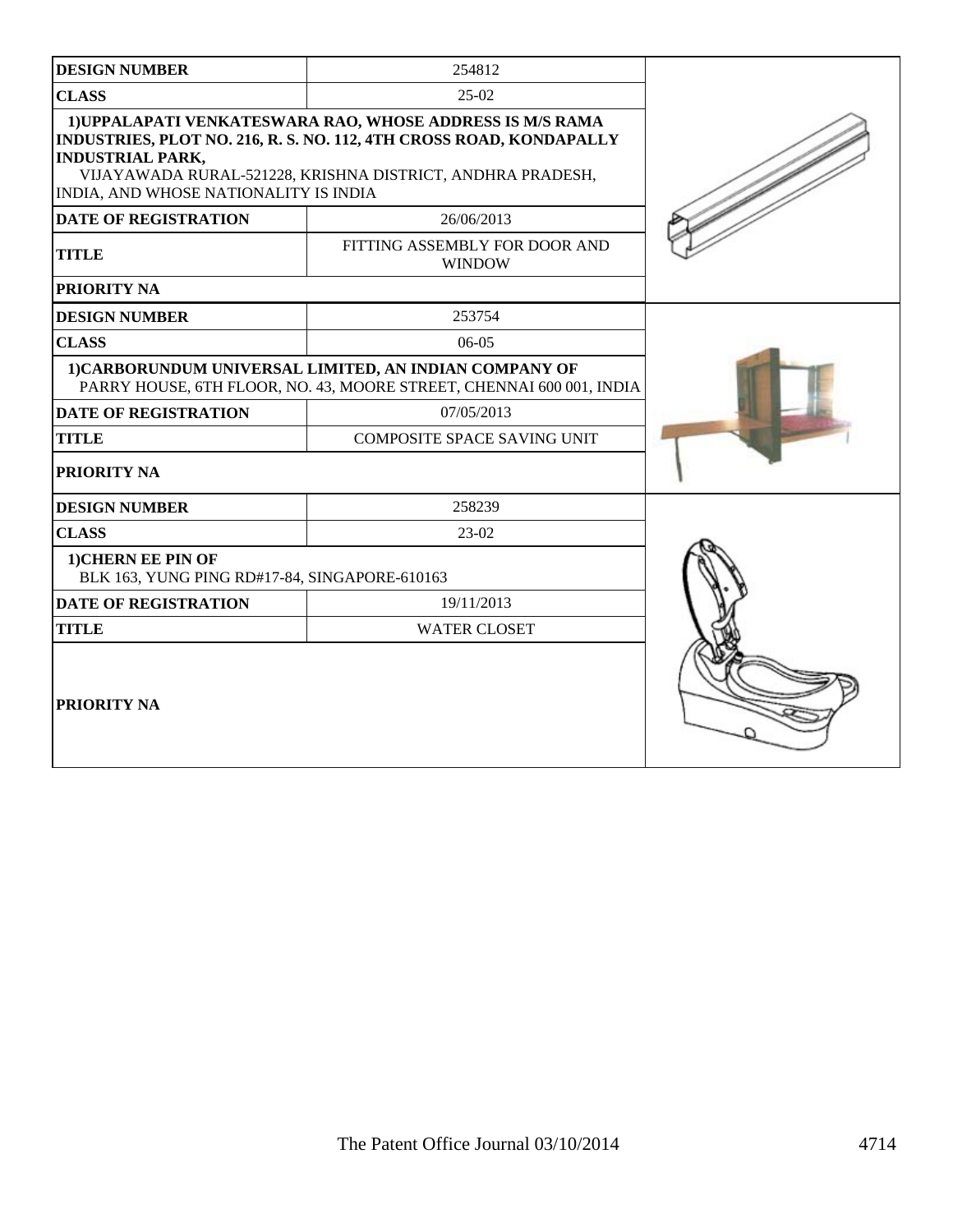| <b>DESIGN NUMBER</b>                                                                                                                                                                                                                                                   |             | 256121                                                            |  |
|------------------------------------------------------------------------------------------------------------------------------------------------------------------------------------------------------------------------------------------------------------------------|-------------|-------------------------------------------------------------------|--|
| <b>CLASS</b>                                                                                                                                                                                                                                                           |             | $24-01$                                                           |  |
| 1) ETHICON, INC., A CORPORATION FORMED UNDER THE LAW OF THE<br><b>STATE OF NEW JERSEY,</b><br>OF U.S. HWY. ROUTE 22, SOMERVILLE, NJ 08876, U.S.A.                                                                                                                      |             |                                                                   |  |
| <b>DATE OF REGISTRATION</b>                                                                                                                                                                                                                                            |             | 30/08/2013                                                        |  |
| <b>TITLE</b>                                                                                                                                                                                                                                                           |             | APPLICATOR INSTRUMENT FOR DISPENSING<br><b>SURGICAL FASTENERS</b> |  |
| <b>PRIORITY</b>                                                                                                                                                                                                                                                        |             |                                                                   |  |
| PRIORITY NUMBER                                                                                                                                                                                                                                                        | <b>DATE</b> | <b>COUNTRY</b>                                                    |  |
| 29/447,570                                                                                                                                                                                                                                                             | 05/03/2013  | U.S.A.                                                            |  |
| <b>DESIGN NUMBER</b>                                                                                                                                                                                                                                                   |             | 258607                                                            |  |
| <b>CLASS</b>                                                                                                                                                                                                                                                           |             | $12 - 11$                                                         |  |
| 1) SWAPNIL BABURAO DHANDEKAR, HAVING ADDRESS, SR NO 36/2,<br>SANJEEVANI NIVAS, KONDHWA BUDRUK, PUNE 411048. RAVINRA MARUTI<br>TRIMBAKE, HAVING ADDRESS,<br>SR NO 55, SAI NIVAS SOSITY BUNGLOW NO 11A, UNDRI PUNE 411048<br><b>DATE OF REGISTRATION</b><br><b>TITLE</b> |             |                                                                   |  |
| <b>PRIORITY NA</b>                                                                                                                                                                                                                                                     |             |                                                                   |  |
| <b>DESIGN NUMBER</b>                                                                                                                                                                                                                                                   |             | 257261                                                            |  |
| <b>CLASS</b>                                                                                                                                                                                                                                                           |             | $12 - 16$                                                         |  |
| 1) VOLVO LASTVAGNAR AB, OF<br>405 08 GÖTEBORG, SWEDEN                                                                                                                                                                                                                  |             |                                                                   |  |
| <b>DATE OF REGISTRATION</b>                                                                                                                                                                                                                                            |             | 08/10/2013                                                        |  |
| <b>TITLE</b>                                                                                                                                                                                                                                                           |             | FRONT PANEL FOR VEHICLE                                           |  |
| <b>PRIORITY</b>                                                                                                                                                                                                                                                        |             |                                                                   |  |
| PRIORITY NUMBER                                                                                                                                                                                                                                                        | <b>DATE</b> | <b>COUNTRY</b>                                                    |  |
| 002219568-0004                                                                                                                                                                                                                                                         | 12/04/2013  | <b>OHIM</b>                                                       |  |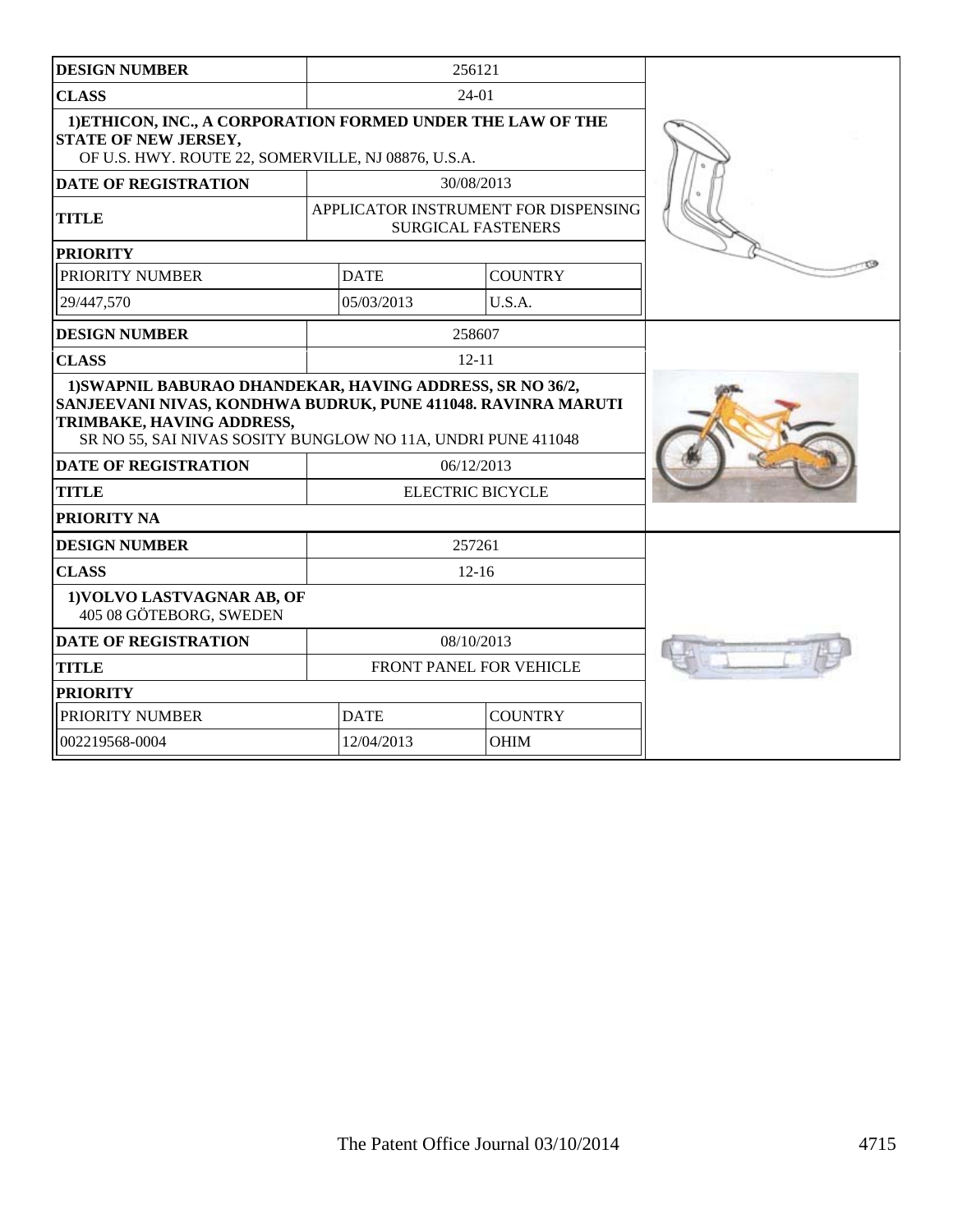| <b>DESIGN NUMBER</b>                                                                                                                                       | 257496      |                                  |                                  |                |  |  |
|------------------------------------------------------------------------------------------------------------------------------------------------------------|-------------|----------------------------------|----------------------------------|----------------|--|--|
| <b>CLASS</b>                                                                                                                                               |             |                                  | $13-03$                          |                |  |  |
| 1) NORMAN R. BYRNE (A CITIZEN OF UNITED STATES OF AMERICA)<br><b>WHOSE ADDRESS IS</b><br>2736, HONEY GREEK AVE, NE ADA, MI 49301, UNITED STATES OF AMERICA |             |                                  |                                  |                |  |  |
| <b>DATE OF REGISTRATION</b>                                                                                                                                |             |                                  | 14/10/2013                       |                |  |  |
| <b>TITLE</b>                                                                                                                                               |             | <b>SURFACE</b>                   | ELECTRICAL POWER UNIT FOR A WORK |                |  |  |
| <b>PRIORITY</b>                                                                                                                                            |             |                                  |                                  |                |  |  |
| PRIORITY NUMBER                                                                                                                                            |             | <b>DATE</b>                      |                                  | <b>COUNTRY</b> |  |  |
| 29/452,254                                                                                                                                                 |             | 15/04/2013                       |                                  | U.S.A.         |  |  |
| <b>DESIGN NUMBER</b>                                                                                                                                       |             |                                  | 259630                           |                |  |  |
| <b>CLASS</b>                                                                                                                                               |             |                                  | 14-02                            |                |  |  |
| 1) SAMSUNG ELECTRONICS CO., LTD.<br>129, SAMSUNG-RO, YEONGTONG-GU, SUWON-SI, GYEONGGI-DO, 443-742,<br>REPUBLIC OF KOREA, A COMPANY OF REPUBLIC OF KOREA    |             |                                  |                                  |                |  |  |
| <b>DATE OF REGISTRATION</b>                                                                                                                                |             |                                  | 23/01/2014                       |                |  |  |
| <b>TITLE</b>                                                                                                                                               |             | TONER CARTRIDGE FOR COPY MACHINE |                                  |                |  |  |
| <b>PRIORITY</b>                                                                                                                                            |             |                                  |                                  |                |  |  |
| PRIORITY NUMBER                                                                                                                                            | <b>DATE</b> |                                  | <b>COUNTRY</b>                   |                |  |  |
| 30-2013-0038443                                                                                                                                            |             | 25/07/2013                       | <b>REPUBLIC OF KOREA</b>         |                |  |  |
| <b>DESIGN NUMBER</b>                                                                                                                                       |             |                                  | 256259                           |                |  |  |
| <b>CLASS</b>                                                                                                                                               |             |                                  | $09-01$                          |                |  |  |
| 1) PEPSICO, INC., INCORPORATED IN NORTH CAROLINA OF<br>700 ANDERSON HILL ROAD, PURCHASE, NEW YORK 10577, UNITED STATES<br>OF AMERICA                       |             |                                  |                                  |                |  |  |
| <b>DATE OF REGISTRATION</b>                                                                                                                                |             |                                  | 06/09/2013                       |                |  |  |
| <b>TITLE</b>                                                                                                                                               |             | <b>CONTAINER-POD</b>             |                                  |                |  |  |
| <b>PRIORITY</b>                                                                                                                                            |             |                                  |                                  |                |  |  |
| PRIORITY NUMBER                                                                                                                                            |             | <b>DATE</b>                      |                                  | <b>COUNTRY</b> |  |  |
| 29/447,925                                                                                                                                                 |             | 07/03/2013                       |                                  | U.S.A.         |  |  |
|                                                                                                                                                            |             |                                  |                                  |                |  |  |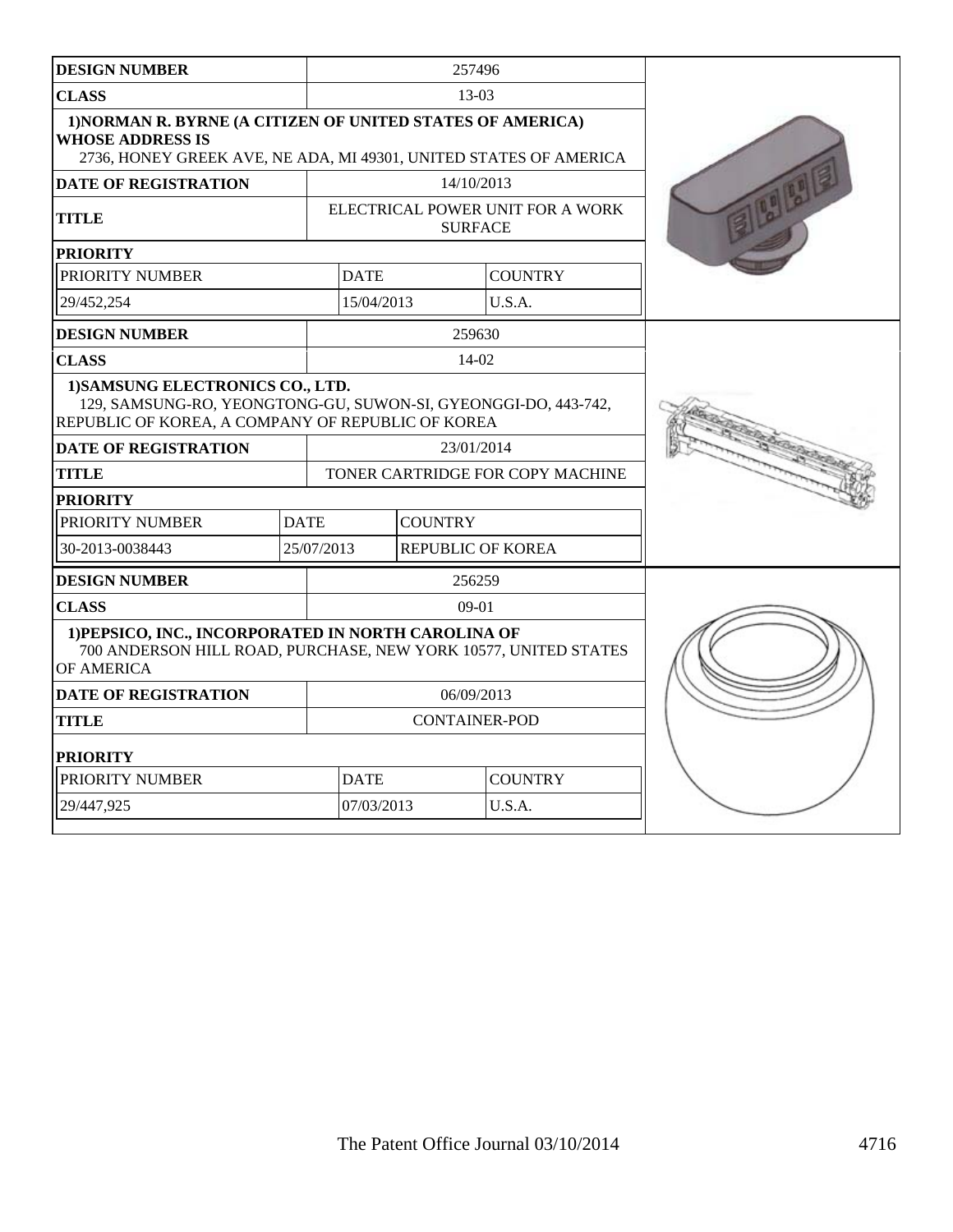| <b>DESIGN NUMBER</b>                                                                                                                                                                             |             | 254499                                       |  |
|--------------------------------------------------------------------------------------------------------------------------------------------------------------------------------------------------|-------------|----------------------------------------------|--|
| <b>CLASS</b>                                                                                                                                                                                     |             | 22-01                                        |  |
| 1) MAGPUL INDUSTRIES CORPORATION,<br>400 YOUNG COURT, UNIT 1, ERIE, COLORADO 80516, UNITED STATES<br>OF AMERICA, A COLORADO CORPORATION                                                          |             |                                              |  |
| <b>DATE OF REGISTRATION</b>                                                                                                                                                                      |             | 13/06/2013                                   |  |
| <b>TITLE</b>                                                                                                                                                                                     |             | RAIL COVER PANEL FOR A FIREARM               |  |
| <b>PRIORITY</b>                                                                                                                                                                                  |             |                                              |  |
| PRIORITY NUMBER                                                                                                                                                                                  | <b>DATE</b> | <b>COUNTRY</b>                               |  |
| 29/440,791                                                                                                                                                                                       | 27/12/2012  | U.S.A.                                       |  |
| <b>DESIGN NUMBER</b>                                                                                                                                                                             |             | 258952                                       |  |
| <b>CLASS</b>                                                                                                                                                                                     |             | 24-02                                        |  |
| 5099, NEAR ASHA TALKIES, OPP. OMKAR APPT, SHANIWAR PETH, MIRAJ-<br>416410, DIST-SANGLI, MAHARASHTRA, INDIA<br><b>DATE OF REGISTRATION</b><br><b>TITLE</b>                                        |             | 24/12/2013<br>MICROBIAL ELECTROLYSIS BATTERY |  |
| PRIORITY NA                                                                                                                                                                                      |             |                                              |  |
| <b>DESIGN NUMBER</b>                                                                                                                                                                             |             | 258496                                       |  |
| <b>CLASS</b>                                                                                                                                                                                     |             | $02 - 04$                                    |  |
| 1) JOSE JOSEPH, MAXY JOSEPH, SONIA TONY AND ABEY JOSEPH,<br>TRADING IN PARTNERSHIP AS M/S. JOSCO RUBBERS, AT<br>8/50, MOONALINGAL, OPP. TO FIRE STATION, CALICUT-673032,<br><b>KERALA, INDIA</b> |             |                                              |  |
| DATE OF REGISTRATION                                                                                                                                                                             |             | 29/11/2013                                   |  |
| <b>TITLE</b>                                                                                                                                                                                     |             | <b>FOOTWEAR</b>                              |  |
| <b>PRIORITY NA</b>                                                                                                                                                                               |             |                                              |  |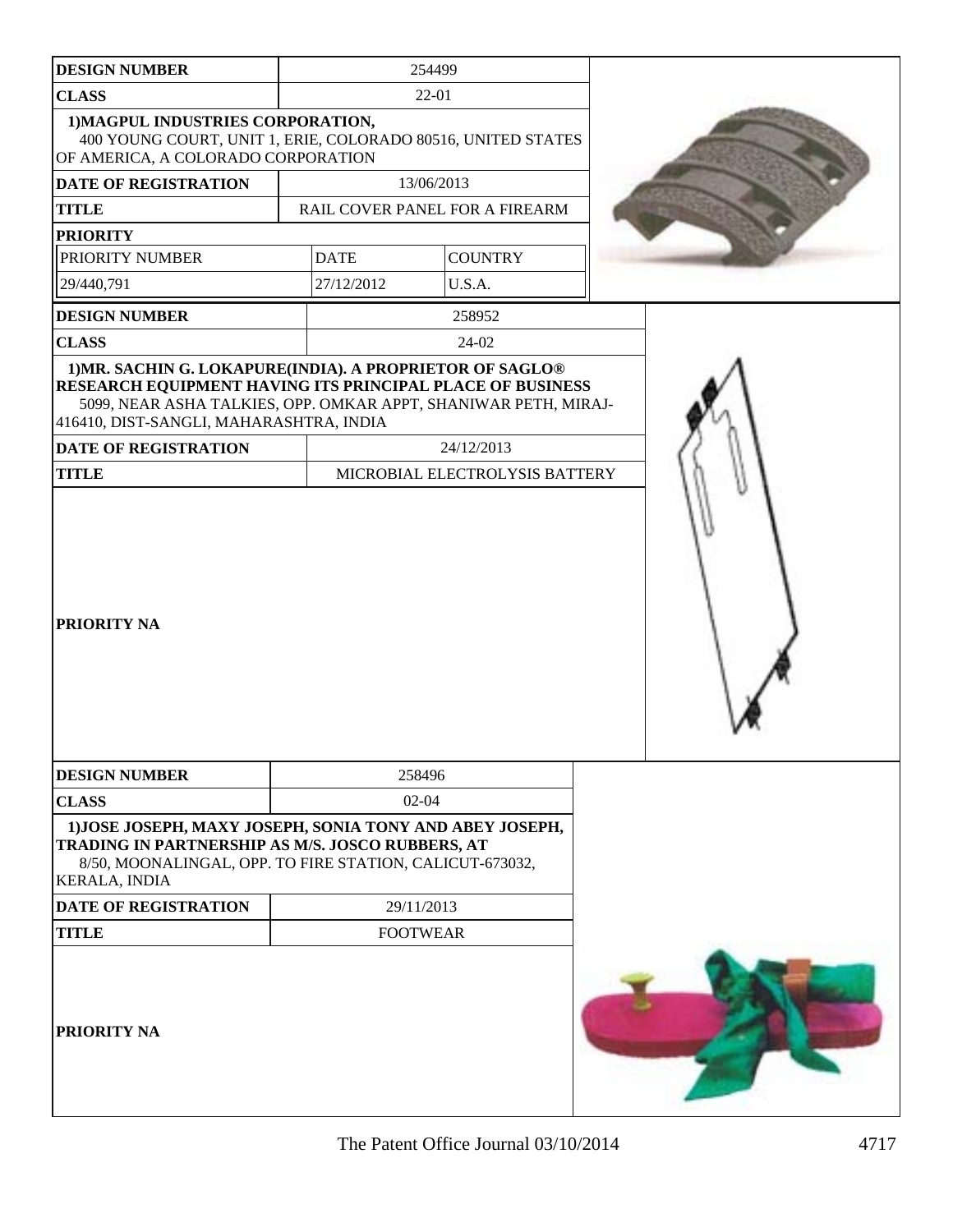| <b>DESIGN NUMBER</b>                                                                                                                               |             | 259502                 |  |
|----------------------------------------------------------------------------------------------------------------------------------------------------|-------------|------------------------|--|
| <b>CLASS</b>                                                                                                                                       |             | $11-02$                |  |
| 1) AMAR SINGH YADAV, TRADING AS M/S. S. N. GLASS DECORATERS,<br><b>SITUATED AT</b><br>2/778, SUHAG NAGAR, FIROZABAD (U.P.) INDIA, OF ABOVE ADDRESS |             |                        |  |
| <b>DATE OF REGISTRATION</b>                                                                                                                        |             | 20/01/2014             |  |
| <b>TITLE</b>                                                                                                                                       |             | <b>FLOWER VASE</b>     |  |
| <b>PRIORITY NA</b>                                                                                                                                 |             |                        |  |
| <b>DESIGN NUMBER</b>                                                                                                                               |             | 257271                 |  |
| <b>CLASS</b>                                                                                                                                       |             | $26-06$                |  |
| 1) VOLVO LASTVAGNAR AB, OF<br>405 08 GÖTEBORG, SWEDEN                                                                                              |             |                        |  |
| <b>DATE OF REGISTRATION</b>                                                                                                                        |             | 08/10/2013             |  |
| <b>TITLE</b>                                                                                                                                       |             | HEADLAMP FOR VEHICLE   |  |
| <b>PRIORITY</b>                                                                                                                                    |             |                        |  |
| PRIORITY NUMBER                                                                                                                                    | <b>DATE</b> | <b>COUNTRY</b>         |  |
| 002219600-0001                                                                                                                                     | 12/04/2013  | <b>OHIM</b>            |  |
| <b>DESIGN NUMBER</b>                                                                                                                               |             | 259632                 |  |
| <b>CLASS</b>                                                                                                                                       |             | $23-01$                |  |
| 1) HANSGROHE SE, OF<br>AUESTR. 5-9, D-77761 SCHILTACH, GERMANY, A GERMAN COMPANY                                                                   |             |                        |  |
| <b>DATE OF REGISTRATION</b>                                                                                                                        |             | 23/01/2014             |  |
| <b>TITLE</b>                                                                                                                                       |             | <b>SANITARY FAUCET</b> |  |
| <b>PRIORITY</b>                                                                                                                                    |             |                        |  |
| PRIORITY NUMBER                                                                                                                                    | <b>DATE</b> | <b>COUNTRY</b>         |  |
| 001379093-0002                                                                                                                                     | 26/07/2013  | <b>OHIM</b>            |  |
|                                                                                                                                                    |             |                        |  |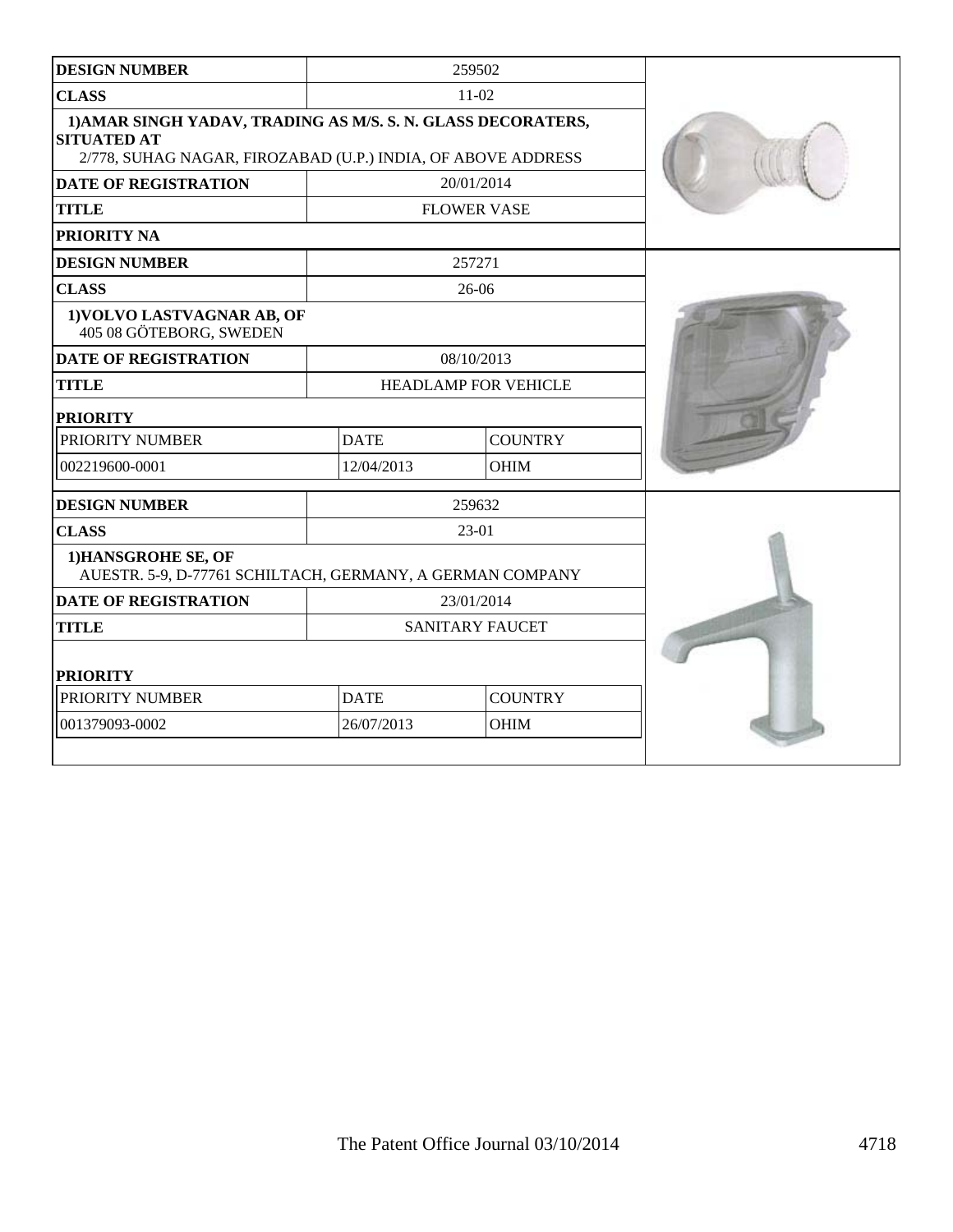| <b>DESIGN NUMBER</b>                                                                                                                                                                                                                  |             | 257759                            |  |
|---------------------------------------------------------------------------------------------------------------------------------------------------------------------------------------------------------------------------------------|-------------|-----------------------------------|--|
| <b>CLASS</b>                                                                                                                                                                                                                          |             | $12 - 16$                         |  |
| 1) JCB INDIA LIMITED, AN INDIAN COMPANY HAVING ITS REGISTERED<br>OFFICE AT B-1/1-1, 2ND FLOOR, MOHAN CO-OPERATIVE INDUSTRIAL<br>ESTATE, MATHURA ROAD, NEW DELHI, INDIA AND WORKS AT<br>23/7, MATHURA ROAD, BALLABGARH, HARYANA, INDIA |             |                                   |  |
| <b>DATE OF REGISTRATION</b>                                                                                                                                                                                                           |             | 25/10/2013                        |  |
| <b>TITLE</b>                                                                                                                                                                                                                          |             | <b>BOOM FOR SKID STEER LOADER</b> |  |
| PRIORITY NA                                                                                                                                                                                                                           |             |                                   |  |
| <b>DESIGN NUMBER</b>                                                                                                                                                                                                                  |             | 257941                            |  |
| <b>CLASS</b>                                                                                                                                                                                                                          |             | 15-07                             |  |
| 1) PRADEEPKUMAR NANDLAL DHOOT, INDIAN NATIONAL OF<br>GANGAPURWALA, 2275 ADAT BAZAR, AHMEDNAGAR-414 001,<br>MAHARASHTRA, INDIA.                                                                                                        |             |                                   |  |
| <b>DATE OF REGISTRATION</b>                                                                                                                                                                                                           |             | 01/11/2013                        |  |
| <b>TITLE</b>                                                                                                                                                                                                                          |             | <b>REFRIGERATOR</b>               |  |
| PRIORITY NA                                                                                                                                                                                                                           |             |                                   |  |
| <b>DESIGN NUMBER</b>                                                                                                                                                                                                                  |             | 258149                            |  |
| <b>CLASS</b>                                                                                                                                                                                                                          |             | 24-02                             |  |
| 1) DEPUY (IRELAND),<br>OF LOUGHBEG INDUSTRIAL ESTATE, RINGASKIDDY, CO CORK, IRELAND                                                                                                                                                   |             |                                   |  |
| <b>DATE OF REGISTRATION</b>                                                                                                                                                                                                           |             | 14/11/2013                        |  |
| <b>TITLE</b>                                                                                                                                                                                                                          |             | ORTHOPAEDIC SURGICAL INSTRUMENT   |  |
| <b>PRIORITY</b>                                                                                                                                                                                                                       |             |                                   |  |
| PRIORITY NUMBER                                                                                                                                                                                                                       | <b>DATE</b> | <b>COUNTRY</b>                    |  |
| 29/457,168                                                                                                                                                                                                                            | 07/06/2013  | U.S.A.                            |  |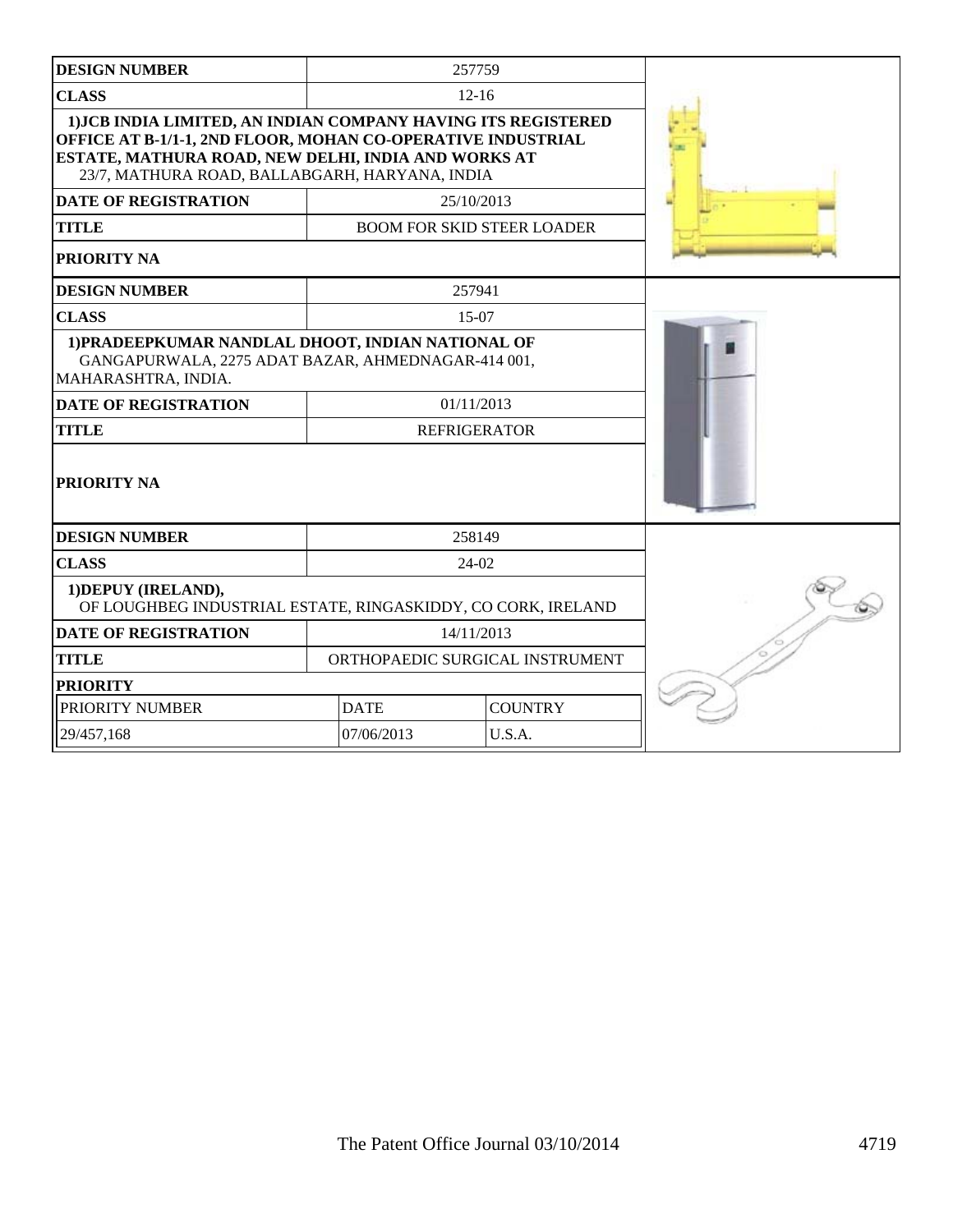| <b>DESIGN NUMBER</b>                                                                                                                                                                                                                                                                                                                                                                                                                                                                               |             | 256122                                          |  |
|----------------------------------------------------------------------------------------------------------------------------------------------------------------------------------------------------------------------------------------------------------------------------------------------------------------------------------------------------------------------------------------------------------------------------------------------------------------------------------------------------|-------------|-------------------------------------------------|--|
| <b>CLASS</b>                                                                                                                                                                                                                                                                                                                                                                                                                                                                                       |             | 24-01                                           |  |
| 1) ETHICON, INC., A CORPORATION FORMED UNDER THE LAW OF THE<br>STATE OF NEW JERSEY,<br>OF U.S. HWY. ROUTE 22, SOMERVILLE, NJ 08876, U.S.A.                                                                                                                                                                                                                                                                                                                                                         |             |                                                 |  |
| <b>DATE OF REGISTRATION</b>                                                                                                                                                                                                                                                                                                                                                                                                                                                                        |             | 30/08/2013                                      |  |
| TITLE                                                                                                                                                                                                                                                                                                                                                                                                                                                                                              |             | TIP OF SURGICAL APPLICATOR<br><b>INSTRUMENT</b> |  |
| <b>PRIORITY</b>                                                                                                                                                                                                                                                                                                                                                                                                                                                                                    |             |                                                 |  |
| PRIORITY NUMBER                                                                                                                                                                                                                                                                                                                                                                                                                                                                                    | <b>DATE</b> | <b>COUNTRY</b>                                  |  |
| 29/447.579                                                                                                                                                                                                                                                                                                                                                                                                                                                                                         | 05/03/2013  | U.S.A.                                          |  |
| <b>DESIGN NUMBER</b>                                                                                                                                                                                                                                                                                                                                                                                                                                                                               |             | 254496                                          |  |
| <b>CLASS</b>                                                                                                                                                                                                                                                                                                                                                                                                                                                                                       |             | $22 - 01$                                       |  |
| 1) MAGPUL INDUSTRIES CORPORATION,<br>400 YOUNG COURT, UNIT 1, ERIE, COLORADO 80516, UNITED STATES OF<br>AMERICA, A COLORADO CORPORATION                                                                                                                                                                                                                                                                                                                                                            |             |                                                 |  |
| <b>DATE OF REGISTRATION</b>                                                                                                                                                                                                                                                                                                                                                                                                                                                                        |             | 13/06/2013                                      |  |
| TITLE                                                                                                                                                                                                                                                                                                                                                                                                                                                                                              |             | RAIL COVER PANEL FOR A FIREARM                  |  |
| <b>PRIORITY</b>                                                                                                                                                                                                                                                                                                                                                                                                                                                                                    |             |                                                 |  |
| PRIORITY NUMBER                                                                                                                                                                                                                                                                                                                                                                                                                                                                                    | <b>DATE</b> | <b>COUNTRY</b>                                  |  |
| 29/440.345                                                                                                                                                                                                                                                                                                                                                                                                                                                                                         | 20/12/2012  | U.S.A.                                          |  |
| <b>DESIGN NUMBER</b>                                                                                                                                                                                                                                                                                                                                                                                                                                                                               |             | 259449                                          |  |
| <b>CLASS</b>                                                                                                                                                                                                                                                                                                                                                                                                                                                                                       |             | $09-04$                                         |  |
| 1) ENRICH PLASTIC BAZAR., (A PARTNERSHIP FIRM REGISTERED UNDER<br>INDIAN PARTNERSHIP ACT, 1932), AT SHOP NO. 2/3, MARKAZ VIEW CHS<br>LTD., 137-139, S.V. ROAD, JOGESHWARI (WEST), MUMBAI-400102.<br>MAHARASHTRA, INDIA. WHOSE PARTNERS ARE (1) BADRE ALAM SHAMSI.<br>(INDIAN NATIONAL), (2) SAUD ALAM SHAMSI. (INDIAN NATIONAL), (3) TAHA<br>ALAM SHAMSI. (INDIAN NATIONAL),<br>(4) FAHD ALAM SHAMSI. (INDIAN NATIONAL) & (5) ASAD ALAM SHAMSI.<br>(INDIAN NATIONAL), ALL ARE HAVING ABOVE ADDRESS |             |                                                 |  |
| <b>DATE OF REGISTRATION</b>                                                                                                                                                                                                                                                                                                                                                                                                                                                                        |             | 16/01/2014                                      |  |
| TITLE                                                                                                                                                                                                                                                                                                                                                                                                                                                                                              |             | <b>BASKET</b>                                   |  |
| <b>PRIORITY NA</b>                                                                                                                                                                                                                                                                                                                                                                                                                                                                                 |             |                                                 |  |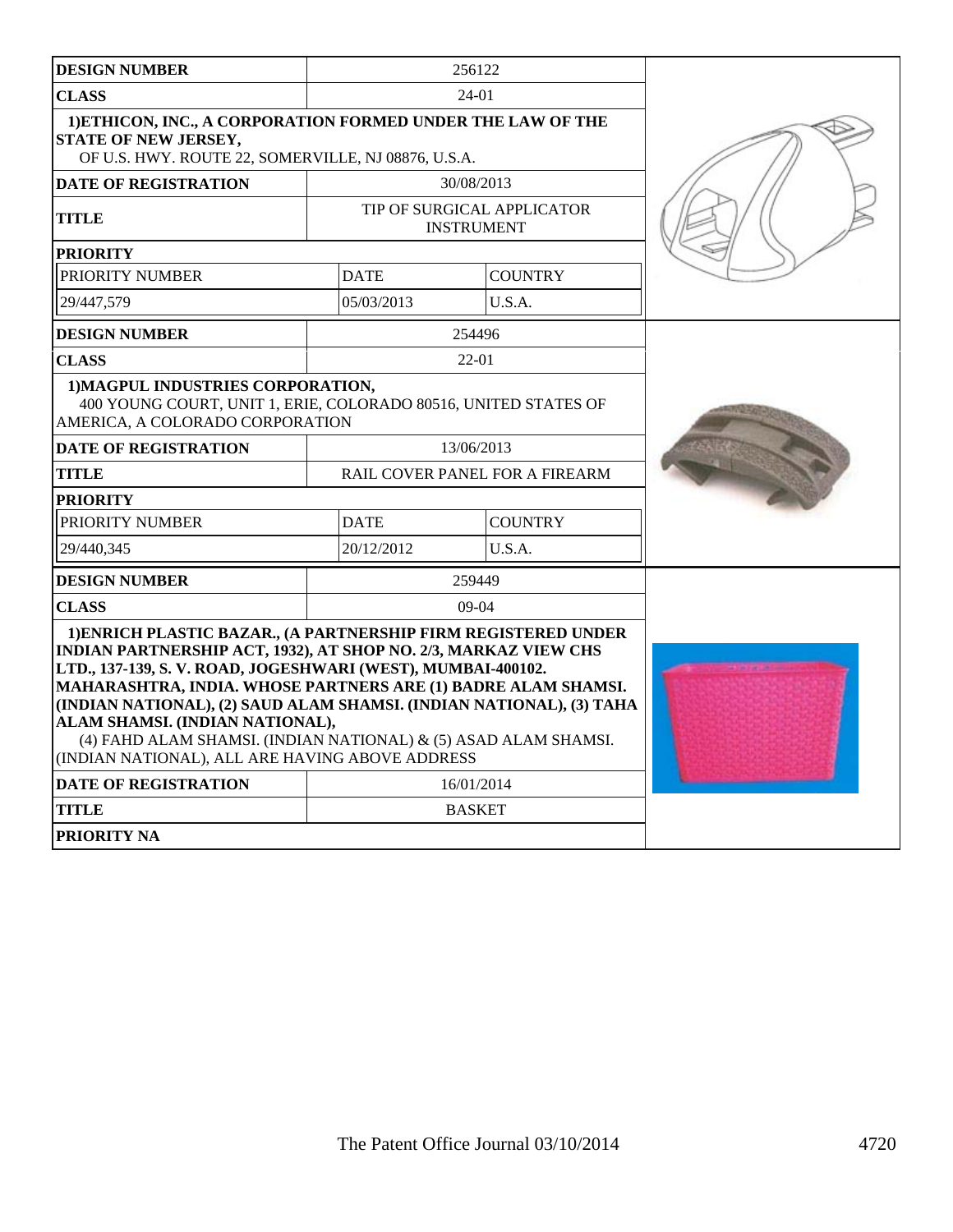| <b>DESIGN NUMBER</b>                                                                                                                                                      |             | 259501                          |                |  |  |  |  |  |
|---------------------------------------------------------------------------------------------------------------------------------------------------------------------------|-------------|---------------------------------|----------------|--|--|--|--|--|
| <b>CLASS</b>                                                                                                                                                              |             | 11-02                           |                |  |  |  |  |  |
| 1) AMAR SINGH YADAV, TRADING AS M/S. S. N.<br><b>GLASS DECORATERS, SITUATED AT</b><br>2/778, SUHAG NAGAR, FIROZABAD (U.P.) INDIA, OF<br><b>ABOVE ADDRESS</b>              |             |                                 |                |  |  |  |  |  |
| <b>DATE OF</b><br>20/01/2014<br><b>REGISTRATION</b>                                                                                                                       |             |                                 |                |  |  |  |  |  |
| <b>TITLE</b>                                                                                                                                                              |             | <b>FLOWER VASE</b>              |                |  |  |  |  |  |
| <b>PRIORITY NA</b>                                                                                                                                                        |             |                                 |                |  |  |  |  |  |
| <b>DESIGN NUMBER</b>                                                                                                                                                      |             | 257262                          |                |  |  |  |  |  |
| <b>CLASS</b>                                                                                                                                                              |             | $12 - 16$                       |                |  |  |  |  |  |
| 1) VOLVO LASTVAGNAR AB, OF<br>405 08 GÖTEBORG, SWEDEN                                                                                                                     |             |                                 |                |  |  |  |  |  |
| <b>DATE OF</b><br><b>REGISTRATION</b>                                                                                                                                     |             | 08/10/2013                      |                |  |  |  |  |  |
| <b>TITLE</b>                                                                                                                                                              |             | FRONT PANEL FOR VEHICLE         |                |  |  |  |  |  |
| <b>PRIORITY</b>                                                                                                                                                           |             |                                 |                |  |  |  |  |  |
| PRIORITY NUMBER                                                                                                                                                           |             | <b>DATE</b>                     | <b>COUNTRY</b> |  |  |  |  |  |
| 002219568-0005                                                                                                                                                            |             | 12/04/2013                      | OHIM           |  |  |  |  |  |
| <b>DESIGN NUMBER</b>                                                                                                                                                      |             | 257499                          |                |  |  |  |  |  |
| <b>CLASS</b>                                                                                                                                                              |             | 06-01                           |                |  |  |  |  |  |
| 1) ETIHAD AIRWAYS, A PRIVATE JOINT<br>STOCK COMPANY ORGANIZED UNDER THE<br><b>LAWS OF THE UAE,</b><br>PO BOX 35566, NEW AIRPORT ROAD, ABU<br>DHABI, UNITED ARAB EMIRATES. |             |                                 |                |  |  |  |  |  |
| <b>DATE OF</b><br><b>REGISTRATION</b>                                                                                                                                     |             | 14/10/2013                      |                |  |  |  |  |  |
| <b>TITLE</b>                                                                                                                                                              |             | SEAT FOR VEHICLES               |                |  |  |  |  |  |
|                                                                                                                                                                           |             |                                 |                |  |  |  |  |  |
| <b>PRIORITY</b>                                                                                                                                                           |             |                                 |                |  |  |  |  |  |
| <b>PRIORITY</b><br><b>NUMBER</b>                                                                                                                                          | <b>DATE</b> | <b>COUNTRY</b>                  |                |  |  |  |  |  |
| 002220285                                                                                                                                                                 | 15/04/2013  | <b>EUROPEAN</b><br><b>UNION</b> |                |  |  |  |  |  |
|                                                                                                                                                                           |             |                                 |                |  |  |  |  |  |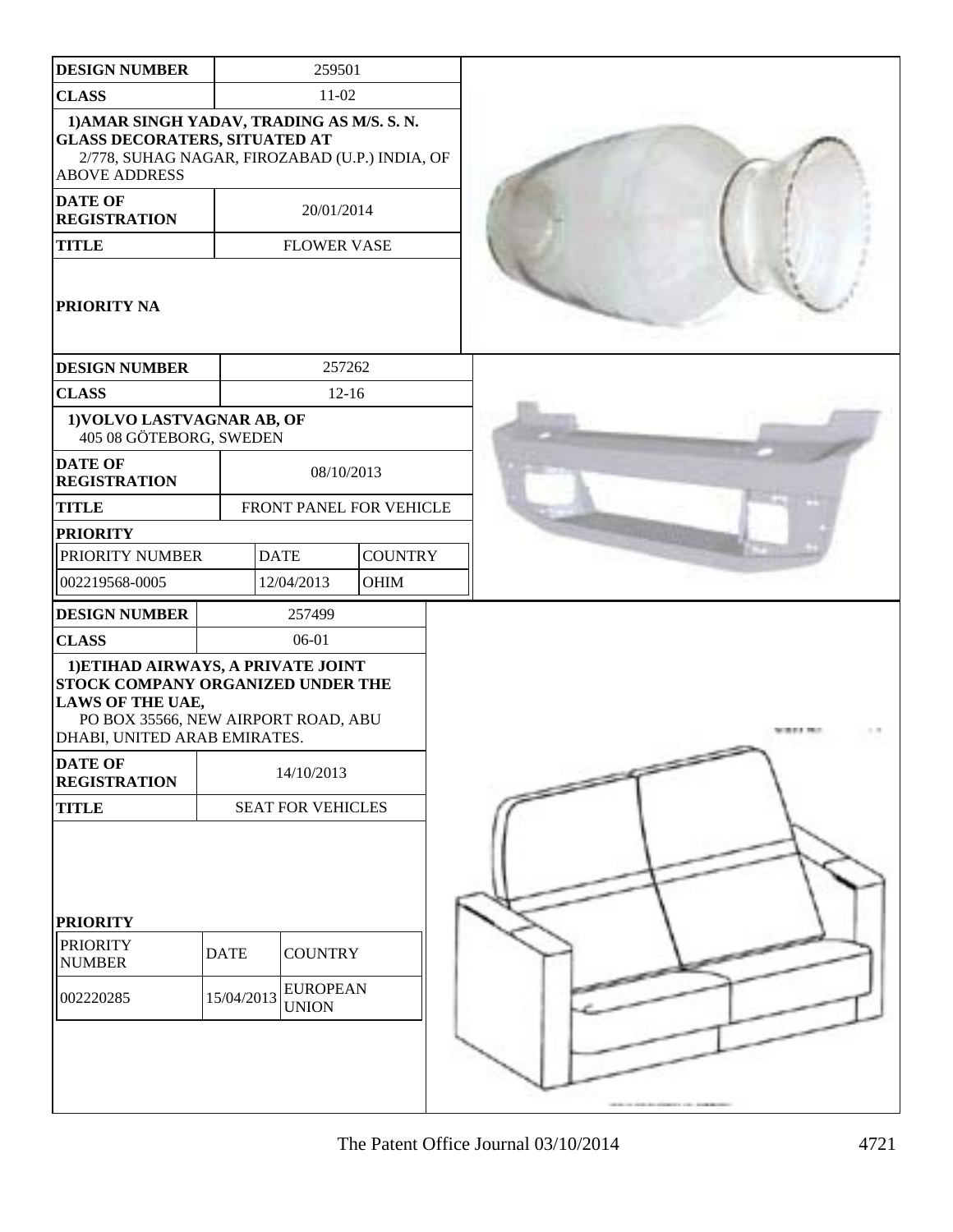| <b>DESIGN NUMBER</b>                                                                                                                                                                               | 258148                                |                            |                                 |  |
|----------------------------------------------------------------------------------------------------------------------------------------------------------------------------------------------------|---------------------------------------|----------------------------|---------------------------------|--|
| <b>CLASS</b>                                                                                                                                                                                       |                                       | $24-02$                    |                                 |  |
| 1) DEPUY (IRELAND), OF<br>LOUGHBEG INDUSTRIAL ESTATE, RINGASKIDDY, CO CORK, IRELAND                                                                                                                |                                       |                            |                                 |  |
| <b>DATE OF REGISTRATION</b>                                                                                                                                                                        |                                       | 14/11/2013                 |                                 |  |
| <b>TITLE</b>                                                                                                                                                                                       |                                       |                            | ORTHOPAEDIC SURGICAL INSTRUMENT |  |
| <b>PRIORITY</b>                                                                                                                                                                                    |                                       |                            |                                 |  |
| PRIORITY NUMBER                                                                                                                                                                                    |                                       | <b>DATE</b>                | <b>COUNTRY</b>                  |  |
| 29/457,168                                                                                                                                                                                         |                                       | 07/06/2013                 | U.S.A.                          |  |
| <b>DESIGN NUMBER</b>                                                                                                                                                                               |                                       | 258504                     |                                 |  |
| <b>CLASS</b>                                                                                                                                                                                       |                                       | 28-03                      |                                 |  |
| 1) RIAMBEL PTY LTD, AN AUSTRALIAN COMPANY,<br>OF 19 MARTON ROAD, BALCATTA, WESTERN AUSTRALIA 6021, AUSTRALIA                                                                                       |                                       |                            |                                 |  |
| <b>DATE OF REGISTRATION</b>                                                                                                                                                                        |                                       | 29/11/2013                 |                                 |  |
| <b>TITLE</b>                                                                                                                                                                                       | <b>HEAD SUPPORT</b>                   |                            |                                 |  |
| <b>PRIORITY</b>                                                                                                                                                                                    |                                       |                            |                                 |  |
| PRIORITY NUMBER                                                                                                                                                                                    |                                       | <b>DATE</b>                | <b>COUNTRY</b>                  |  |
| 201312515                                                                                                                                                                                          | 30/05/2013<br><b>AUSTRALIA</b>        |                            |                                 |  |
|                                                                                                                                                                                                    |                                       |                            |                                 |  |
| <b>DESIGN NUMBER</b>                                                                                                                                                                               |                                       | 257295                     |                                 |  |
| <b>CLASS</b>                                                                                                                                                                                       |                                       | 14-01                      |                                 |  |
| 1) JVC KENWOOD CORPORATION, A BODY CORPORATE INCORPORATED<br>UNDER THE LAWS OF JAPAN, HAVING ITS REGISTERED OFFICE AT<br>3-12, MORIYACHO, KANAGAWA-KU, YOKOHAMA-SHI, KANAGAWA, 221-<br>0022, JAPAN |                                       |                            |                                 |  |
| <b>DATE OF REGISTRATION</b>                                                                                                                                                                        | 08/10/2013                            |                            |                                 |  |
| <b>TITLE</b>                                                                                                                                                                                       | DIGITAL VIDEO DISC PLAYER FOR VEHICLE |                            |                                 |  |
| <b>PRIORITY</b>                                                                                                                                                                                    |                                       |                            |                                 |  |
| PRIORITY NUMBER                                                                                                                                                                                    |                                       | <b>DATE</b>                | <b>COUNTRY</b>                  |  |
| 2013-010491                                                                                                                                                                                        |                                       | 14/05/2013<br><b>JAPAN</b> |                                 |  |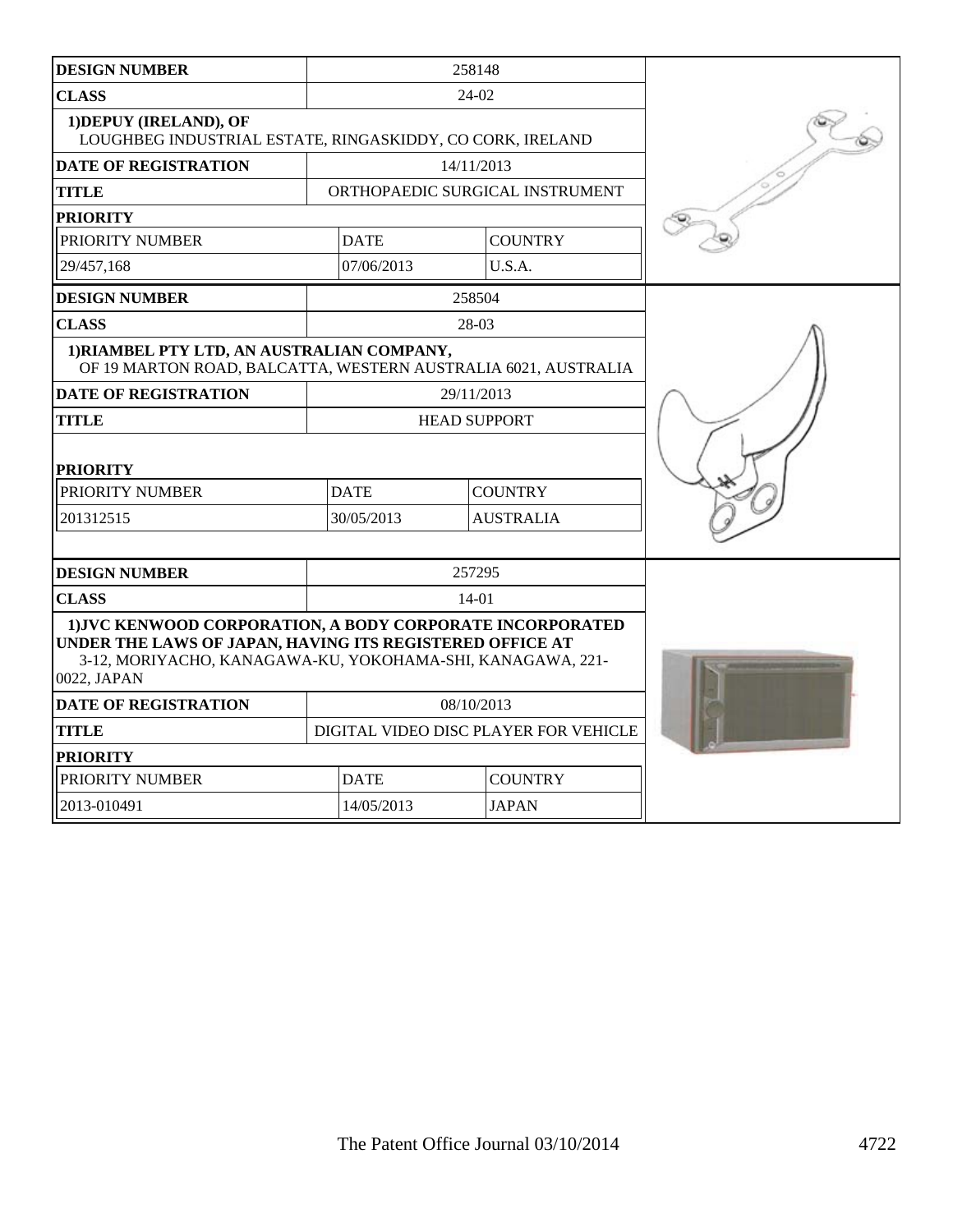| <b>DESIGN NUMBER</b>                                                                                                                                                                                                                                                                                                                                                                                     |                                                 | 259503                     |  |
|----------------------------------------------------------------------------------------------------------------------------------------------------------------------------------------------------------------------------------------------------------------------------------------------------------------------------------------------------------------------------------------------------------|-------------------------------------------------|----------------------------|--|
| <b>CLASS</b>                                                                                                                                                                                                                                                                                                                                                                                             |                                                 | $11-02$                    |  |
| 1) AMAR SINGH YADAV, TRADING AS M/S. S. N. GLASS DECORATERS,<br><b>SITUATED AT</b><br>2/778, SUHAG NAGAR, FIROZABAD (U.P.) INDIA, OF ABOVE ADDRESS                                                                                                                                                                                                                                                       |                                                 |                            |  |
| <b>DATE OF REGISTRATION</b>                                                                                                                                                                                                                                                                                                                                                                              |                                                 | 20/01/2014                 |  |
| <b>TITLE</b>                                                                                                                                                                                                                                                                                                                                                                                             |                                                 | <b>FLOWER VASE</b>         |  |
| PRIORITY NA                                                                                                                                                                                                                                                                                                                                                                                              |                                                 |                            |  |
| <b>DESIGN NUMBER</b>                                                                                                                                                                                                                                                                                                                                                                                     |                                                 | 259814                     |  |
| <b>CLASS</b>                                                                                                                                                                                                                                                                                                                                                                                             |                                                 | $12 - 11$                  |  |
| 1) BAJAJ AUTO LIMITED, AN INDIAN COMPANY, INCORPORATED UNDER<br>THE COMPANIES ACT OF 1956, HAVING ITS PRINCIPAL PLACE OF BUSINESS<br>AT NEW 2ND & 3RD FLOOR, KHIVRAJ BUILDING, NO. 616, ANNASALAI,<br>CHENNAI - 600006, STATE OF TAMIL NADU, INDIA, AND REGISTERED<br><b>OFFICE AT</b><br>AKURDI, PUNE-411035, STATE OF MAHARASHTRA, INDIA<br><b>DATE OF REGISTRATION</b><br><b>TITLE</b><br>PRIORITY NA | 29/01/2014<br><b>GRAB HANDLE FOR MOTORCYCLE</b> |                            |  |
| <b>DESIGN NUMBER</b>                                                                                                                                                                                                                                                                                                                                                                                     |                                                 | 256140                     |  |
| <b>CLASS</b>                                                                                                                                                                                                                                                                                                                                                                                             |                                                 | $25-02$                    |  |
| 1) BLÜCHER METAL A/S A COMPANY INCORPORATED UNDER THE LAWS<br>OF DENMARK AND HAVING THEIR ADDRESS AT<br>PUGDALVEJ 1, 7480 VILDBJERG, DENMARK                                                                                                                                                                                                                                                             |                                                 |                            |  |
| <b>DATE OF REGISTRATION</b>                                                                                                                                                                                                                                                                                                                                                                              |                                                 | 30/08/2013                 |  |
| <b>TITLE</b>                                                                                                                                                                                                                                                                                                                                                                                             |                                                 | <b>GRATINGS FOR DRAINS</b> |  |
| <b>PRIORITY</b>                                                                                                                                                                                                                                                                                                                                                                                          |                                                 |                            |  |
| PRIORITY NUMBER                                                                                                                                                                                                                                                                                                                                                                                          | <b>DATE</b><br><b>COUNTRY</b>                   |                            |  |
| 002199984-001                                                                                                                                                                                                                                                                                                                                                                                            | <b>OHIM</b><br>11/03/2013                       |                            |  |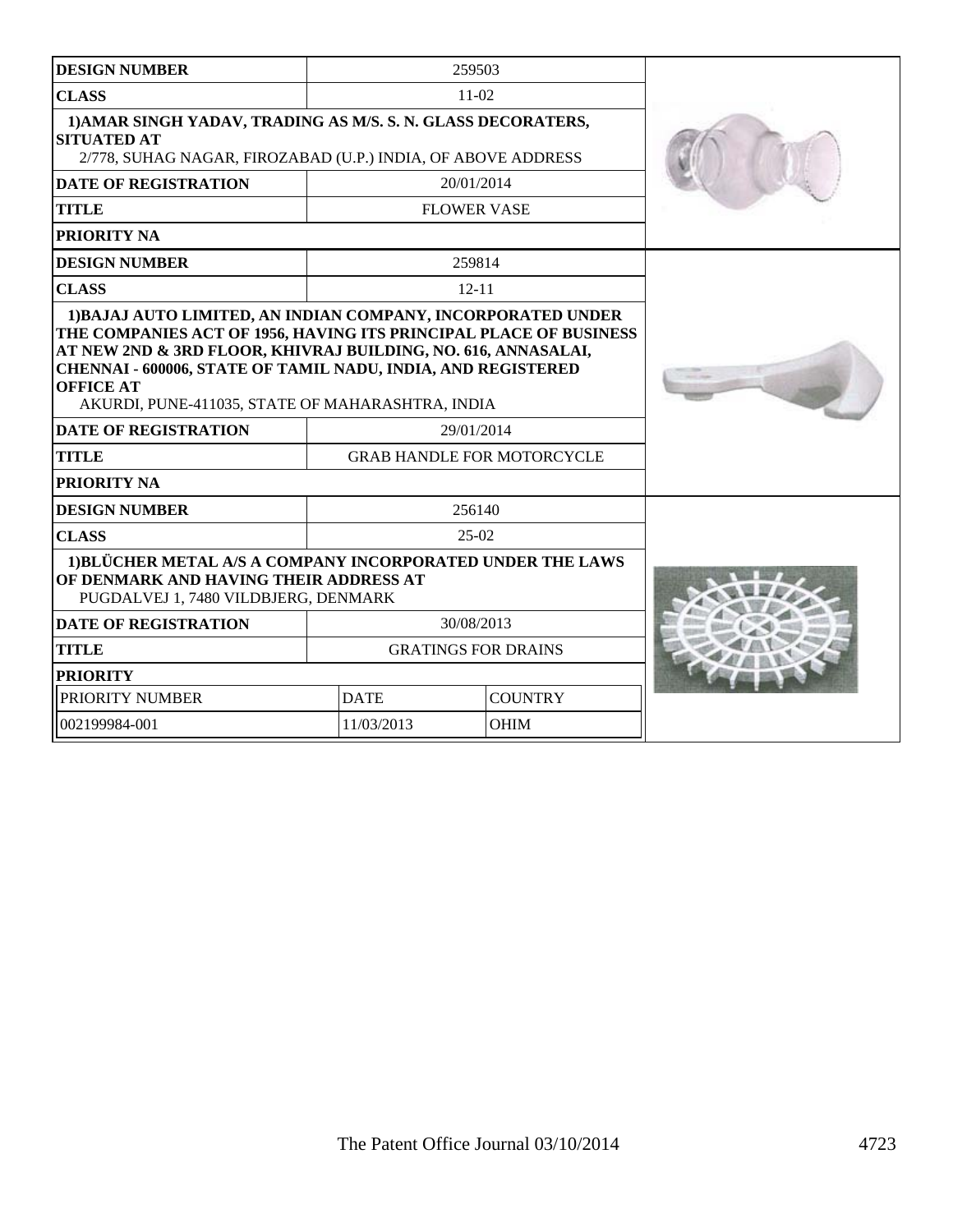| <b>DESIGN NUMBER</b>                                                                                                                                        |                               | 254483                            |   |
|-------------------------------------------------------------------------------------------------------------------------------------------------------------|-------------------------------|-----------------------------------|---|
| <b>CLASS</b>                                                                                                                                                |                               | $07-07$                           |   |
| 1) EPPENDORF AG, A BODY CORPORATE INCORPORATED UNDER THE<br>LAWS OF GERMANY, HAVING ITS REGISTERED OFFICE<br>AT BARKHAUSENWEG 1, DE-22339, HAMBURG, GERMANY |                               |                                   |   |
| <b>DATE OF REGISTRATION</b>                                                                                                                                 |                               | 13/06/2013                        |   |
| <b>TITLE</b>                                                                                                                                                |                               | BUCKET USED FOR CENTRIFUGE DEVICE |   |
| <b>PRIORITY</b>                                                                                                                                             |                               |                                   |   |
| PRIORITY NUMBER                                                                                                                                             | <b>DATE</b>                   | <b>COUNTRY</b>                    |   |
| 402012005801.7                                                                                                                                              | 14/12/2012                    | <b>GERMANY</b>                    |   |
| <b>DESIGN NUMBER</b>                                                                                                                                        |                               | 258407                            |   |
| <b>CLASS</b>                                                                                                                                                |                               | 26-99                             |   |
| 1) EARTH FRIENDLY INDIA PVT. LTD.,<br>PLOT NO. 3-A, TIVIM INDUSTRIAL ESTATE, KARASWADA, MAPUSA, BARDEZ<br>GOA-403507, INDIA                                 |                               |                                   |   |
| <b>DATE OF REGISTRATION</b>                                                                                                                                 |                               | 27/11/2013                        |   |
| <b>TITLE</b>                                                                                                                                                |                               | <b>LIGHTING APPARATUS</b>         |   |
| PRIORITY NA                                                                                                                                                 |                               |                                   | и |
| <b>DESIGN NUMBER</b>                                                                                                                                        |                               | 255491                            |   |
| <b>CLASS</b>                                                                                                                                                |                               | 16-06                             |   |
| 1) PATRICK C. HO, A US CITIZEN, HAVING ITS OFFICE AT<br>4, QUAIL RUN, HILTON, NY 14468, UNITED STATES OF AMERICA                                            |                               |                                   |   |
| <b>DATE OF REGISTRATION</b>                                                                                                                                 |                               | 29/07/2013                        |   |
| <b>TITLE</b>                                                                                                                                                |                               | <b>EYEGLASS FRAME</b>             |   |
| <b>PRIORITY</b>                                                                                                                                             |                               |                                   |   |
| PRIORITY NUMBER                                                                                                                                             | <b>DATE</b><br><b>COUNTRY</b> |                                   |   |
| 29/444,327                                                                                                                                                  | 29/01/2013                    | U.S.A.                            |   |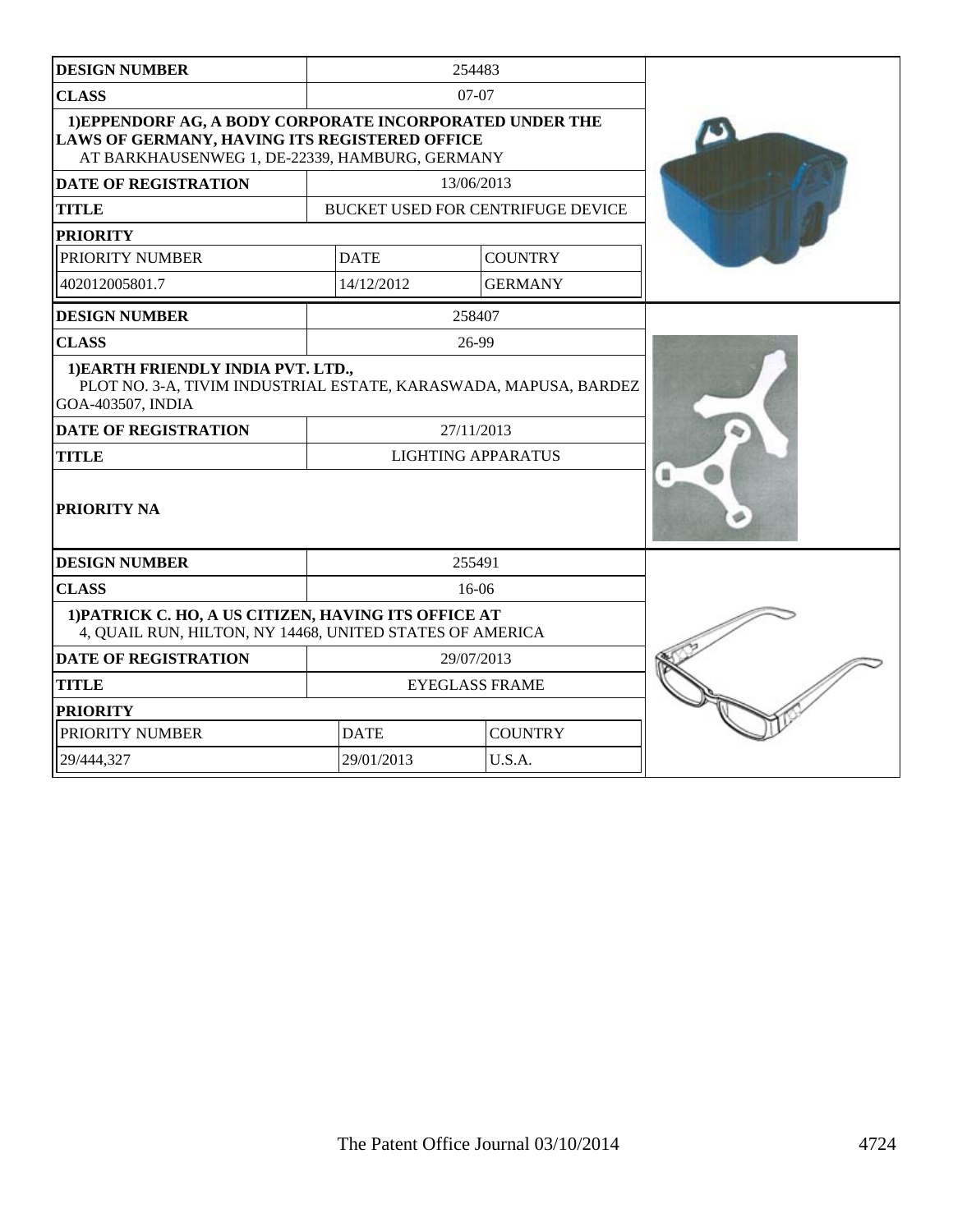| <b>DESIGN NUMBER</b>                                                                                                                                                                                                                                           |             | 259628                                            |  |                      |
|----------------------------------------------------------------------------------------------------------------------------------------------------------------------------------------------------------------------------------------------------------------|-------------|---------------------------------------------------|--|----------------------|
| <b>CLASS</b>                                                                                                                                                                                                                                                   |             | 14-02                                             |  |                      |
| 1) SAMSUNG ELECTRONICS CO., LTD.<br>GYEONGGI-DO, 443-742, REPUBLIC OF KOREA, A                                                                                                                                                                                 |             | 129, SAMSUNG-RO, YEONGTONG-GU, SUWON-SI,          |  |                      |
| <b>COMPANY OF REPUBLIC OF KOREA</b><br><b>DATE OF</b>                                                                                                                                                                                                          |             | 23/01/2014                                        |  |                      |
| <b>REGISTRATION</b>                                                                                                                                                                                                                                            |             |                                                   |  |                      |
| <b>TITLE</b>                                                                                                                                                                                                                                                   |             | <b>TONER CARTRIDGE FOR COPY</b><br><b>MACHINE</b> |  |                      |
| <b>PRIORITY</b>                                                                                                                                                                                                                                                |             |                                                   |  |                      |
| PRIORITY NUMBER                                                                                                                                                                                                                                                | <b>DATE</b> | <b>COUNTRY</b>                                    |  |                      |
| 30-2013-0038445                                                                                                                                                                                                                                                | 25/07/2013  | <b>REPUBLIC OF KOREA</b>                          |  |                      |
| <b>DESIGN NUMBER</b>                                                                                                                                                                                                                                           |             | 259697                                            |  |                      |
| <b>CLASS</b>                                                                                                                                                                                                                                                   |             | $12-16$                                           |  |                      |
| 1) HERO MOTOCORP LIMITED, AN INDIAN<br><b>COMPANY INCORPORATED UNDER THE</b><br><b>COMPANIES ACT, HAVING ITS OFFICE</b><br>AT 34, COMMUNITY CENTRE, BASANT LOK,<br>VASANT VIHAR, NEW DELHI-110057                                                              |             |                                                   |  |                      |
| <b>DATE OF</b><br><b>REGISTRATION</b>                                                                                                                                                                                                                          |             | 27/01/2014                                        |  |                      |
| <b>TITLE</b>                                                                                                                                                                                                                                                   |             | <b>FAIRING FOR MOTORCYCLES</b>                    |  |                      |
| PRIORITY NA                                                                                                                                                                                                                                                    |             |                                                   |  | <b>PERMITS TRUNK</b> |
| <b>DESIGN NUMBER</b>                                                                                                                                                                                                                                           |             | 255652                                            |  |                      |
| <b>CLASS</b>                                                                                                                                                                                                                                                   |             | 08-06                                             |  |                      |
| 1) CHHANDRAKANTBHAI RANCHODBHAI RANGANI<br>(INDIAN NATIONALS) SOLE PROPRIETOR OF DEV<br>MARKETING (INDIAN PROPRIETORSHIP CONCERN)<br><b>HAVING PLACE OF BUSINESS</b><br>JILLA GARDEN MAIN ROAD, BAPUNAGAR, RAJKOT-<br><b>GUJARAT (INDIA)</b><br><b>DATE OF</b> |             | AT-NR. BHILAI WAY, BRIDGE FURNITURE STREET,       |  |                      |
| <b>REGISTRATION</b>                                                                                                                                                                                                                                            |             | 06/08/2013                                        |  |                      |
| <b>TITLE</b>                                                                                                                                                                                                                                                   |             | <b>HANDLE</b>                                     |  |                      |
| <b>PRIORITY NA</b>                                                                                                                                                                                                                                             |             |                                                   |  |                      |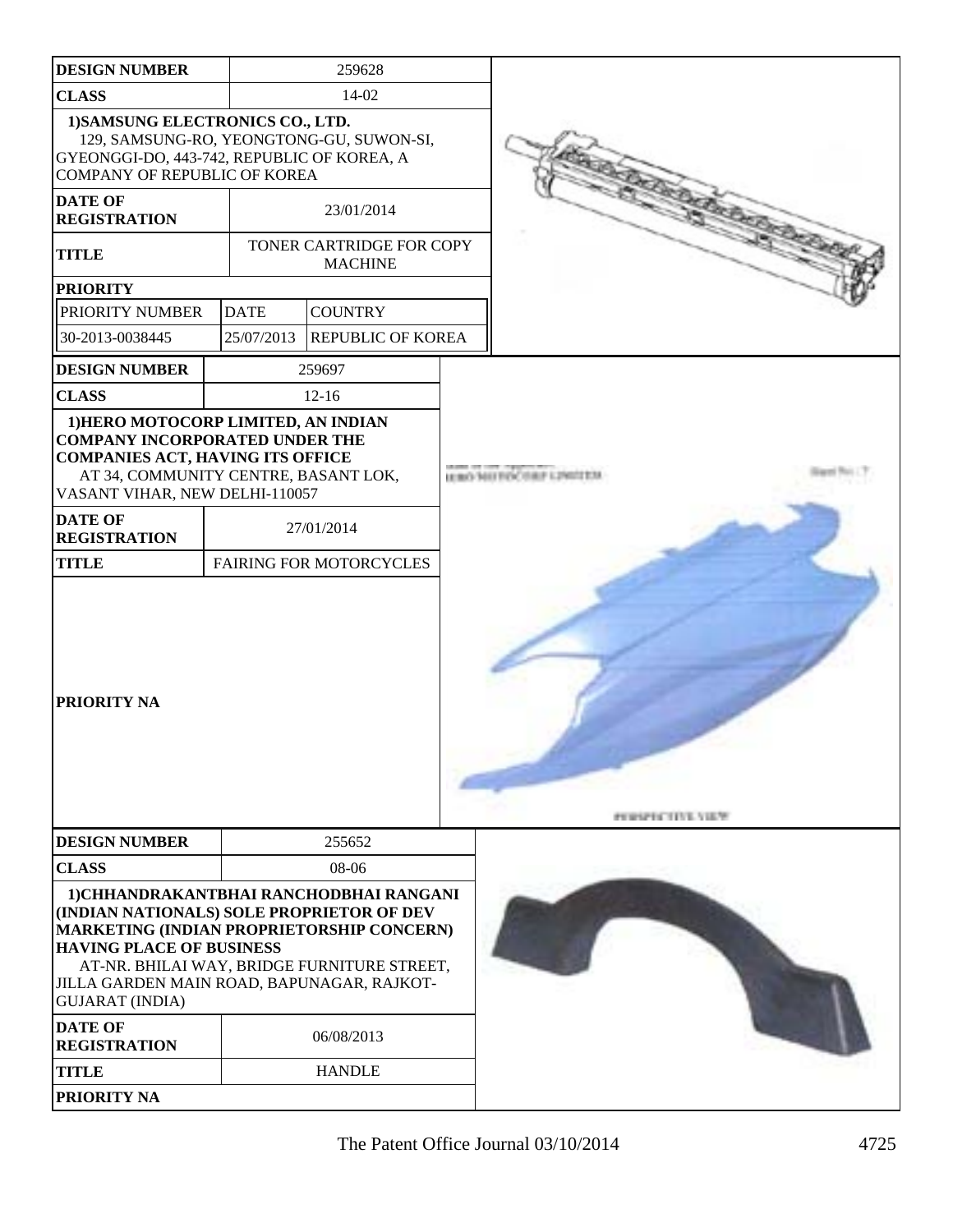| <b>DESIGN NUMBER</b>                                                                                                                                                                                             |                               | 259404                                 |  |
|------------------------------------------------------------------------------------------------------------------------------------------------------------------------------------------------------------------|-------------------------------|----------------------------------------|--|
| <b>CLASS</b>                                                                                                                                                                                                     |                               | $26-04$                                |  |
| 1) COOPER CROUSE-HINDS GMBH, A GERMAN COMPANY OF<br>SENATOR-SCHWARTZ-RING 26, 59494 SOEST, GERMANY                                                                                                               |                               |                                        |  |
| <b>DATE OF REGISTRATION</b>                                                                                                                                                                                      |                               | 15/01/2014                             |  |
| <b>TITLE</b>                                                                                                                                                                                                     |                               | <b>LED MODULE</b>                      |  |
| <b>PRIORITY</b>                                                                                                                                                                                                  |                               |                                        |  |
| PRIORITY NUMBER                                                                                                                                                                                                  | <b>DATE</b>                   | <b>COUNTRY</b>                         |  |
| 002274514                                                                                                                                                                                                        | 15/07/2013                    | <b>OHIM</b>                            |  |
| <b>DESIGN NUMBER</b>                                                                                                                                                                                             |                               | 259505                                 |  |
| <b>CLASS</b>                                                                                                                                                                                                     |                               | $11-02$                                |  |
| 1) AMAR SINGH YADAV, TRADING AS M/S. S. N. GLASS DECORATERS,<br><b>SITUATED AT</b><br>2/778, SUHAG NAGAR, FIROZABAD (U.P.) INDIA, OF ABOVE ADDRESS                                                               |                               |                                        |  |
| <b>DATE OF REGISTRATION</b>                                                                                                                                                                                      |                               | 20/01/2014                             |  |
| <b>TITLE</b>                                                                                                                                                                                                     |                               | <b>FLOWER VASE</b>                     |  |
| <b>PRIORITY NA</b>                                                                                                                                                                                               |                               |                                        |  |
| <b>DESIGN NUMBER</b>                                                                                                                                                                                             |                               | 257769                                 |  |
| <b>CLASS</b>                                                                                                                                                                                                     |                               | $13-03$                                |  |
| 1) DAIWA KASEI KOGYO KABUSHIKI KAISHA, A BODY CORPORATE<br><b>INCORPORATED UNDER THE LAWS OF JAPAN, HAVING ITS REGISTERED</b><br><b>OFFICE AT</b><br>1, AZA KAMIHIRACHI, HOBO-CHO, OKAZAKI-SHI, AICHI-KEN, JAPAN |                               |                                        |  |
| <b>DATE OF REGISTRATION</b>                                                                                                                                                                                      |                               | 25/10/2013                             |  |
| <b>TITLE</b>                                                                                                                                                                                                     |                               | <b>CLIP FOR WIREHARNESS OF VEHICLE</b> |  |
| <b>PRIORITY</b>                                                                                                                                                                                                  |                               |                                        |  |
| PRIORITY NUMBER                                                                                                                                                                                                  | <b>DATE</b><br><b>COUNTRY</b> |                                        |  |
| 2013-9502                                                                                                                                                                                                        | 26/04/2013<br><b>JAPAN</b>    |                                        |  |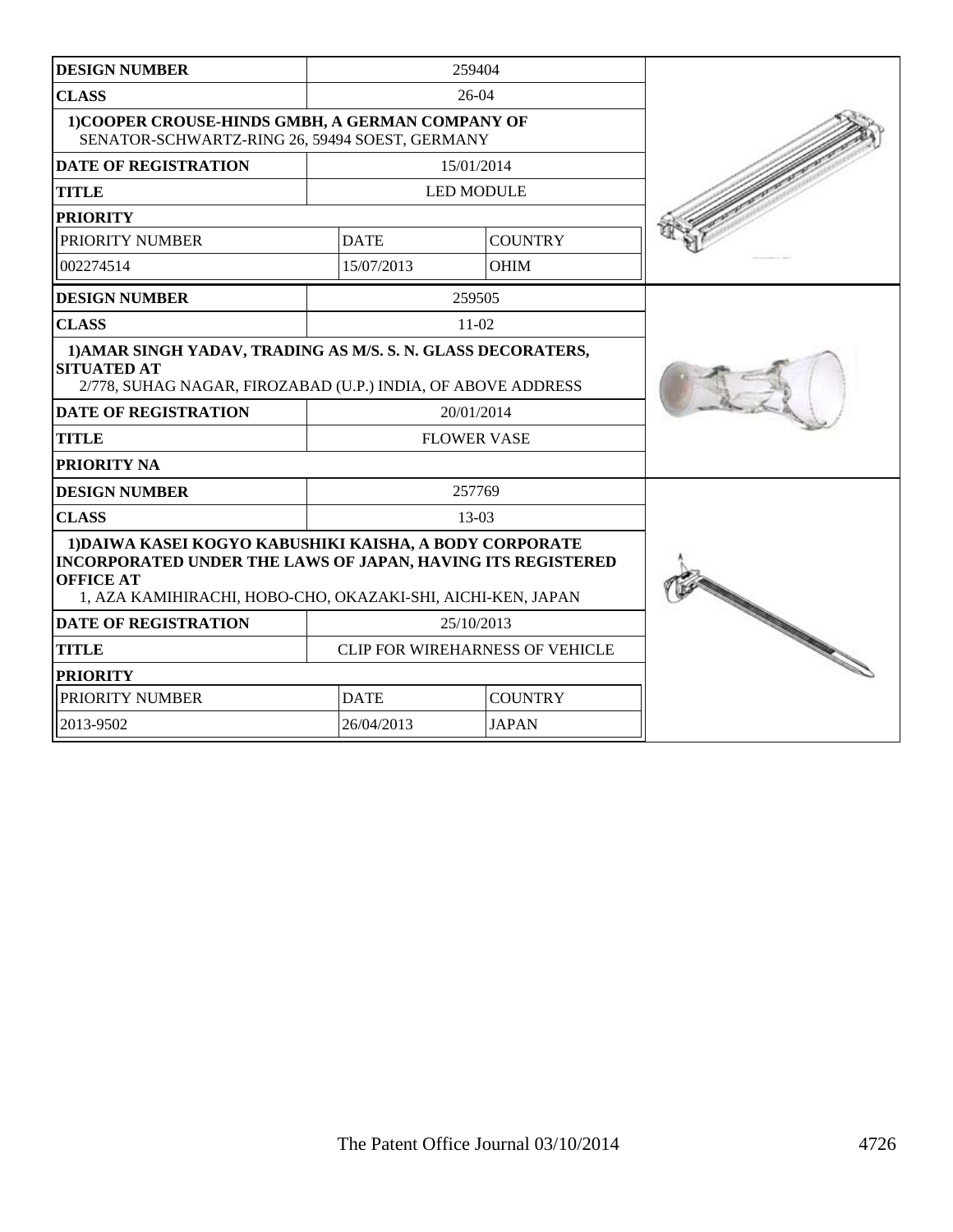| <b>DESIGN NUMBER</b>                                                                                                                               |                               | 257944                  |  |  |
|----------------------------------------------------------------------------------------------------------------------------------------------------|-------------------------------|-------------------------|--|--|
| <b>CLASS</b>                                                                                                                                       |                               | $15-07$                 |  |  |
| 1) PRADEEPKUMAR NANDLAL DHOOT, INDIAN NATIONAL OF<br>GANGAPURWALA, 2275 ADAT BAZAR, AHMEDNAGAR-414 001,<br>MAHARASHTRA, INDIA.                     |                               |                         |  |  |
| <b>DATE OF REGISTRATION</b>                                                                                                                        |                               | 01/11/2013              |  |  |
| <b>TITLE</b>                                                                                                                                       |                               | HANDLE FOR REFRIGERATOR |  |  |
| PRIORITY NA                                                                                                                                        |                               |                         |  |  |
| <b>DESIGN NUMBER</b>                                                                                                                               |                               | 259405                  |  |  |
| <b>CLASS</b>                                                                                                                                       |                               | 26-04                   |  |  |
| 1) COOPER CROUSE-HINDS GMBH, A GERMAN COMPANY OF<br>SENATOR-SCHWARTZ-RING 26, 59494 SOEST, GERMANY                                                 |                               |                         |  |  |
| <b>DATE OF REGISTRATION</b>                                                                                                                        |                               | 15/01/2014              |  |  |
| <b>TITLE</b>                                                                                                                                       |                               | <b>LED MODULE</b>       |  |  |
| <b>PRIORITY</b>                                                                                                                                    |                               |                         |  |  |
| PRIORITY NUMBER                                                                                                                                    | <b>COUNTRY</b><br><b>DATE</b> |                         |  |  |
| 002274514                                                                                                                                          | 15/07/2013                    | <b>OHIM</b>             |  |  |
| <b>DESIGN NUMBER</b>                                                                                                                               |                               | 259506                  |  |  |
| <b>CLASS</b>                                                                                                                                       |                               | $11-02$                 |  |  |
| 1) AMAR SINGH YADAV, TRADING AS M/S. S. N. GLASS DECORATERS,<br><b>SITUATED AT</b><br>2/778, SUHAG NAGAR, FIROZABAD (U.P.) INDIA, OF ABOVE ADDRESS |                               |                         |  |  |
| <b>DATE OF REGISTRATION</b>                                                                                                                        |                               | 20/01/2014              |  |  |
| <b>TITLE</b>                                                                                                                                       |                               | <b>FLOWER VASE</b>      |  |  |
| PRIORITY NA                                                                                                                                        |                               |                         |  |  |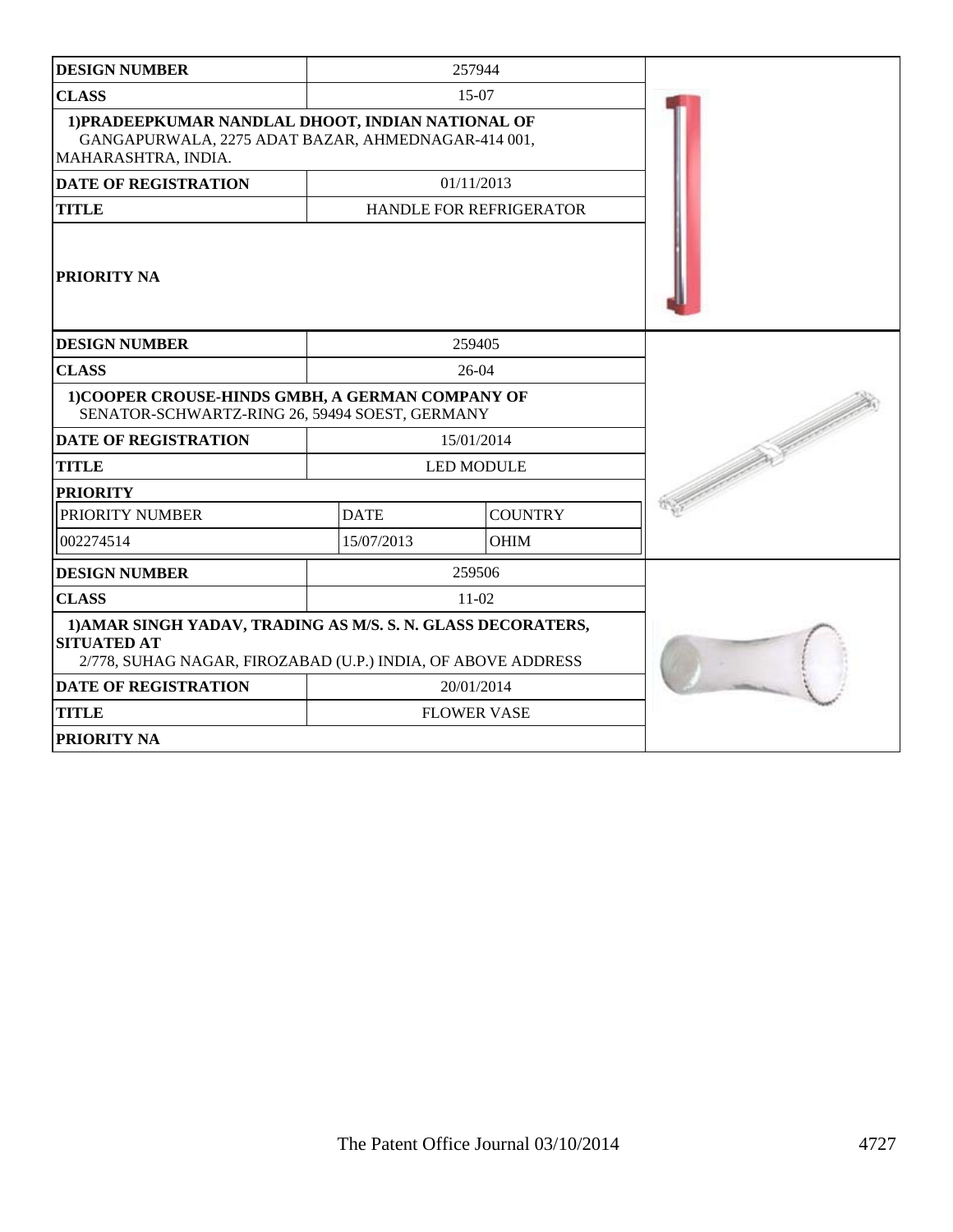| <b>DESIGN NUMBER</b>                                                                                                                                                                                                                       |             | 259643                                                  |       |
|--------------------------------------------------------------------------------------------------------------------------------------------------------------------------------------------------------------------------------------------|-------------|---------------------------------------------------------|-------|
| <b>CLASS</b>                                                                                                                                                                                                                               |             | $03-03$                                                 |       |
| 1) TYNOR ORTHOTICS PVT. LTD., A COMPANY INCORPORATED UNDER<br>THE COMPANIES ACT, 1956, HAVING ADDRESS AT<br>D-111, INDUSTRIAL AREA, PHASE-7, MOHALI-160055, PUNJAB, INDIA                                                                  |             |                                                         |       |
| <b>DATE OF REGISTRATION</b>                                                                                                                                                                                                                |             | 24/01/2014                                              | tynor |
| <b>TITLE</b>                                                                                                                                                                                                                               |             | UNDER ARM PAD FOR CRUTCH                                |       |
| PRIORITY NA                                                                                                                                                                                                                                |             |                                                         |       |
| <b>DESIGN NUMBER</b>                                                                                                                                                                                                                       |             | 257804                                                  |       |
| <b>CLASS</b>                                                                                                                                                                                                                               |             | 08-07                                                   |       |
| OFFICES AT REGIONAL OPERATIONS DIVISION (ROD), PLOT NO. 9/1, DJ<br>BLOCK, 3RD FLOOR, KARUNAMOYEE, SLAT LAKE CITY, KOLKATA-700091,<br>HAVING ITS REGISTERED OFFICE AT BHEL HOUSE SIRI FORT, NEW DELHI-<br>110049, INDIA, AN INDIAN COMPANY. |             |                                                         |       |
| <b>DATE OF REGISTRATION</b>                                                                                                                                                                                                                |             |                                                         |       |
| <b>TITLE</b>                                                                                                                                                                                                                               |             | LOCKING DEVICE FOR HYDRAULIC<br><b>BUTTERFLY VALVES</b> |       |
| PRIORITY NA                                                                                                                                                                                                                                |             |                                                         |       |
| <b>DESIGN NUMBER</b>                                                                                                                                                                                                                       |             | 257954                                                  |       |
| <b>CLASS</b>                                                                                                                                                                                                                               |             | $08-09$                                                 |       |
| 1) KYOSHIN KOGYO CO., LTD, A CORPORATION INCORPORATED UNDER<br>THE LAWS OF JAPAN, HAVING ITS OFFICE AT<br>20-7, EBIE 7-CHOME, FUKUSHIMA-KU, OSAKA-SHI, OSAKA, JAPAN                                                                        |             |                                                         |       |
| <b>DATE OF REGISTRATION</b>                                                                                                                                                                                                                |             | 04/11/2013                                              |       |
| <b>TITLE</b>                                                                                                                                                                                                                               |             | <b>COLLET CHUCK FOR PIPE EXPANDER</b>                   |       |
| <b>PRIORITY</b>                                                                                                                                                                                                                            |             |                                                         |       |
| PRIORITY NUMBER                                                                                                                                                                                                                            | <b>DATE</b> | <b>COUNTRY</b>                                          |       |
| 30-2013-0023154                                                                                                                                                                                                                            | 02/05/2013  | <b>REPUBLIC OF KOREA</b>                                |       |